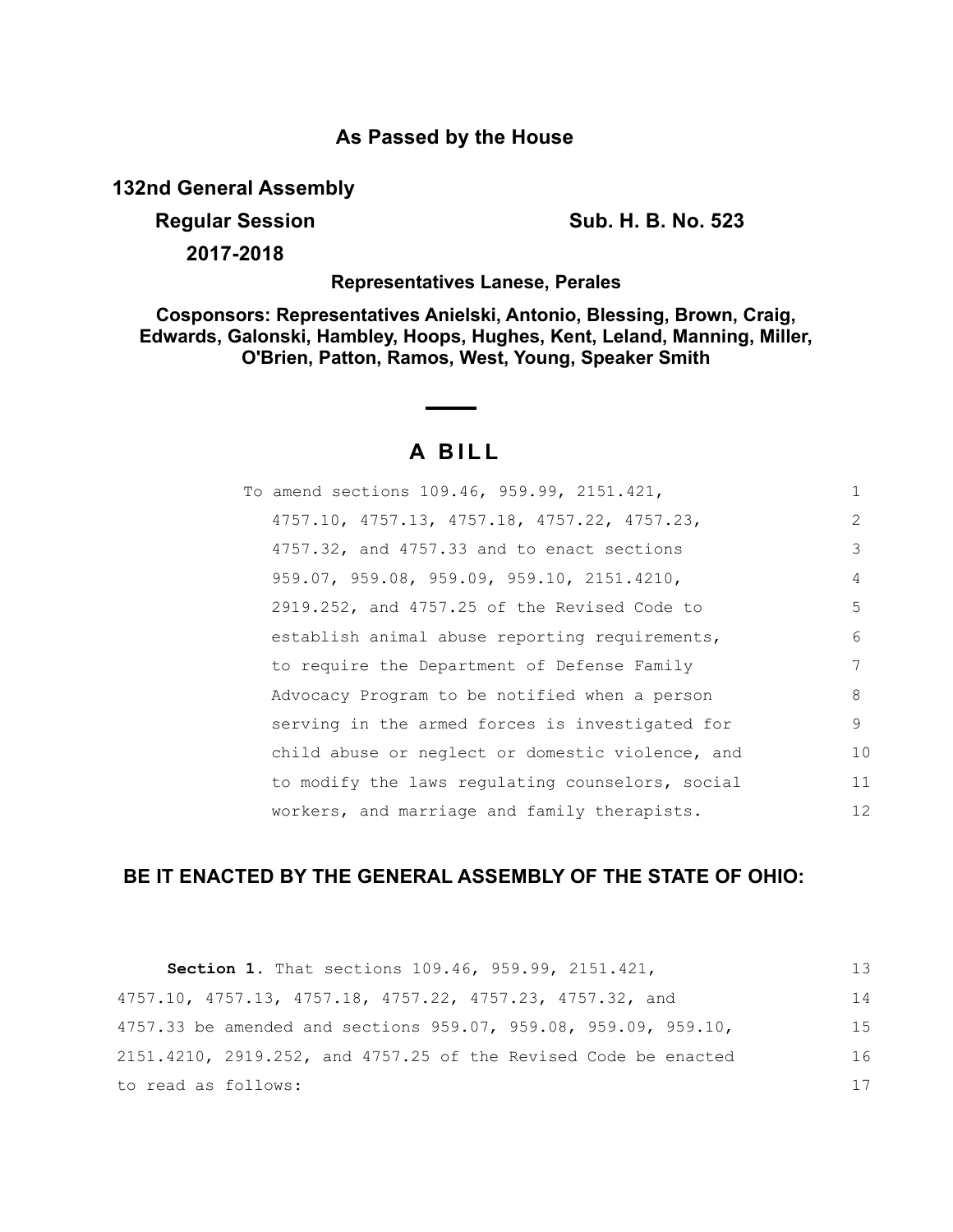#### **Sub. H. B. No. 523 Page 2 As Passed by the House**

| Sec. 109.46. (A) As used in this section, "domestic              | 18 |  |  |  |  |  |  |
|------------------------------------------------------------------|----|--|--|--|--|--|--|
| violence program" means any of the following:                    |    |  |  |  |  |  |  |
| (1) The nonprofit state domestic violence coalition              | 20 |  |  |  |  |  |  |
| designated by the family and youth services bureau of the United |    |  |  |  |  |  |  |
| States department of health and human services;                  | 22 |  |  |  |  |  |  |
| (2) A program operated by a nonprofit entity the primary         | 23 |  |  |  |  |  |  |
| purpose of which is to provide a broad range of services to      | 24 |  |  |  |  |  |  |
| victims of domestic violence that may include, but are not       | 25 |  |  |  |  |  |  |
| limited to, hotlines, emergency shelters, victim advocacy and    | 26 |  |  |  |  |  |  |
| support, justice systems advocacy, individual and group          | 27 |  |  |  |  |  |  |
| counseling for adults and children, or transitional service and  | 28 |  |  |  |  |  |  |
| education to prevent domestic violence. The program may provide  | 29 |  |  |  |  |  |  |
| some or all of the services described in this division.          | 30 |  |  |  |  |  |  |
| (B) (1) There is hereby created in the state treasury the        | 31 |  |  |  |  |  |  |
| domestic violence program fund consisting of money appropriated  | 32 |  |  |  |  |  |  |
| to the fund by the general assembly-or-, money_donated to the    | 33 |  |  |  |  |  |  |
| fund, and money collected from civil penalties assessed under    | 34 |  |  |  |  |  |  |
| section 959.10 of the Revised Code. The attorney general shall   | 35 |  |  |  |  |  |  |
| administer the domestic violence program fund. The Both of the   | 36 |  |  |  |  |  |  |
| following apply to the use of money in the fund:                 | 37 |  |  |  |  |  |  |

(a) Subject to division (B)(1)(b) of this section, the attorney general may not use more than five per cent of the moneys appropriated or deposited into the fund to pay costs associated with administering the fund, and shall use at least ninety-five per cent of the moneys appropriated or deposited into the fund for the purpose of providing funding to domestic violence programs under this section. 38 39 40 41 42 43 44

(b) The attorney general shall use all money collected from civil penalties assessed under section 959.10 of the 45 46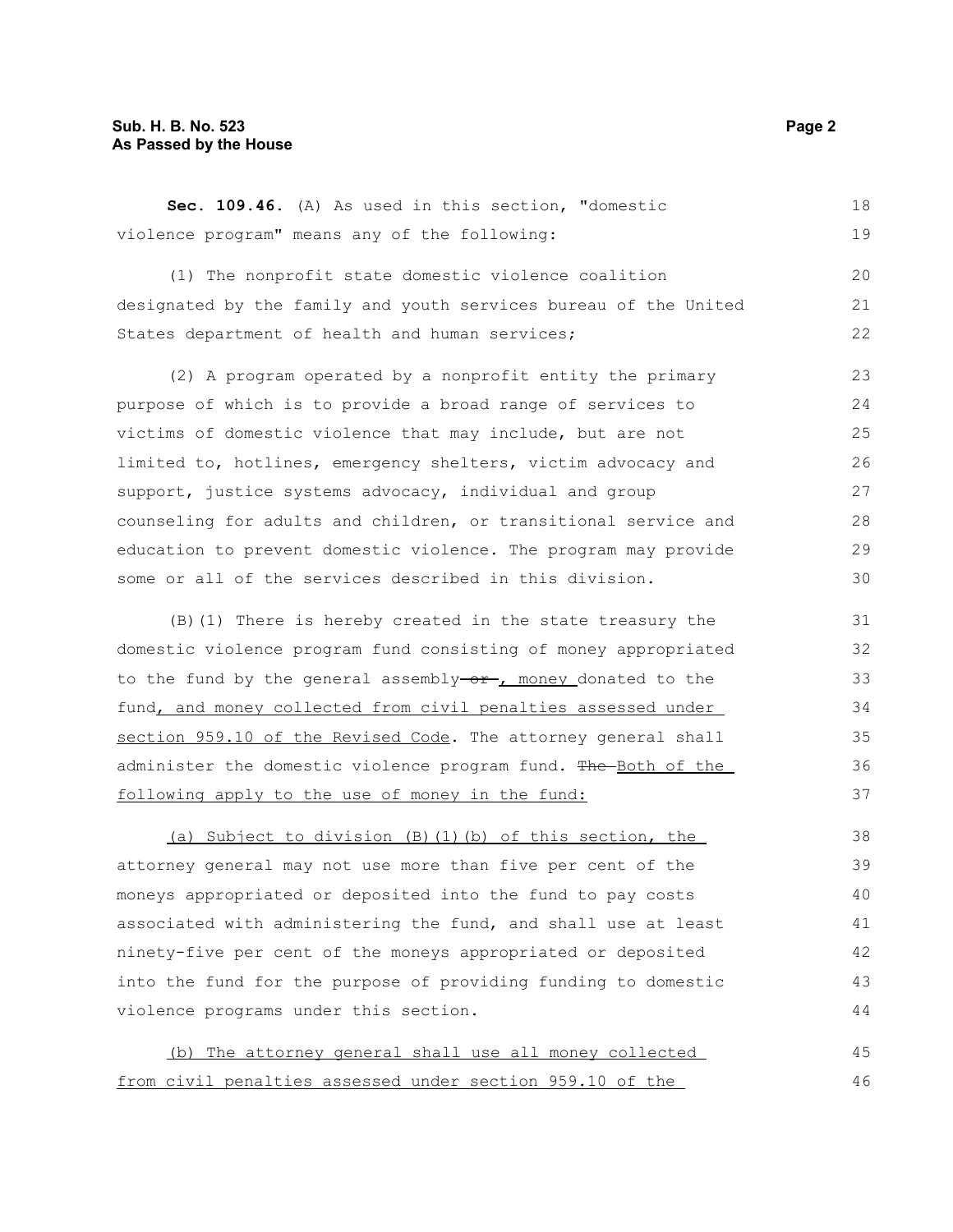| Revised Code to provide funding to domestic violence programs    | 47 |  |  |  |  |  |
|------------------------------------------------------------------|----|--|--|--|--|--|
| that assist victims of domestic violence by arranging temporary  | 48 |  |  |  |  |  |
| shelter or other support for such victims' companion animals.    | 49 |  |  |  |  |  |
| (2) The attorney general shall adopt rules pursuant to           | 50 |  |  |  |  |  |
| Chapter 119. of the Revised Code that shall establish procedures | 51 |  |  |  |  |  |
| for domestic violence programs to apply to the attorney general  | 52 |  |  |  |  |  |
| for funding from the domestic violence program fund and          | 53 |  |  |  |  |  |
| procedures for the attorney general to distribute money out of   | 54 |  |  |  |  |  |
| the fund to domestic violence programs.                          | 55 |  |  |  |  |  |
| (C) (1) Priority of funding from the domestic violence           | 56 |  |  |  |  |  |
| program fund shall be given to the domestic violence programs in | 57 |  |  |  |  |  |
| existence on and after July 1, 2017.                             | 58 |  |  |  |  |  |
| (2) A domestic violence program that receives funds from         | 59 |  |  |  |  |  |
| the domestic violence program fund shall use the funds received  | 60 |  |  |  |  |  |
| for the following purposes:                                      | 61 |  |  |  |  |  |
| (a) To provide training and technical assistance to              | 62 |  |  |  |  |  |
| service providers, if the program that receives the funds is the | 63 |  |  |  |  |  |
| nonprofit state domestic violence coalition specified in         |    |  |  |  |  |  |
| division (A)(1) of this section;                                 | 65 |  |  |  |  |  |
| (b) To provide services to victims of domestic violence,         | 66 |  |  |  |  |  |
| including, but not limited to, education to prevent domestic     | 67 |  |  |  |  |  |
| violence, if the program that receives the funds is a nonprofit  | 68 |  |  |  |  |  |
| entity described in division (A) (2) of this section. Funds      | 69 |  |  |  |  |  |
| received under this division may also be used for general        | 70 |  |  |  |  |  |
| operating support, including capital improvements and primary    | 71 |  |  |  |  |  |
| prevention and risk reduction programs for the general           | 72 |  |  |  |  |  |
| population.                                                      | 73 |  |  |  |  |  |
| (D) As used in this section, "companion animal" has the          | 74 |  |  |  |  |  |
| same meaning as in section 959.131 of the Revised Code.          | 75 |  |  |  |  |  |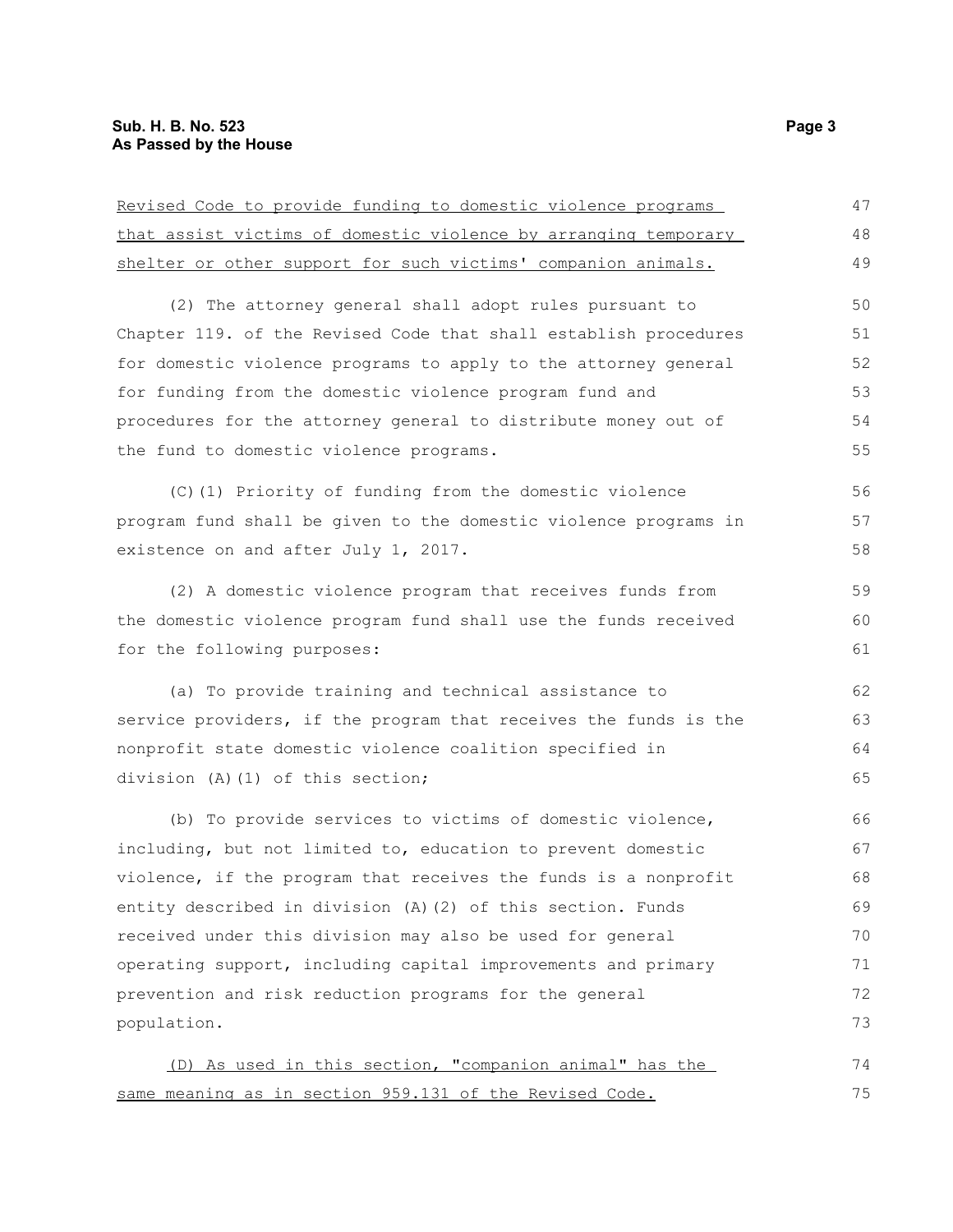| Sec. 959.07. (A) As used in sections 959.07 to 959.09 of         | 76  |
|------------------------------------------------------------------|-----|
| the Revised Code:                                                | 77  |
| (1) "Companion animal" has the same meaning as in section        | 78  |
| 959.131 of the Revised Code.                                     | 79  |
|                                                                  |     |
| (2) "Licensed veterinarian" has the same meaning as in           | 80  |
| section 4741.01 of the Revised Code.                             | 81  |
| (3) "Public children services agency" has the same meaning       | 82  |
| as in section 5153.01 of the Revised Code.                       | 83  |
| (4) "Protective services" has the same meaning as in             | 84  |
| section 5101.60 of the Revised Code.                             | 85  |
| (5) "Officer" has the same meaning as in section 959.132         | 86  |
| of the Revised Code and includes a dog warden or deputy dog      | 87  |
| warden appointed or employed under section 955.12 of the Revised | 88  |
| Code.                                                            | 89  |
| (6) "Social service professional" means an employee of a         | 90  |
| private or public children services agency and an employee of a  | 91  |
| county department of job and family services with responsibility | 92  |
| for protective services.                                         | 93  |
| (7) "Adult" has the same meaning as in section 5101.60 of        | 94  |
| the Revised Code.                                                | 95  |
| (B)(1) No person listed in division (B)(2) of this section       | 96  |
| shall fail to immediately report a violation of this chapter     | 97  |
| that involves a companion animal or horse to an officer when     | 98  |
| that person has knowledge or reasonable cause to suspect that    | 99  |
| such a violation has occurred or is occurring.                   | 100 |
| (2) Division (B) (1) of this section applies to all of the       | 101 |
| following operating in an official or professional capacity:     | 102 |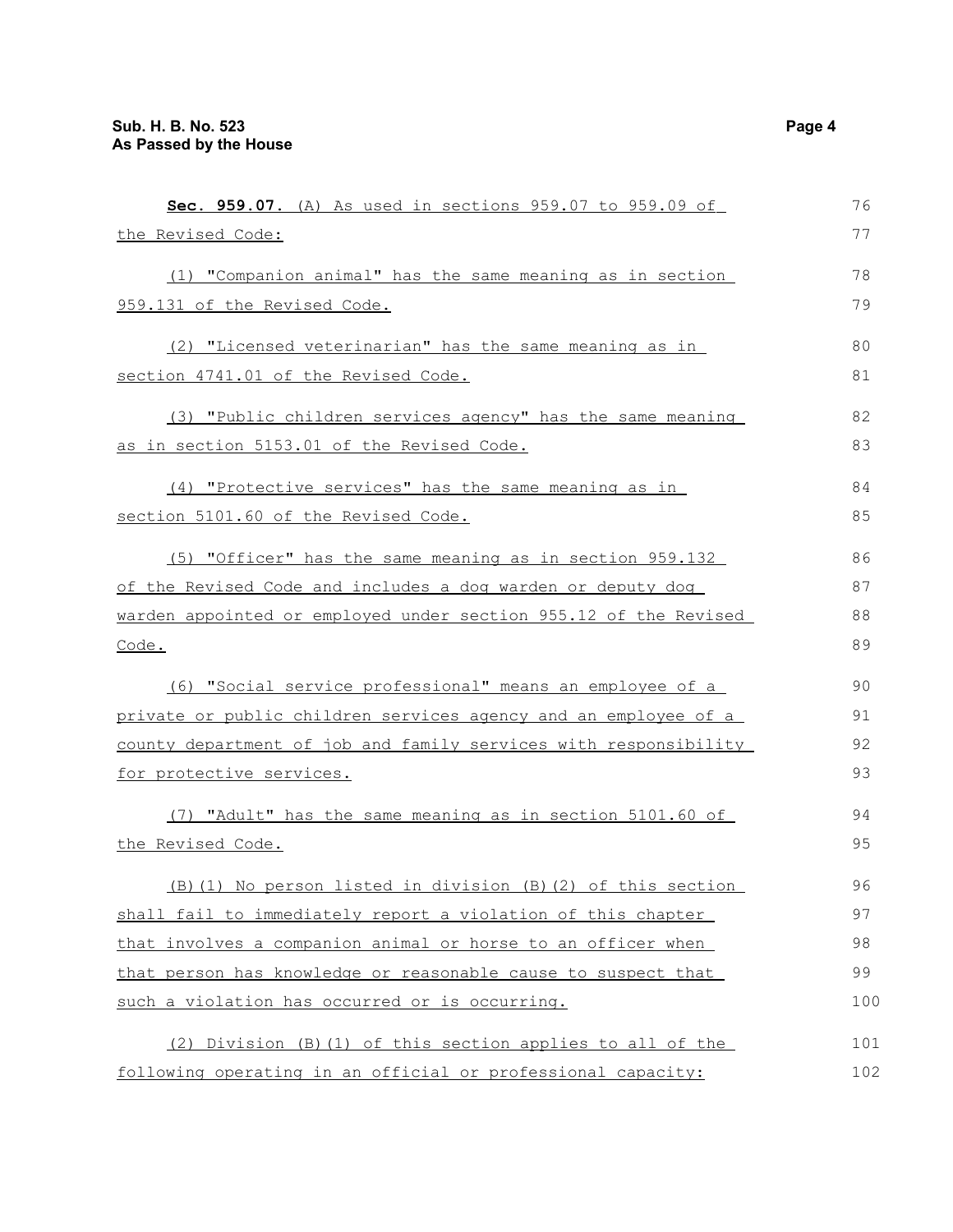| (a) A licensed veterinarian;                                     | 103 |  |  |  |  |
|------------------------------------------------------------------|-----|--|--|--|--|
| (b) A social service professional;                               | 104 |  |  |  |  |
| (c) A person licensed under Chapter 4757. of the Revised         | 105 |  |  |  |  |
| Code.                                                            | 106 |  |  |  |  |
| Sec. 959.08. No officer, operating in an official or             | 107 |  |  |  |  |
| professional capacity, shall fail to immediately report a        | 108 |  |  |  |  |
| violation of this chapter involving a companion animal or horse  | 109 |  |  |  |  |
| to an appropriate social service professional when both of the   | 110 |  |  |  |  |
| following apply:                                                 | 111 |  |  |  |  |
| (A) The officer has knowledge or reasonable cause to             | 112 |  |  |  |  |
| suspect that such a violation has occurred or is occurring.      | 113 |  |  |  |  |
| (B) The officer has knowledge or reasonable cause to             | 114 |  |  |  |  |
| suspect that a child or older adult resides with the alleged     |     |  |  |  |  |
| <u>violator.</u>                                                 | 116 |  |  |  |  |
| Sec. 959.09. (A) A person required to make a report under        | 117 |  |  |  |  |
| section 959.07 or 959.08 of the Revised Code may do so orally or | 118 |  |  |  |  |
| in writing and shall include all of the following in the report: | 119 |  |  |  |  |
| (1) The name, if known, and description of the animal            | 120 |  |  |  |  |
| involved;                                                        | 121 |  |  |  |  |
| (2) The address and telephone number of the owner or other       | 122 |  |  |  |  |
| person responsible for care of the animal, if known;             | 123 |  |  |  |  |
| (3) The nature and extent of the suspected abuse;                | 124 |  |  |  |  |
| (4) Any other information that the person making the             | 125 |  |  |  |  |
| report believes may be useful in establishing the existence of   | 126 |  |  |  |  |
| the suspected violation or the identity of the person causing    | 127 |  |  |  |  |
| the violation.                                                   | 128 |  |  |  |  |
| (B) A person required to make a report under section             | 129 |  |  |  |  |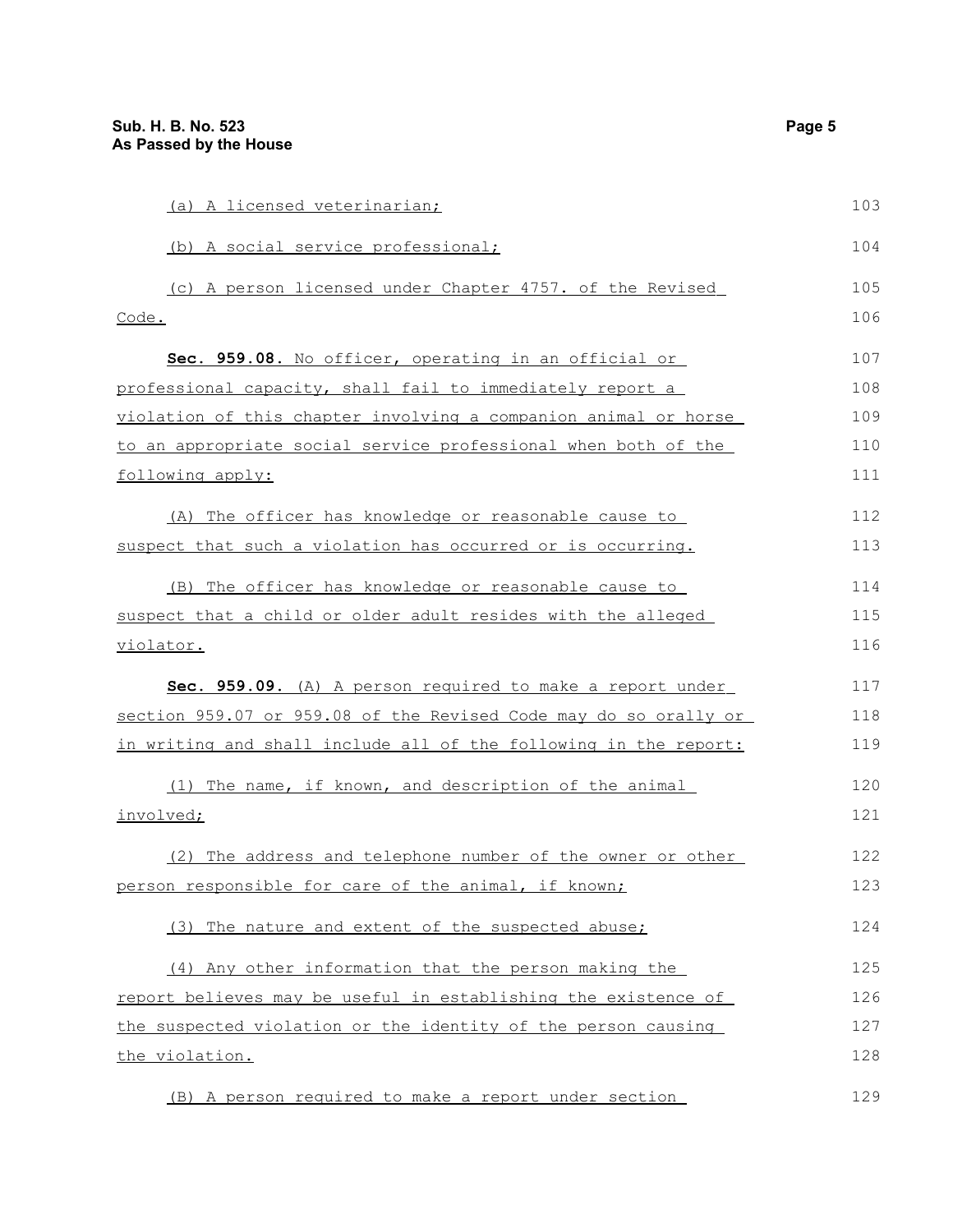| 959.07 or 959.08 of the Revised Code is immune from civil or     | 130 |
|------------------------------------------------------------------|-----|
| criminal liability in connection with making that report if the  | 131 |
| person acted in good faith when making the report.               | 132 |
| (C) No person required to make a report under section            | 133 |
| 959.07 or 959.08 of the Revised Code shall knowingly make a      | 134 |
| false report.                                                    | 135 |
| (D)(1) A court shall award reasonable attorney's fees and        | 136 |
| costs to the prevailing party in any civil or criminal action or | 137 |
| judicial proceeding in which it is proved that participation in  | 138 |
| the making of a report under section 959.07 or 959.08 of the     | 139 |
| Revised Code was not in good faith.                              | 140 |
| (2) A court may award reasonable attorney's fees and costs       | 141 |
| to the party against whom a civil action or proceeding is        | 142 |
| brought in which it is alleged that participation in the making  | 143 |
| of a report under section 959.07 or 959.08 of the Revised Code   | 144 |
| was not in good faith if the action or proceeding is voluntarily | 145 |
| dismissed.                                                       | 146 |
| Sec. 959.10. (A) Whoever violates section 959.07 or 959.08       | 147 |
| of the Revised Code shall pay a civil penalty of one hundred     | 148 |
| dollars for a first violation and five hundred dollars for each  | 149 |
| subsequent violation.                                            | 150 |
| (B) The attorney general may bring a civil action to             | 151 |
| enforce this section in the court of common pleas of the county  | 152 |
| in which the violation occurred. An action under this section is | 153 |
| a civil action, governed by the Rules of Civil Procedure and     | 154 |
| other rules of practice and procedure applicable to civil        | 155 |
| actions.                                                         | 156 |
| (C) The attorney general shall deposit money collected           | 157 |
| from the penalties assessed under this section in the domestic   | 158 |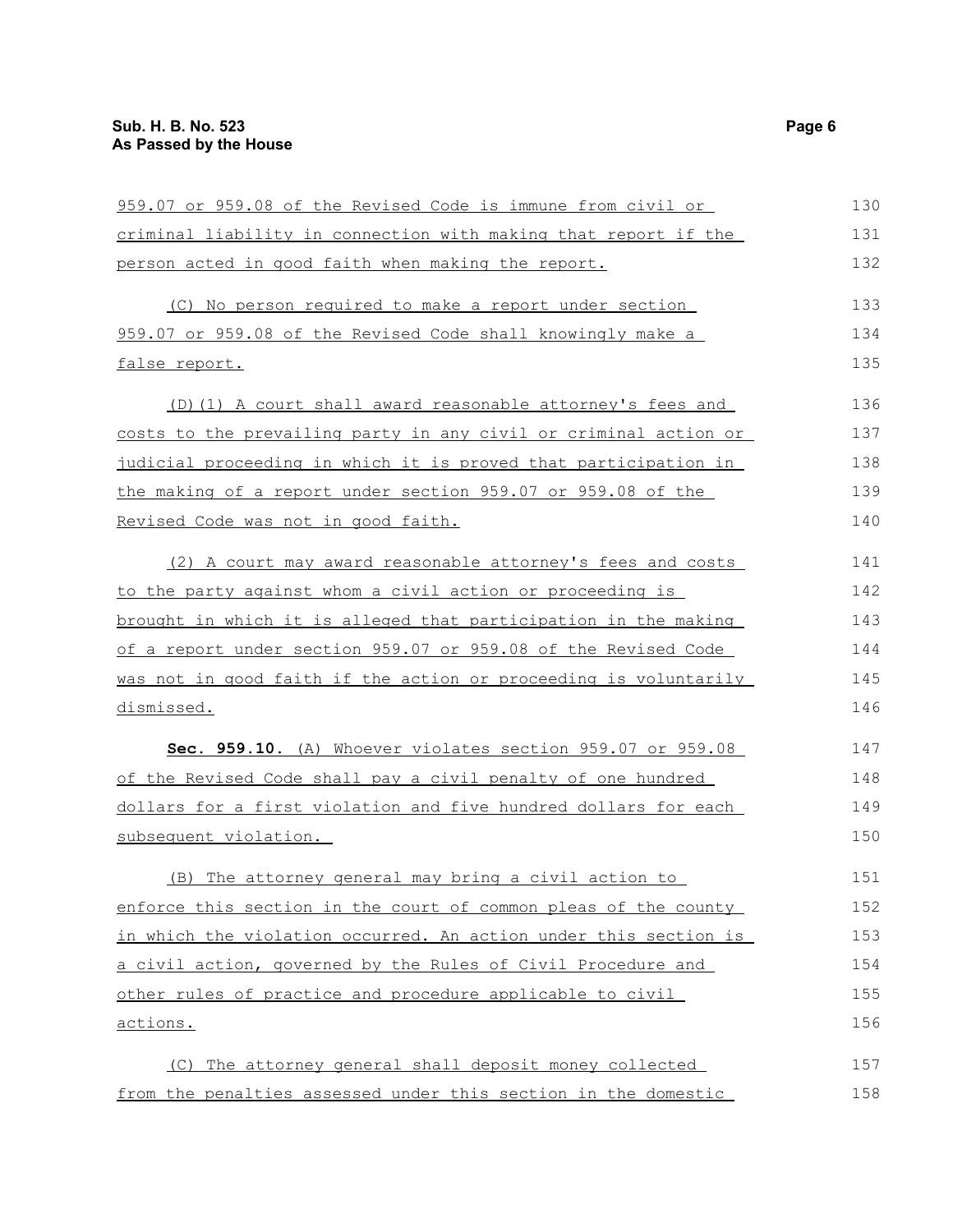subsequent offense.

| violence program fund established in section 109.46 of the       | 159 |  |  |  |
|------------------------------------------------------------------|-----|--|--|--|
| Revised Code.                                                    | 160 |  |  |  |
| Sec. 959.99. (A) Whoever violates section 959.18 or 959.19       | 161 |  |  |  |
| of the Revised Code is quilty of a minor misdemeanor.            | 162 |  |  |  |
| (B) Except as otherwise provided in this division, whoever       | 163 |  |  |  |
| violates section 959.02 of the Revised Code is guilty of a       | 164 |  |  |  |
| misdemeanor of the second degree. If the value of the animal     | 165 |  |  |  |
| killed or the injury done amounts to three hundred dollars or    | 166 |  |  |  |
| more, whoever violates section 959.02 of the Revised Code is     | 167 |  |  |  |
| quilty of a misdemeanor of the first degree.                     | 168 |  |  |  |
| (C) Whoever violates section 959.03, 959.06, division (C)        | 169 |  |  |  |
| of section 959.09, 959.12, or 959.17 or division (A) of section  | 170 |  |  |  |
| 959.15 of the Revised Code is quilty of a misdemeanor of the     |     |  |  |  |
| fourth degree.                                                   | 172 |  |  |  |
| (D) Whoever violates division (A) of section 959.13 or           | 173 |  |  |  |
| section 959.21 of the Revised Code is guilty of a misdemeanor of | 174 |  |  |  |
| the second degree. In addition, the court may order the offender | 175 |  |  |  |
| to forfeit the animal or livestock and may provide for its       | 176 |  |  |  |
| disposition, including, but not limited to, the sale of the      | 177 |  |  |  |
| animal or livestock. If an animal or livestock is forfeited and  | 178 |  |  |  |
| sold pursuant to this division, the proceeds from the sale first | 179 |  |  |  |
| shall be applied to pay the expenses incurred with regard to the | 180 |  |  |  |
| care of the animal from the time it was taken from the custody   | 181 |  |  |  |
| of the former owner. The balance of the proceeds from the sale,  | 182 |  |  |  |
| if any, shall be paid to the former owner of the animal.         | 183 |  |  |  |
| (E)(1) Whoever violates division (B) of section 959.131 of       | 184 |  |  |  |
| the Revised Code is guilty of a misdemeanor of the first degree  | 185 |  |  |  |
| on a first offense and a felony of the fifth degree on each      | 186 |  |  |  |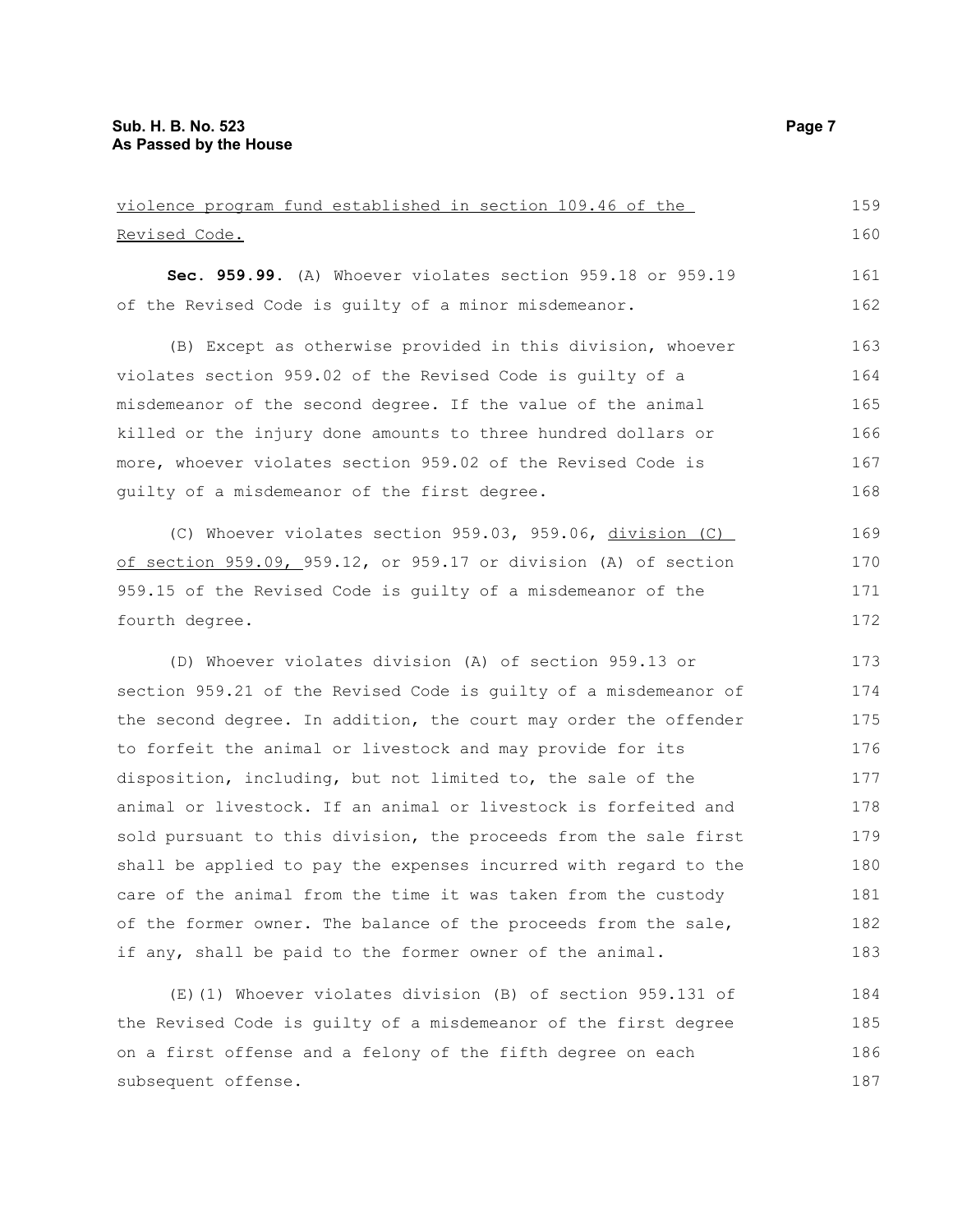#### **Sub. H. B. No. 523 Page 8 As Passed by the House**

(2) Whoever violates division (C) of section 959.131 of the Revised Code is guilty of a felony of the fifth degree. (3) Whoever violates section 959.01 of the Revised Code or division (D) of section 959.131 of the Revised Code is guilty of a misdemeanor of the second degree on a first offense and a misdemeanor of the first degree on each subsequent offense. (4) Whoever violates division (E) of section 959.131 of the Revised Code is guilty of a felony of the fifth degree. (5) Whoever violates division (F) of section 959.131 of the Revised Code is guilty of a misdemeanor of the first degree. (6)(a) A court may order a person who is convicted of or pleads guilty to a violation of section 959.131 of the Revised Code to forfeit to an impounding agency, as defined in section 959.132 of the Revised Code, any or all of the companion animals in that person's ownership or care. The court also may prohibit or place limitations on the person's ability to own or care for any companion animals for a specified or indefinite period of time. (b) A court may order a person who is convicted of or 188 189 190 191 192 193 194 195 196 197 198 199 200 201 202 203 204 205 206

pleads guilty to a violation of section 959.131 of the Revised Code to reimburse an impounding agency for the reasonably necessary costs incurred by the agency for the care of a companion animal that the agency impounded as a result of the investigation or prosecution of the violation, provided that the costs were not otherwise paid under section 959.132 of the Revised Code. 207 208 209 210 211 212 213

(7) If a court has reason to believe that a person who is convicted of or pleads guilty to a violation of section 959.131 or 959.21 of the Revised Code suffers from a mental or emotional 214 215 216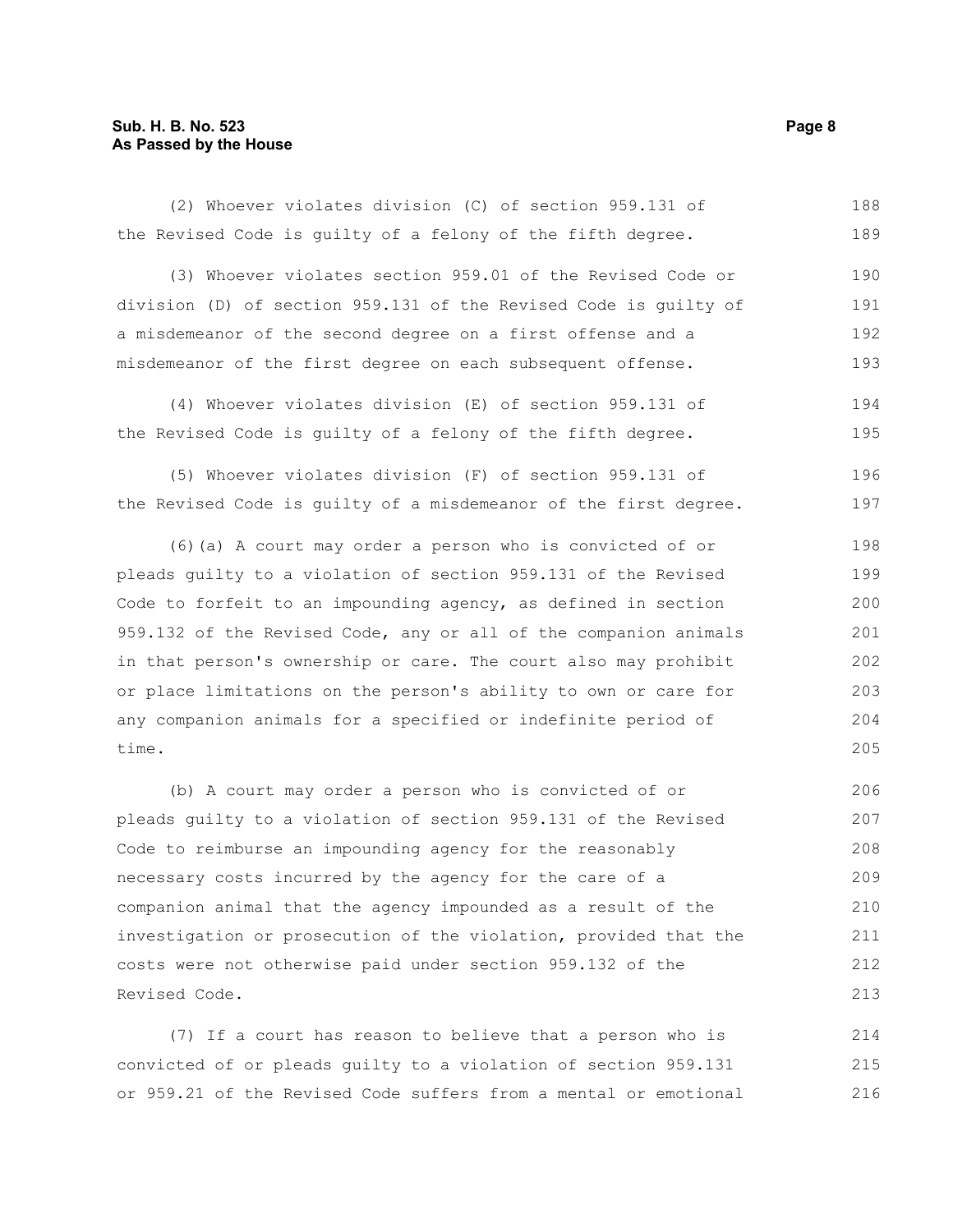#### **Sub. H. B. No. 523 Page 9 As Passed by the House**

disorder that contributed to the violation, the court may impose as a community control sanction or as a condition of probation a requirement that the offender undergo psychological evaluation or counseling. The court shall order the offender to pay the costs of the evaluation or counseling. 217 218 219 220 221

(F) Whoever violates section 959.14 of the Revised Code is guilty of a misdemeanor of the second degree on a first offense and a misdemeanor of the first degree on each subsequent offense.

(G) Whoever violates section 959.05 or 959.20 of the Revised Code is guilty of a misdemeanor of the first degree. 226 227

(H) Whoever violates section 959.16 of the Revised Code is guilty of a felony of the fourth degree for a first offense and a felony of the third degree on each subsequent offense.

(I) Whoever violates division (B) or (C) of section 959.15 of the Revised Code is guilty of a felony and shall be fined not more than ten thousand dollars.

**Sec. 2151.421.** (A)(1)(a) No person described in division (A)(1)(b) of this section who is acting in an official or professional capacity and knows, or has reasonable cause to suspect based on facts that would cause a reasonable person in a similar position to suspect, that a child under eighteen years of age, or a person under twenty-one years of age with a developmental disability or physical impairment, has suffered or faces a threat of suffering any physical or mental wound, injury, disability, or condition of a nature that reasonably indicates abuse or neglect of the child shall fail to immediately report that knowledge or reasonable cause to suspect to the entity or persons specified in this division. Except as 234 235 236 237 238 239 240 241 242 243 244 245

228 229 230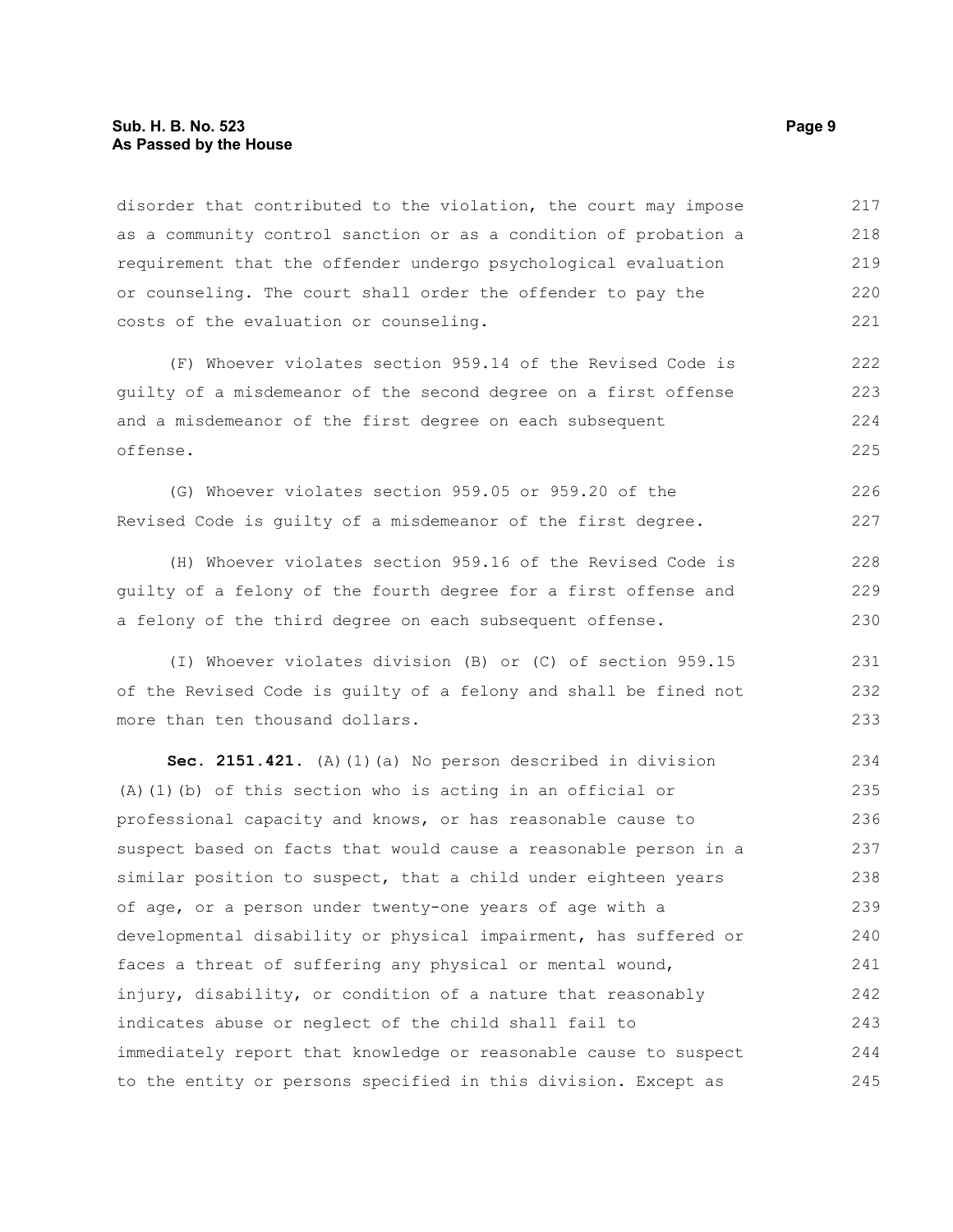#### **Sub. H. B. No. 523 Page 10 As Passed by the House**

provided in section 5120.173 of the Revised Code, the person making the report shall make it to the public children services agency or a municipal or county peace officer in the county in which the child resides or in which the abuse or neglect is occurring or has occurred. In the circumstances described in section 5120.173 of the Revised Code, the person making the report shall make it to the entity specified in that section. 246 247 248 249 250 251 252

(b) Division (A)(1)(a) of this section applies to any person who is an attorney; health care professional; practitioner of a limited branch of medicine as specified in section 4731.15 of the Revised Code; licensed school psychologist; independent marriage and family therapist or marriage and family therapist; coroner; administrator or employee of a child day-care center; administrator or employee of a residential camp, child day camp, or private, nonprofit therapeutic wilderness camp; administrator or employee of a certified child care agency or other public or private children services agency; school teacher; school employee; school authority; agent of a county humane society, dog warden, deputy dog warden, or other person appointed to act as an animal control officer for a municipal corporation or township in accordance with state law, an ordinance, or a resolution; person, other than a cleric, rendering spiritual treatment through prayer in accordance with the tenets of a wellrecognized religion; employee of a county department of job and family services who is a professional and who works with children and families; superintendent or regional administrator employed by the department of youth services; superintendent, board member, or employee of a county board of developmental disabilities; investigative agent contracted with by a county board of developmental disabilities; employee of the department 253 254 255 256 257 258 259 260 261 262 263 264 265 266 267 268 269 270 271 272 273 274 275 276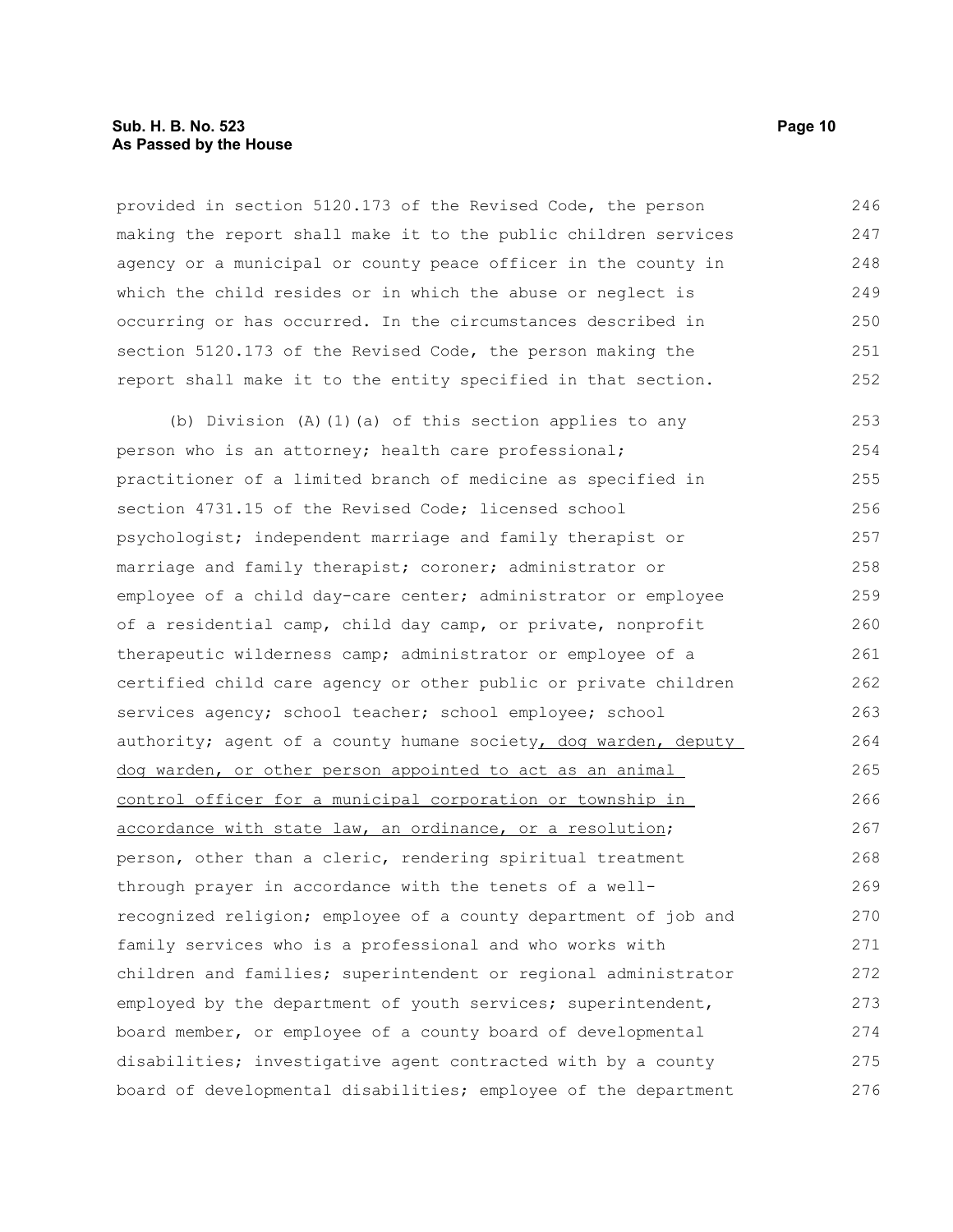#### **Sub. H. B. No. 523 Page 11 As Passed by the House**

of developmental disabilities; employee of a facility or home that provides respite care in accordance with section 5123.171 of the Revised Code; employee of an entity that provides homemaker services; a person performing the duties of an assessor pursuant to Chapter 3107. or 5103. of the Revised Code; third party employed by a public children services agency to assist in providing child or family related services; court appointed special advocate; or guardian ad litem. 277 278 279 280 281 282 283 284

(c) If two or more health care professionals, after providing health care services to a child, determine or suspect that the child has been or is being abused or neglected, the health care professionals may designate one of the health care professionals to report the abuse or neglect. A single report made under this division shall meet the reporting requirements of division (A)(1) of this section. 285 286 287 288 289 290 291

(2) Except as provided in division (A)(3) of this section, an attorney or a physician is not required to make a report pursuant to division (A)(1) of this section concerning any communication the attorney or physician receives from a client or patient in an attorney-client or physician-patient relationship, if, in accordance with division (A) or (B) of section 2317.02 of the Revised Code, the attorney or physician could not testify with respect to that communication in a civil or criminal proceeding. 292 293 294 295 296 297 298 299 300

(3) The client or patient in an attorney-client or physician-patient relationship described in division (A)(2) of this section is deemed to have waived any testimonial privilege under division (A) or (B) of section 2317.02 of the Revised Code with respect to any communication the attorney or physician receives from the client or patient in that attorney-client or 301 302 303 304 305 306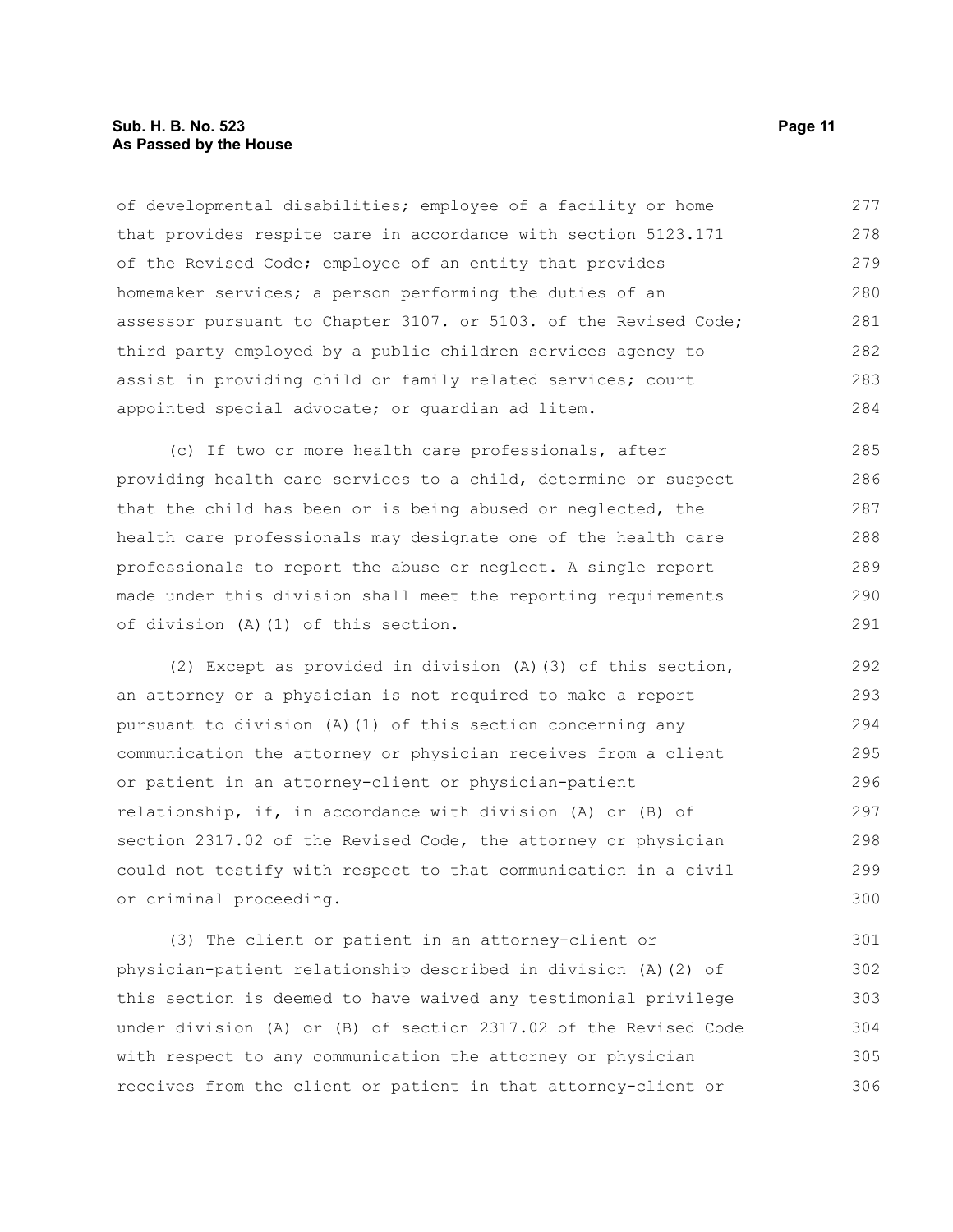physician-patient relationship, and the attorney or physician shall make a report pursuant to division (A)(1) of this section with respect to that communication, if all of the following apply: 307 308 309 310

(a) The client or patient, at the time of the communication, is a child under eighteen years of age or is a person under twenty-one years of age with a developmental disability or physical impairment. 311 312 313 314

(b) The attorney or physician knows, or has reasonable cause to suspect based on facts that would cause a reasonable person in similar position to suspect that the client or patient has suffered or faces a threat of suffering any physical or mental wound, injury, disability, or condition of a nature that reasonably indicates abuse or neglect of the client or patient. 315 316 317 318 319 320

(c) The abuse or neglect does not arise out of the client's or patient's attempt to have an abortion without the notification of her parents, guardian, or custodian in accordance with section 2151.85 of the Revised Code. 321 322 323 324

(4)(a) No cleric and no person, other than a volunteer, designated by any church, religious society, or faith acting as a leader, official, or delegate on behalf of the church, religious society, or faith who is acting in an official or professional capacity, who knows, or has reasonable cause to believe based on facts that would cause a reasonable person in a similar position to believe, that a child under eighteen years of age, or a person under twenty-one years of age with a developmental disability or physical impairment, has suffered or faces a threat of suffering any physical or mental wound, injury, disability, or condition of a nature that reasonably indicates abuse or neglect of the child, and who knows, or has 325 326 327 328 329 330 331 332 333 334 335 336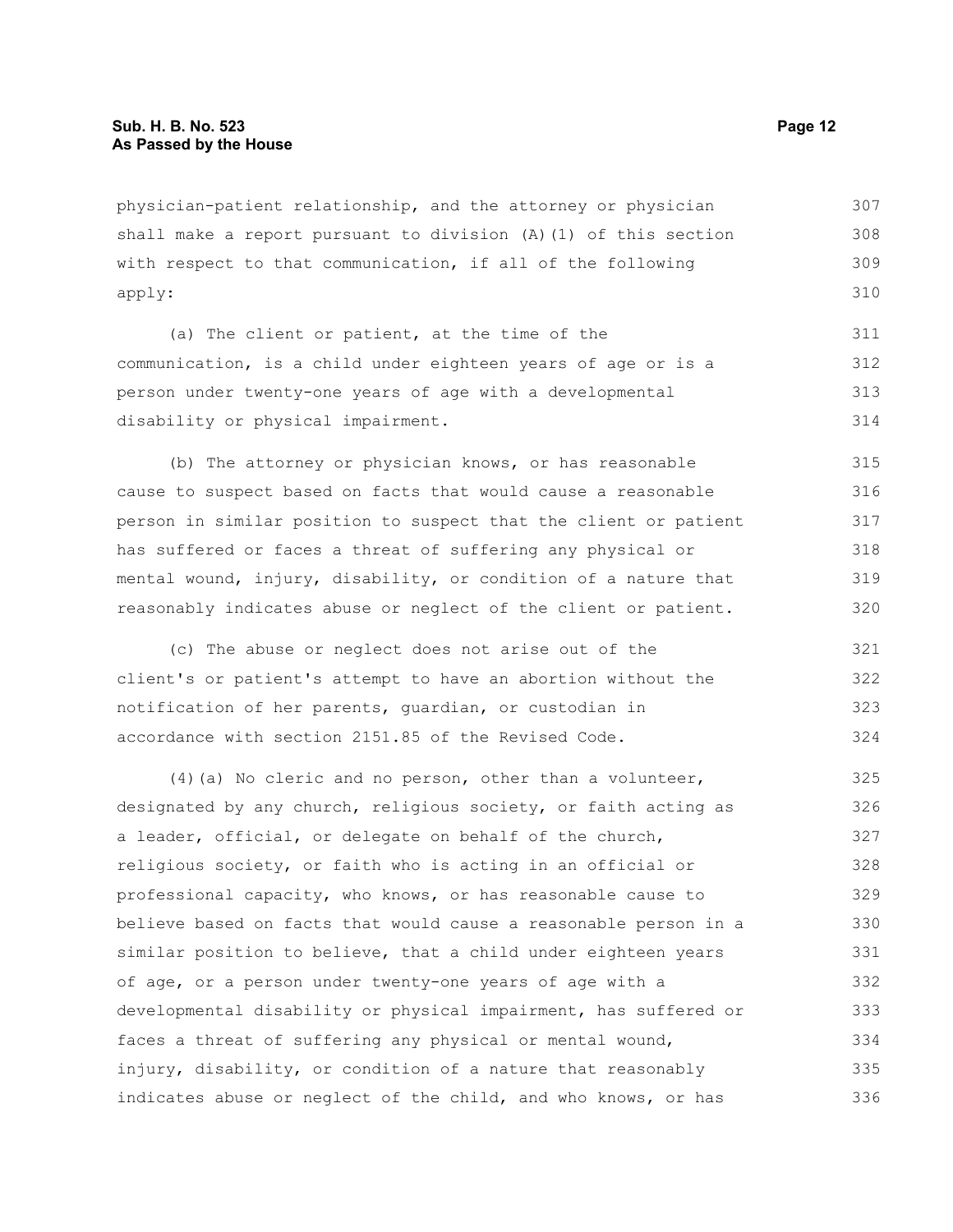reasonable cause to believe based on facts that would cause a reasonable person in a similar position to believe, that another cleric or another person, other than a volunteer, designated by a church, religious society, or faith acting as a leader, official, or delegate on behalf of the church, religious society, or faith caused, or poses the threat of causing, the wound, injury, disability, or condition that reasonably indicates abuse or neglect shall fail to immediately report that knowledge or reasonable cause to believe to the entity or persons specified in this division. Except as provided in section 5120.173 of the Revised Code, the person making the report shall make it to the public children services agency or a municipal or county peace officer in the county in which the child resides or in which the abuse or neglect is occurring or has occurred. In the circumstances described in section 5120.173 of the Revised Code, the person making the report shall make it to the entity specified in that section. 337 338 339 340 341 342 343 344 345 346 347 348 349 350 351 352 353

(b) Except as provided in division (A)(4)(c) of this section, a cleric is not required to make a report pursuant to division (A)(4)(a) of this section concerning any communication the cleric receives from a penitent in a cleric-penitent relationship, if, in accordance with division (C) of section 2317.02 of the Revised Code, the cleric could not testify with respect to that communication in a civil or criminal proceeding. 354 355 356 357 358 359 360

(c) The penitent in a cleric-penitent relationship described in division (A)(4)(b) of this section is deemed to have waived any testimonial privilege under division (C) of section 2317.02 of the Revised Code with respect to any communication the cleric receives from the penitent in that cleric-penitent relationship, and the cleric shall make a report pursuant to division (A)(4)(a) of this section with respect to 361 362 363 364 365 366 367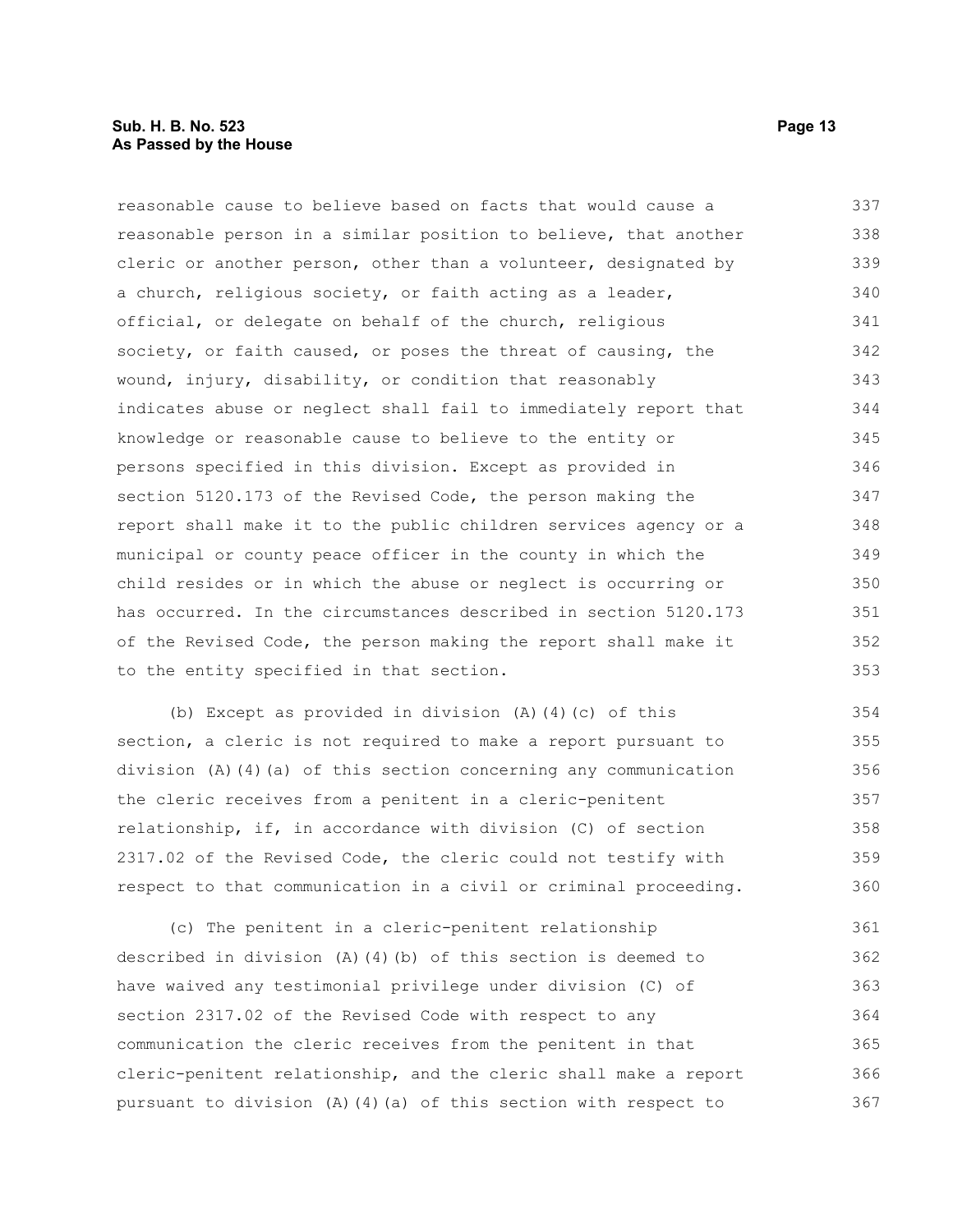that communication, if all of the following apply:

(i) The penitent, at the time of the communication, is a child under eighteen years of age or is a person under twentyone years of age with a developmental disability or physical impairment. 369 370 371 372

(ii) The cleric knows, or has reasonable cause to believe based on facts that would cause a reasonable person in a similar position to believe, as a result of the communication or any observations made during that communication, the penitent has suffered or faces a threat of suffering any physical or mental wound, injury, disability, or condition of a nature that reasonably indicates abuse or neglect of the penitent. 373 374 375 376 377 378 379

(iii) The abuse or neglect does not arise out of the penitent's attempt to have an abortion performed upon a child under eighteen years of age or upon a person under twenty-one years of age with a developmental disability or physical impairment without the notification of her parents, guardian, or custodian in accordance with section 2151.85 of the Revised Code. 380 381 382 383 384 385 386

(d) Divisions (A)(4)(a) and (c) of this section do not apply in a cleric-penitent relationship when the disclosure of any communication the cleric receives from the penitent is in violation of the sacred trust. 387 388 389 390

(e) As used in divisions (A)(1) and (4) of this section, "cleric" and "sacred trust" have the same meanings as in section 2317.02 of the Revised Code. 391 392 393

(B) Anyone who knows, or has reasonable cause to suspect based on facts that would cause a reasonable person in similar circumstances to suspect, that a child under eighteen years of 394 395 396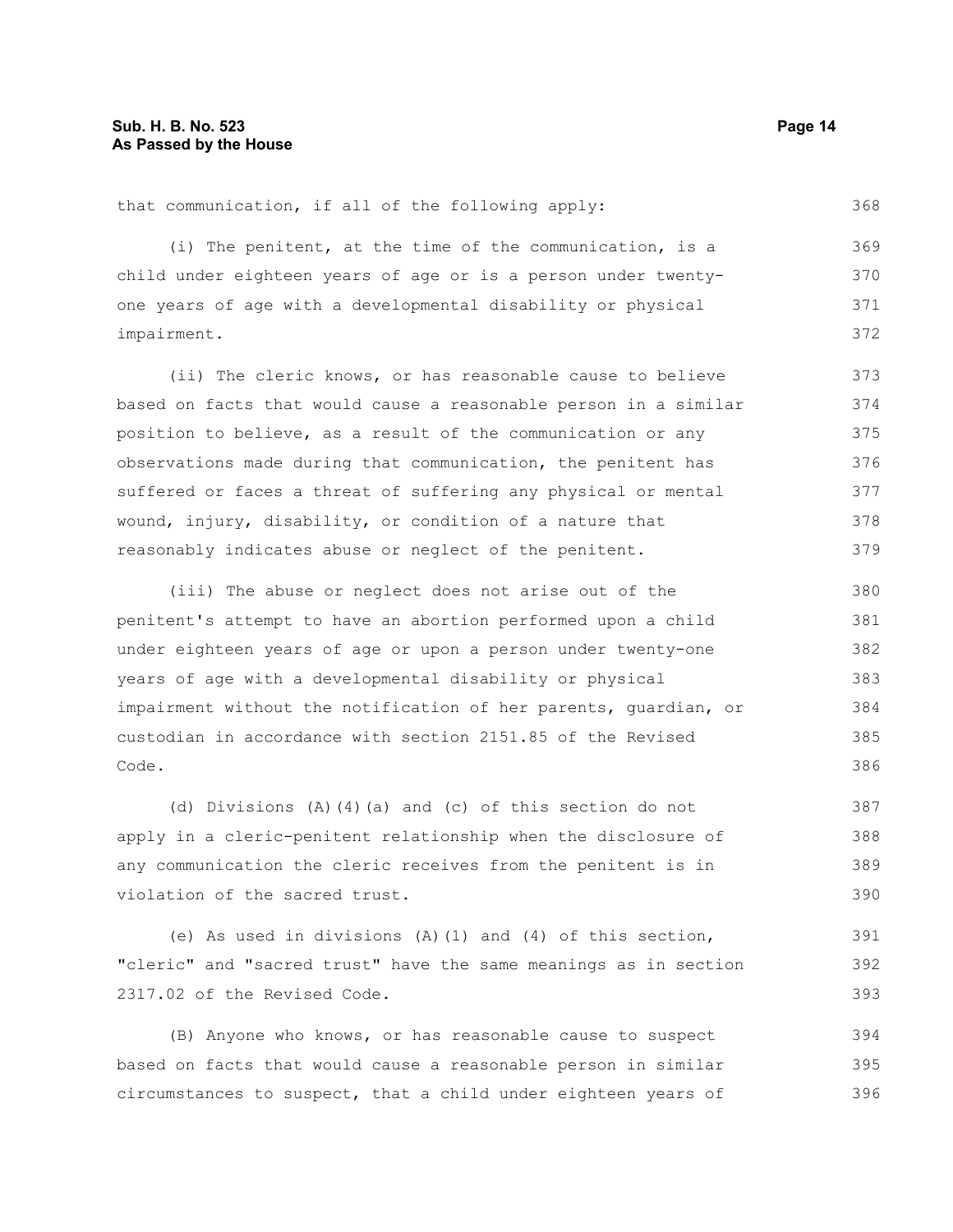age, or a person under twenty-one years of age with a developmental disability or physical impairment, has suffered or faces a threat of suffering any physical or mental wound, injury, disability, or other condition of a nature that reasonably indicates abuse or neglect of the child may report or cause reports to be made of that knowledge or reasonable cause to suspect to the entity or persons specified in this division. Except as provided in section 5120.173 of the Revised Code, a person making a report or causing a report to be made under this division shall make it or cause it to be made to the public children services agency or to a municipal or county peace officer. In the circumstances described in section 5120.173 of the Revised Code, a person making a report or causing a report to be made under this division shall make it or cause it to be made to the entity specified in that section. 397 398 399 400 401 402 403 404 405 406 407 408 409 410 411

(C) Any report made pursuant to division (A) or (B) of this section shall be made forthwith either by telephone or in person and shall be followed by a written report, if requested by the receiving agency or officer. The written report shall contain: 412 413 414 415 416

(1) The names and addresses of the child and the child's parents or the person or persons having custody of the child, if known; 417 418 419

(2) The child's age and the nature and extent of the child's injuries, abuse, or neglect that is known or reasonably suspected or believed, as applicable, to have occurred or of the threat of injury, abuse, or neglect that is known or reasonably suspected or believed, as applicable, to exist, including any evidence of previous injuries, abuse, or neglect; 420 421 422 423 424 425

(3) Any other information, including, but not limited to, 426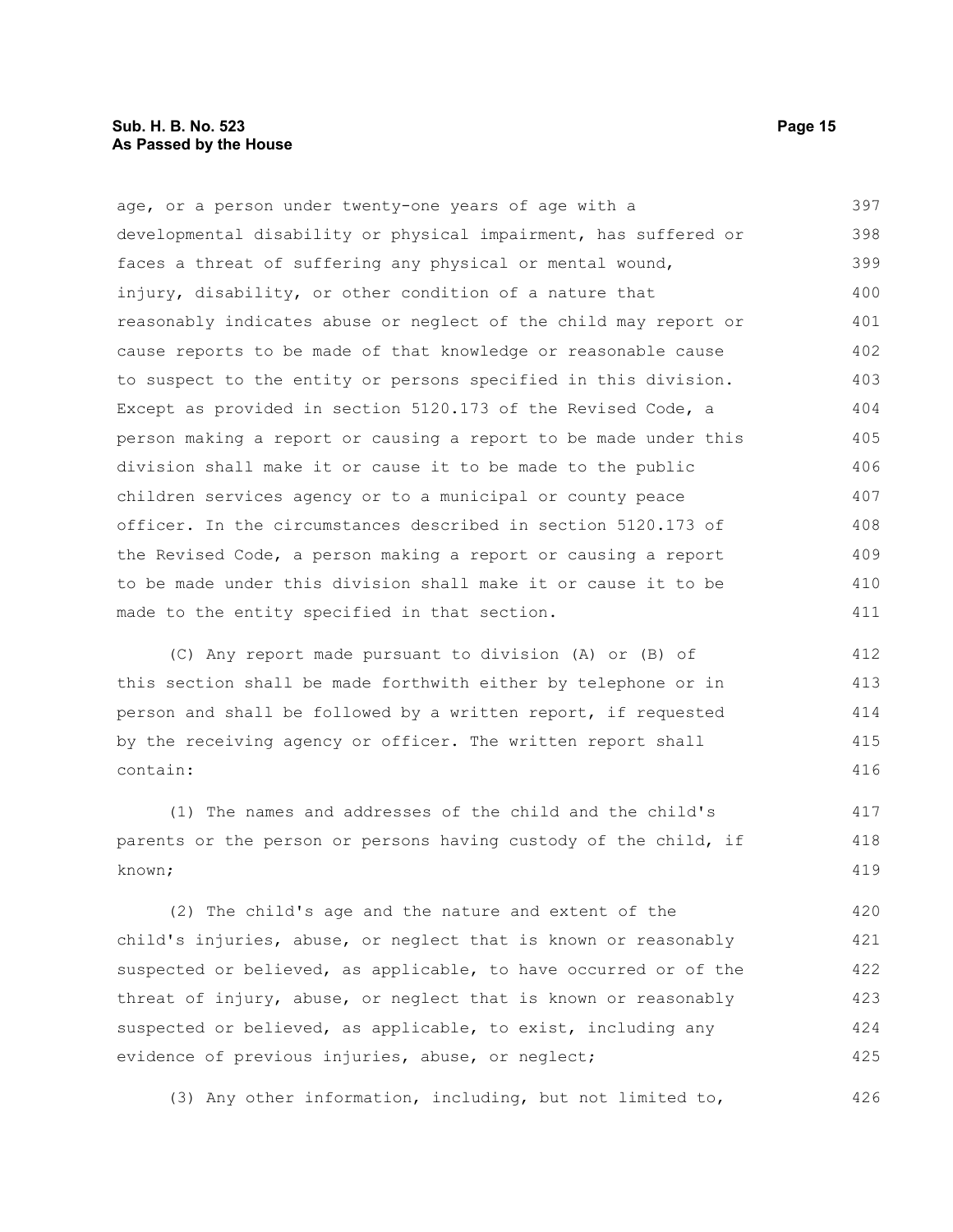#### **Sub. H. B. No. 523 Page 16 As Passed by the House**

results and reports of any medical examinations, tests, or procedures performed under division (D) of this section, that might be helpful in establishing the cause of the injury, abuse, or neglect that is known or reasonably suspected or believed, as applicable, to have occurred or of the threat of injury, abuse, or neglect that is known or reasonably suspected or believed, as applicable, to exist. 427 428 429 430 431 432 433

(D)(1) Any person, who is required by division (A) of this section to report child abuse or child neglect that is known or reasonably suspected or believed to have occurred, may take or cause to be taken color photographs of areas of trauma visible on a child and, if medically necessary for the purpose of diagnosing or treating injuries that are suspected to have occurred as a result of child abuse or child neglect, perform or cause to be performed radiological examinations and any other medical examinations of, and tests or procedures on, the child. 434 435 436 437 438 439 440 441 442

(2) The results and any available reports of examinations, tests, or procedures made under division (D)(1) of this section shall be included in a report made pursuant to division (A) of this section. Any additional reports of examinations, tests, or procedures that become available shall be provided to the public children services agency, upon request. 443 444 445 446 447 448

(3) If a health care professional provides health care services in a hospital, children's advocacy center, or emergency medical facility to a child about whom a report has been made under division (A) of this section, the health care professional may take any steps that are reasonably necessary for the release or discharge of the child to an appropriate environment. Before the child's release or discharge, the health care professional may obtain information, or consider information obtained, from 449 450 451 452 453 454 455 456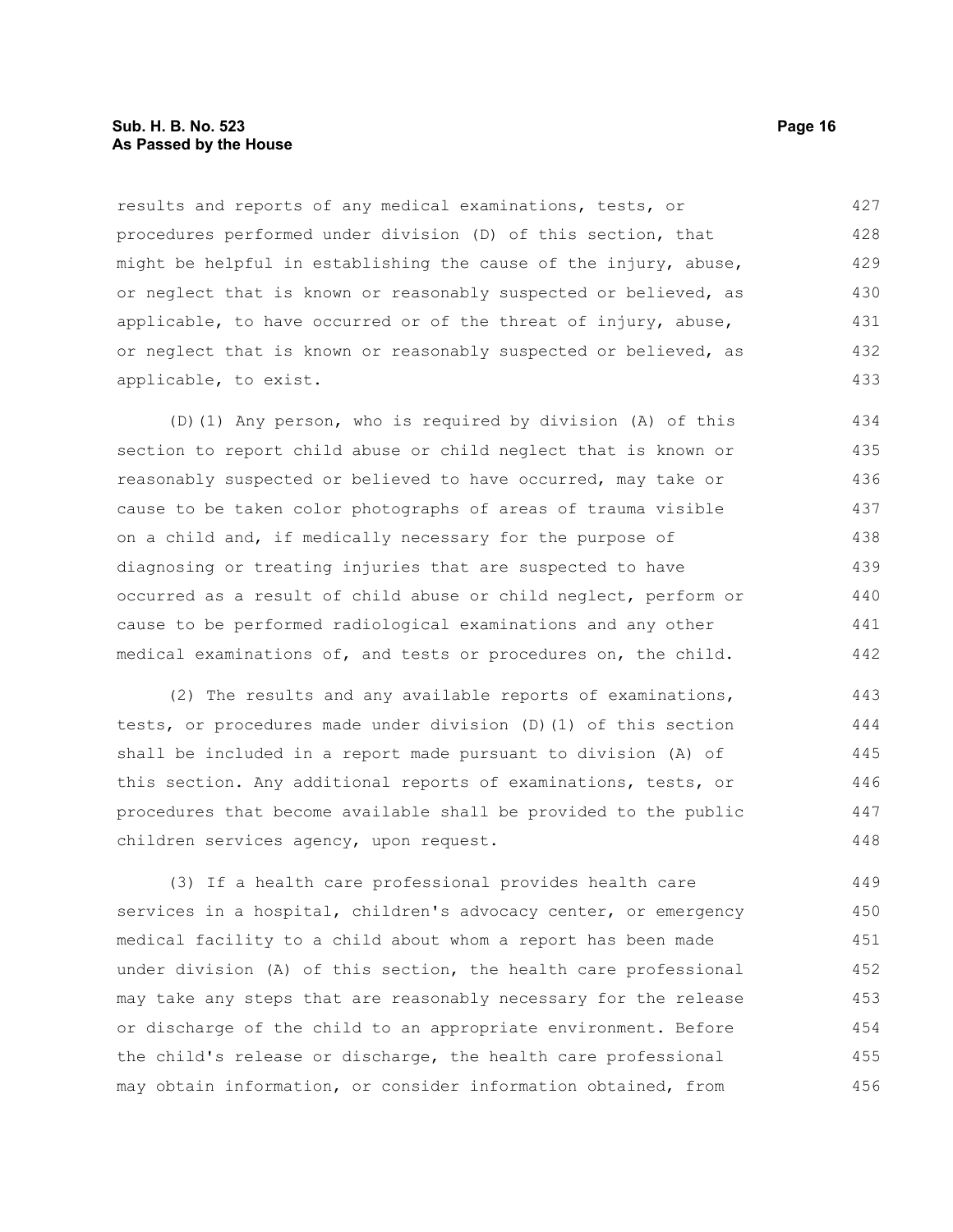#### **Sub. H. B. No. 523 Page 17 As Passed by the House**

other entities or individuals that have knowledge about the child. Nothing in division (D)(3) of this section shall be construed to alter the responsibilities of any person under sections 2151.27 and 2151.31 of the Revised Code. 457 458 459 460

(4) A health care professional may conduct medical examinations, tests, or procedures on the siblings of a child about whom a report has been made under division (A) of this section and on other children who reside in the same home as the child, if the professional determines that the examinations, tests, or procedures are medically necessary to diagnose or treat the siblings or other children in order to determine whether reports under division (A) of this section are warranted with respect to such siblings or other children. The results of the examinations, tests, or procedures on the siblings and other children may be included in a report made pursuant to division (A) of this section. 461 462 463 464 465 466 467 468 469 470 471 472

(5) Medical examinations, tests, or procedures conducted under divisions (D)(1) and (4) of this section and decisions regarding the release or discharge of a child under division (D) (3) of this section do not constitute a law enforcement investigation or activity. 473 474 475 476 477

(E)(1) When a municipal or county peace officer receives a report concerning the possible abuse or neglect of a child or the possible threat of abuse or neglect of a child, upon receipt of the report, the municipal or county peace officer who receives the report shall refer the report to the appropriate public children services agency. 478 479 480 481 482 483

(2) When a public children services agency receives a report pursuant to this division or division (A) or (B) of this section, upon receipt of the report, the public children 484 485 486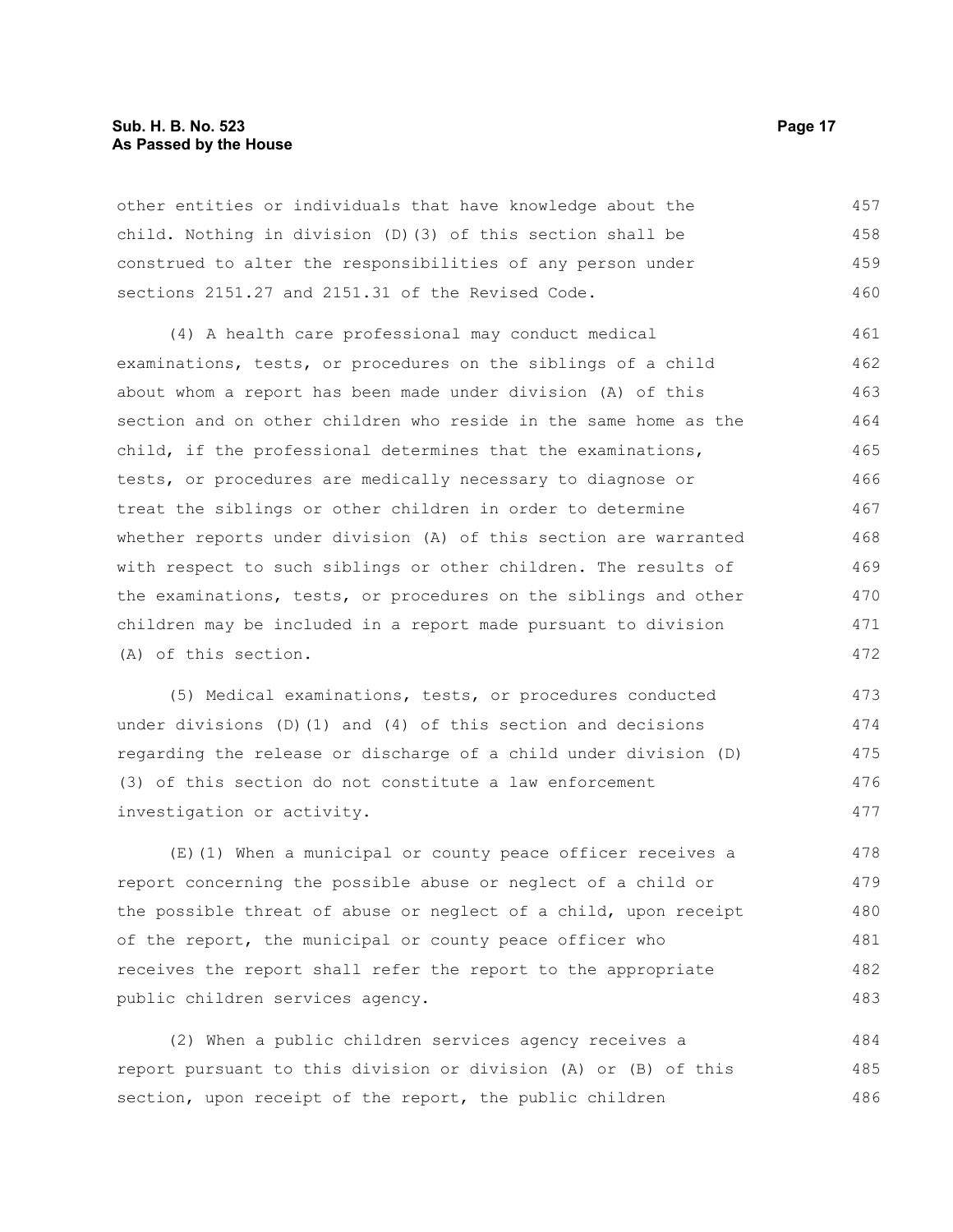services agency shall do both of the following: (a) Comply with section 2151.422 of the Revised Code; (b) If the county served by the agency is also served by a children's advocacy center and the report alleges sexual abuse of a child or another type of abuse of a child that is specified in the memorandum of understanding that creates the center as being within the center's jurisdiction, comply regarding the report with the protocol and procedures for referrals and investigations, with the coordinating activities, and with the authority or responsibility for performing or providing functions, activities, and services stipulated in the interagency agreement entered into under section 2151.428 of the Revised Code relative to that center. (F) No township, municipal, or county peace officer shall 487 488 489 490 491 492 493 494 495 496 497 498 499 500

remove a child about whom a report is made pursuant to this section from the child's parents, stepparents, or guardian or any other persons having custody of the child without consultation with the public children services agency, unless, in the judgment of the officer, and, if the report was made by physician, the physician, immediate removal is considered essential to protect the child from further abuse or neglect. The agency that must be consulted shall be the agency conducting the investigation of the report as determined pursuant to section 2151.422 of the Revised Code. 501 502 503 504 505 506 507 508 509 510

(G)(1) Except as provided in section 2151.422 of the Revised Code or in an interagency agreement entered into under section 2151.428 of the Revised Code that applies to the particular report, the public children services agency shall investigate, within twenty-four hours, each report of child abuse or child neglect that is known or reasonably suspected or 511 512 513 514 515 516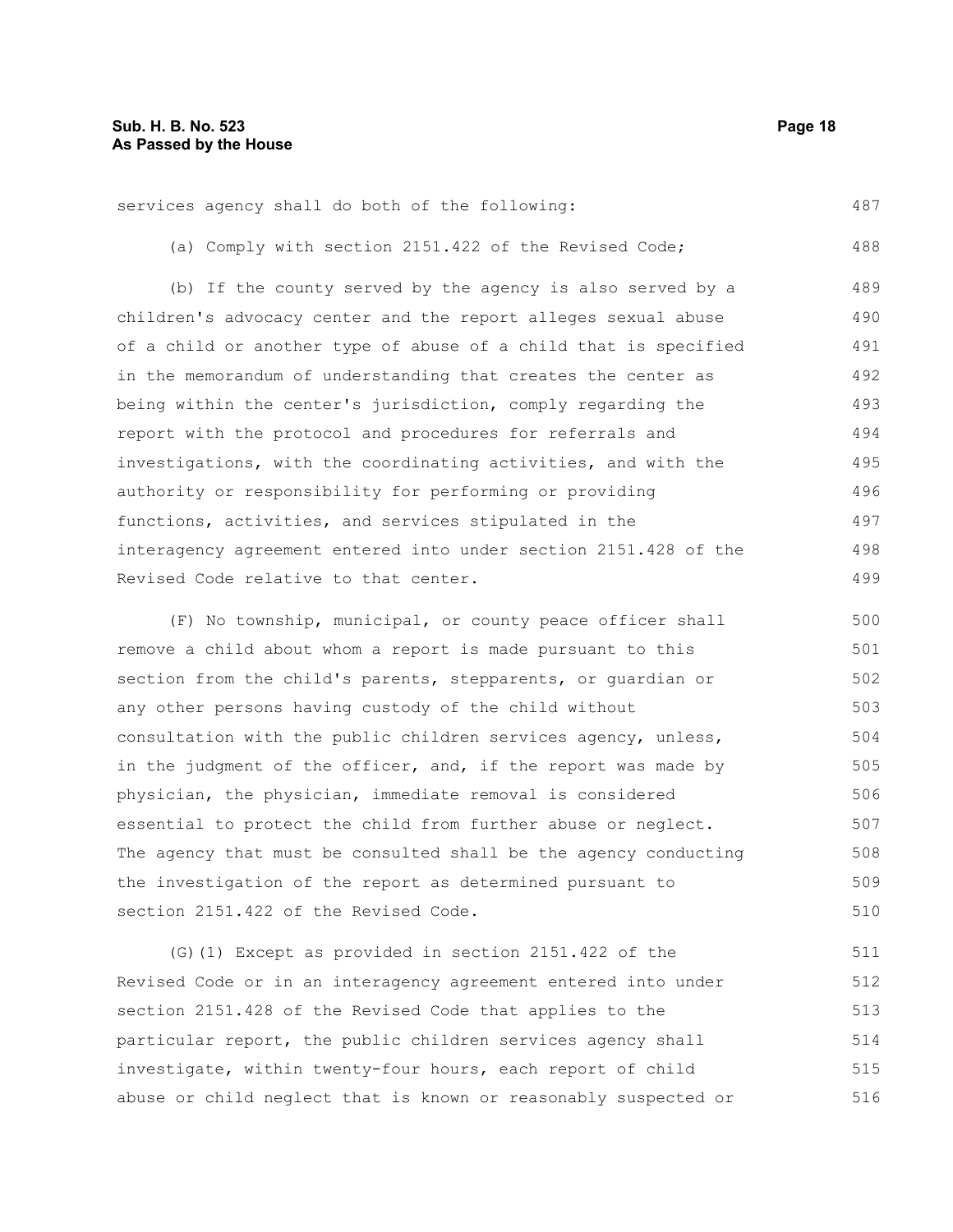#### **Sub. H. B. No. 523 Page 19 As Passed by the House**

believed to have occurred and of a threat of child abuse or child neglect that is known or reasonably suspected or believed to exist that is referred to it under this section to determine the circumstances surrounding the injuries, abuse, or neglect or the threat of injury, abuse, or neglect, the cause of the injuries, abuse, neglect, or threat, and the person or persons responsible. The investigation shall be made in cooperation with the law enforcement agency and in accordance with the memorandum of understanding prepared under division (K) of this section. A representative of the public children services agency shall, at the time of initial contact with the person subject to the investigation, inform the person of the specific complaints or allegations made against the person. The information shall be given in a manner that is consistent with division (I)(1) of this section and protects the rights of the person making the report under this section. 517 518 519 520 521 522 523 524 525 526 527 528 529 530 531 532

A failure to make the investigation in accordance with the memorandum is not grounds for, and shall not result in, the dismissal of any charges or complaint arising from the report or the suppression of any evidence obtained as a result of the report and does not give, and shall not be construed as giving, any rights or any grounds for appeal or post-conviction relief to any person. The public children services agency shall report each case to the uniform statewide automated child welfare information system that the department of job and family services shall maintain in accordance with section 5101.13 of the Revised Code. The public children services agency shall submit a report of its investigation, in writing, to the law enforcement agency. 533 534 535 536 537 538 539 540 541 542 543 544 545

(2) The public children services agency shall make any recommendations to the county prosecuting attorney or city 546 547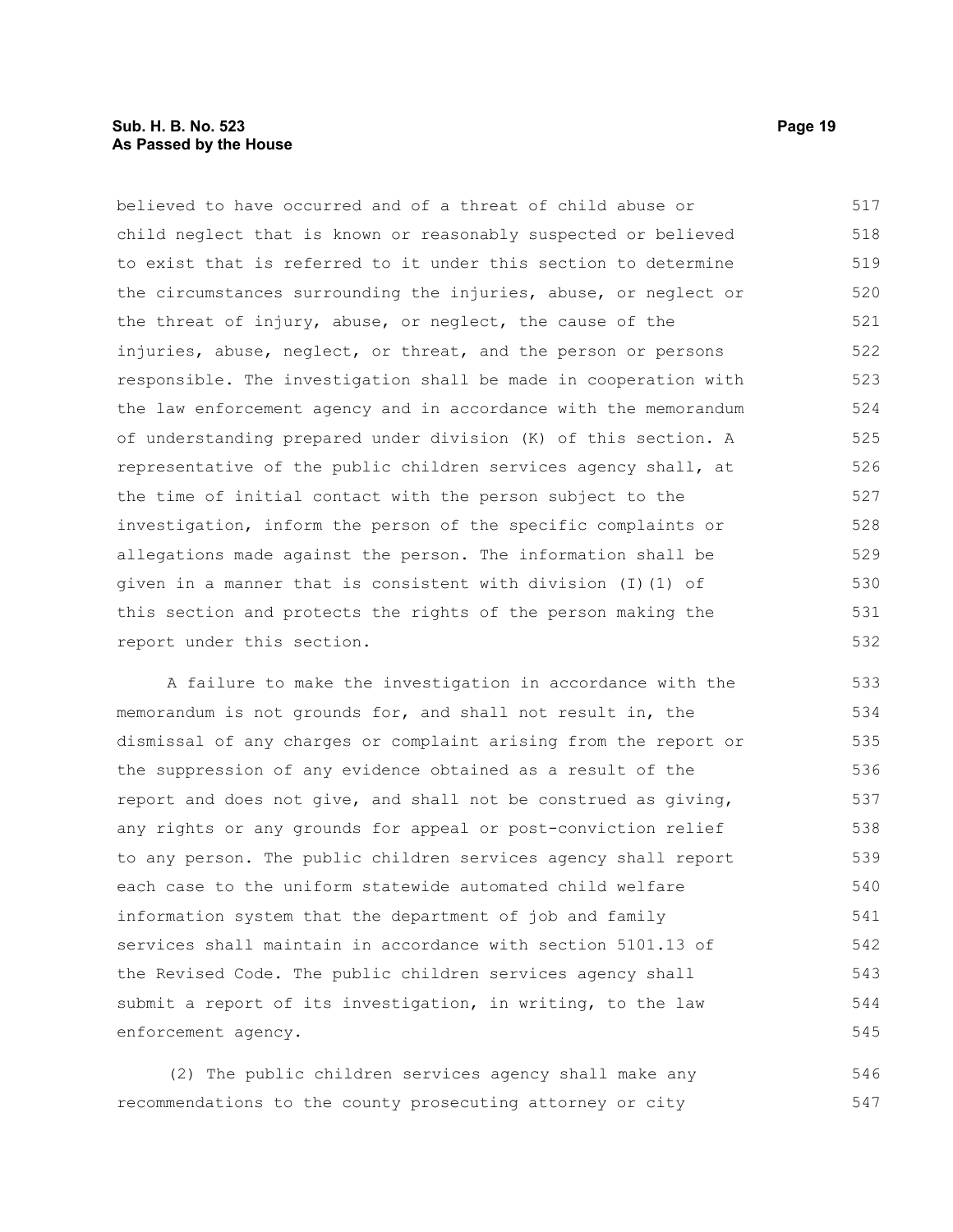director of law that it considers necessary to protect any children that are brought to its attention. (H)(1)(a) Except as provided in divisions (H)(1)(b) and (I)(3) of this section, any person, health care professional, hospital, institution, school, health department, or agency shall be immune from any civil or criminal liability for injury, death, or loss to person or property that otherwise might be incurred or imposed as a result of any of the following: (i) Participating in the making of reports pursuant to division (A) of this section or in the making of reports in good faith, pursuant to division (B) of this section; (ii) Participating in medical examinations, tests, or procedures under division (D) of this section; (iii) Providing information used in a report made pursuant to division (A) of this section or providing information in good faith used in a report made pursuant to division (B) of this section; (iv) Participating in a judicial proceeding resulting from a report made pursuant to division (A) of this section or participating in good faith in a proceeding resulting from a report made pursuant to division (B) of this section. (b) Immunity under division (H)(1)(a)(ii) of this section shall not apply when a health care provider has deviated from the standard of care applicable to the provider's profession. (c) Notwithstanding section 4731.22 of the Revised Code, the physician-patient privilege shall not be a ground for 548 549 550 551 552 553 554 555 556 557 558 559 560 561 562 563 564 565 566 567 568 569 570 571 572 573

excluding evidence regarding a child's injuries, abuse, or neglect, or the cause of the injuries, abuse, or neglect in any judicial proceeding resulting from a report submitted pursuant 574 575 576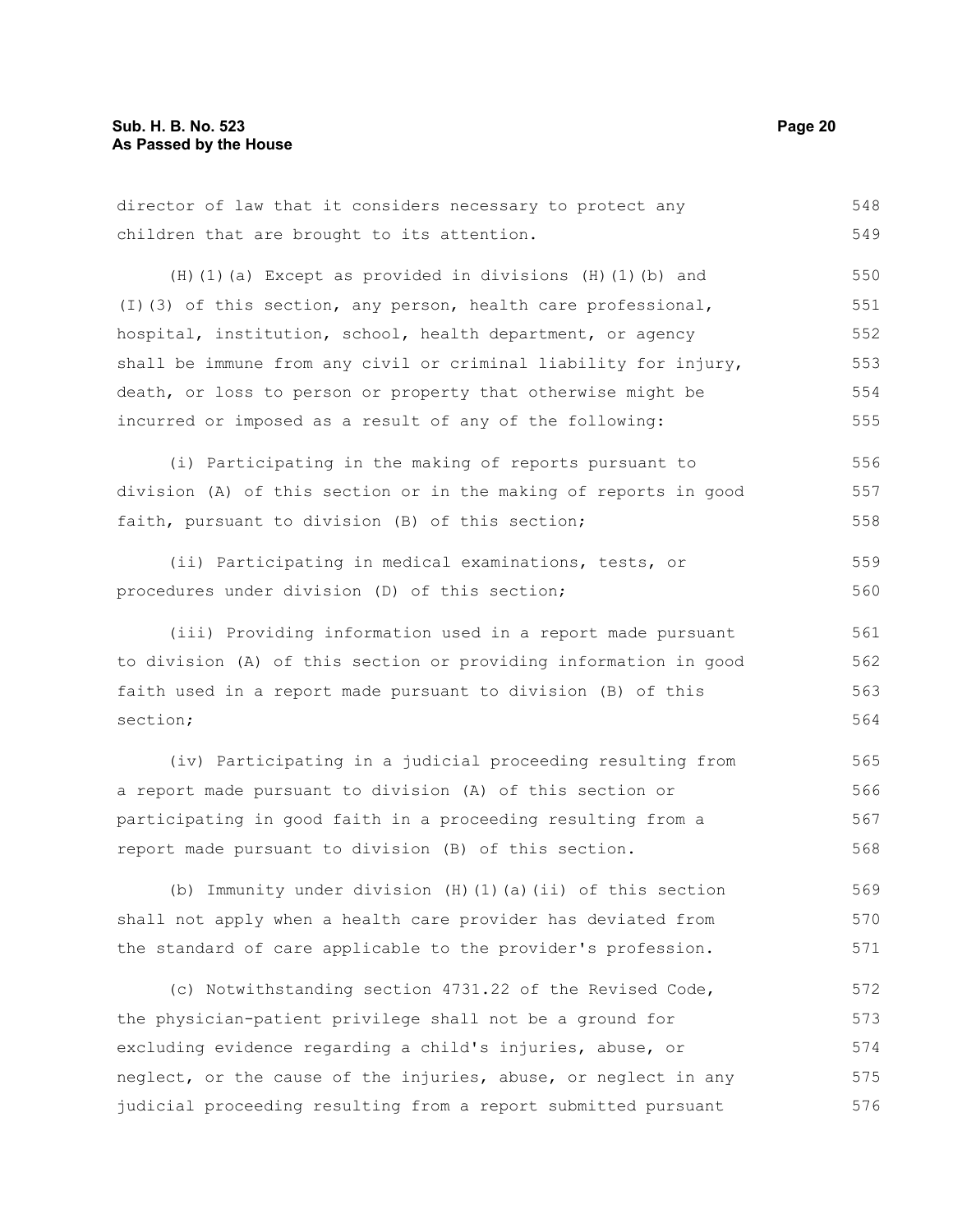to this section.

(2) In any civil or criminal action or proceeding in which it is alleged and proved that participation in the making of a report under this section was not in good faith or participation in a judicial proceeding resulting from a report made under this section was not in good faith, the court shall award the prevailing party reasonable attorney's fees and costs and, if a civil action or proceeding is voluntarily dismissed, may award reasonable attorney's fees and costs to the party against whom the civil action or proceeding is brought. 578 579 580 581 582 583 584 585 586

(I)(1) Except as provided in divisions (I)(4) and (O) of this section, a report made under this section is confidential. The information provided in a report made pursuant to this section and the name of the person who made the report shall not be released for use, and shall not be used, as evidence in any civil action or proceeding brought against the person who made the report. Nothing in this division shall preclude the use of reports of other incidents of known or suspected abuse or neglect in a civil action or proceeding brought pursuant to division (N) of this section against a person who is alleged to have violated division (A)(1) of this section, provided that any information in a report that would identify the child who is the subject of the report or the maker of the report, if the maker of the report is not the defendant or an agent or employee of the defendant, has been redacted. In a criminal proceeding, the report is admissible in evidence in accordance with the Rules of Evidence and is subject to discovery in accordance with the Rules of Criminal Procedure. 587 588 589 590 591 592 593 594 595 596 597 598 599 600 601 602 603 604

(2)(a) Except as provided in division (I)(2)(b) of this section, no person shall permit or encourage the unauthorized 605 606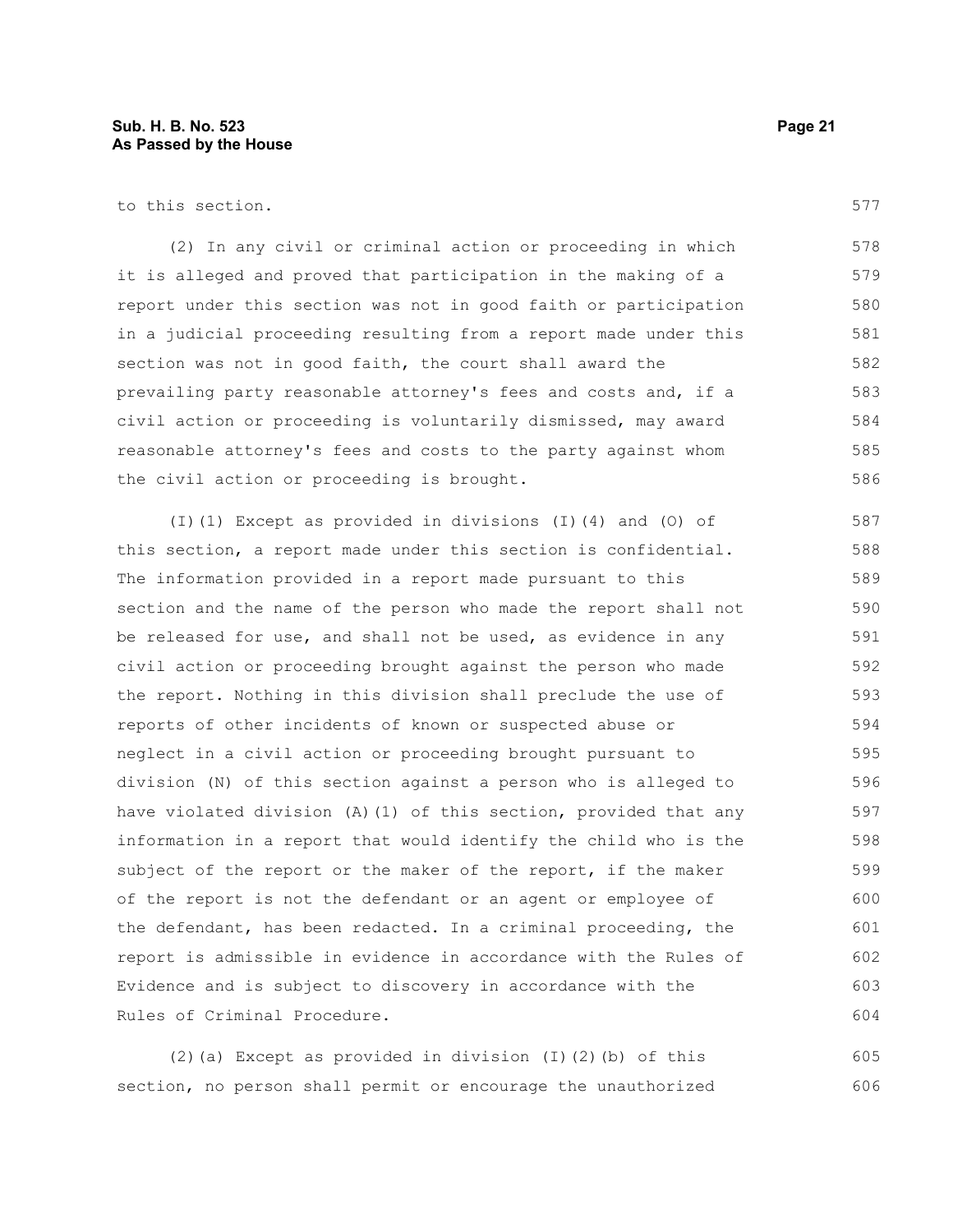dissemination of the contents of any report made under this section.

(b) A health care professional that obtains the same information contained in a report made under this section from a source other than the report may disseminate the information, if its dissemination is otherwise permitted by law. 609 610 611 612

(3) A person who knowingly makes or causes another person to make a false report under division (B) of this section that alleges that any person has committed an act or omission that resulted in a child being an abused child or a neglected child is guilty of a violation of section 2921.14 of the Revised Code. 613 614 615 616 617

(4) If a report is made pursuant to division (A) or (B) of this section and the child who is the subject of the report dies for any reason at any time after the report is made, but before the child attains eighteen years of age, the public children services agency or municipal or county peace officer to which the report was made or referred, on the request of the child fatality review board or the director of health pursuant to guidelines established under section 3701.70 of the Revised Code, shall submit a summary sheet of information providing a summary of the report to the review board of the county in which the deceased child resided at the time of death or to the director. On the request of the review board or director, the agency or peace officer may, at its discretion, make the report available to the review board or director. If the county served by the public children services agency is also served by a children's advocacy center and the report of alleged sexual abuse of a child or another type of abuse of a child is specified in the memorandum of understanding that creates the center as being within the center's jurisdiction, the agency or 618 619 620 621 622 623 624 625 626 627 628 629 630 631 632 633 634 635 636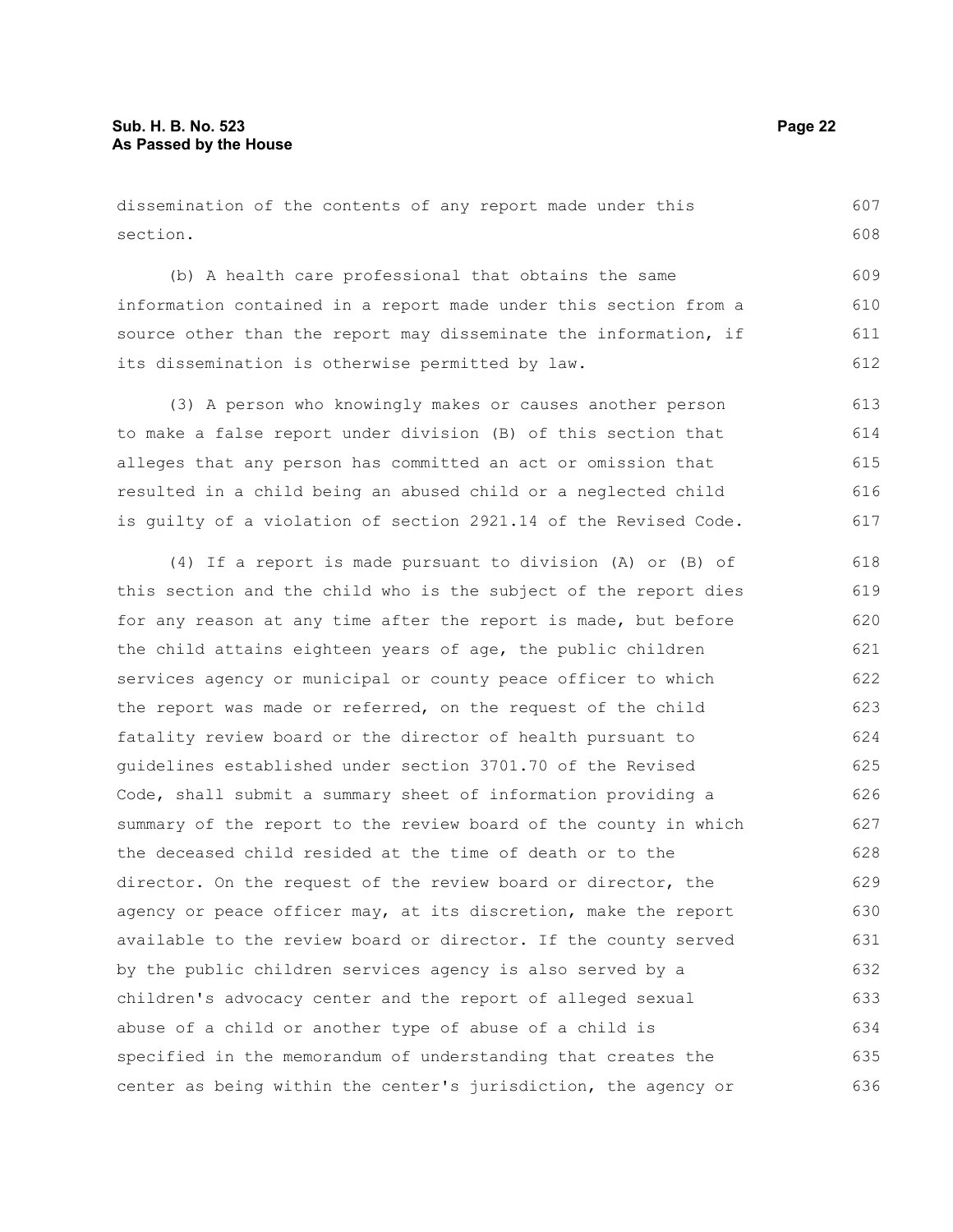center shall perform the duties and functions specified in this division in accordance with the interagency agreement entered into under section 2151.428 of the Revised Code relative to that advocacy center. 637 638 639 640

(5) A public children services agency shall advise a person alleged to have inflicted abuse or neglect on a child who is the subject of a report made pursuant to this section, including a report alleging sexual abuse of a child or another type of abuse of a child referred to a children's advocacy center pursuant to an interagency agreement entered into under section 2151.428 of the Revised Code, in writing of the disposition of the investigation. The agency shall not provide to the person any information that identifies the person who made the report, statements of witnesses, or police or other investigative reports. 641 642 643 644 645 646 647 648 649 650 651

(J) Any report that is required by this section, other than a report that is made to the state highway patrol as described in section 5120.173 of the Revised Code, shall result in protective services and emergency supportive services being made available by the public children services agency on behalf of the children about whom the report is made, in an effort to prevent further neglect or abuse, to enhance their welfare, and, whenever possible, to preserve the family unit intact. The agency required to provide the services shall be the agency conducting the investigation of the report pursuant to section 2151.422 of the Revised Code. 652 653 654 655 656 657 658 659 660 661 662

(K)(1) Each public children services agency shall prepare a memorandum of understanding that is signed by all of the following: 663 664 665

(a) If there is only one juvenile judge in the county, the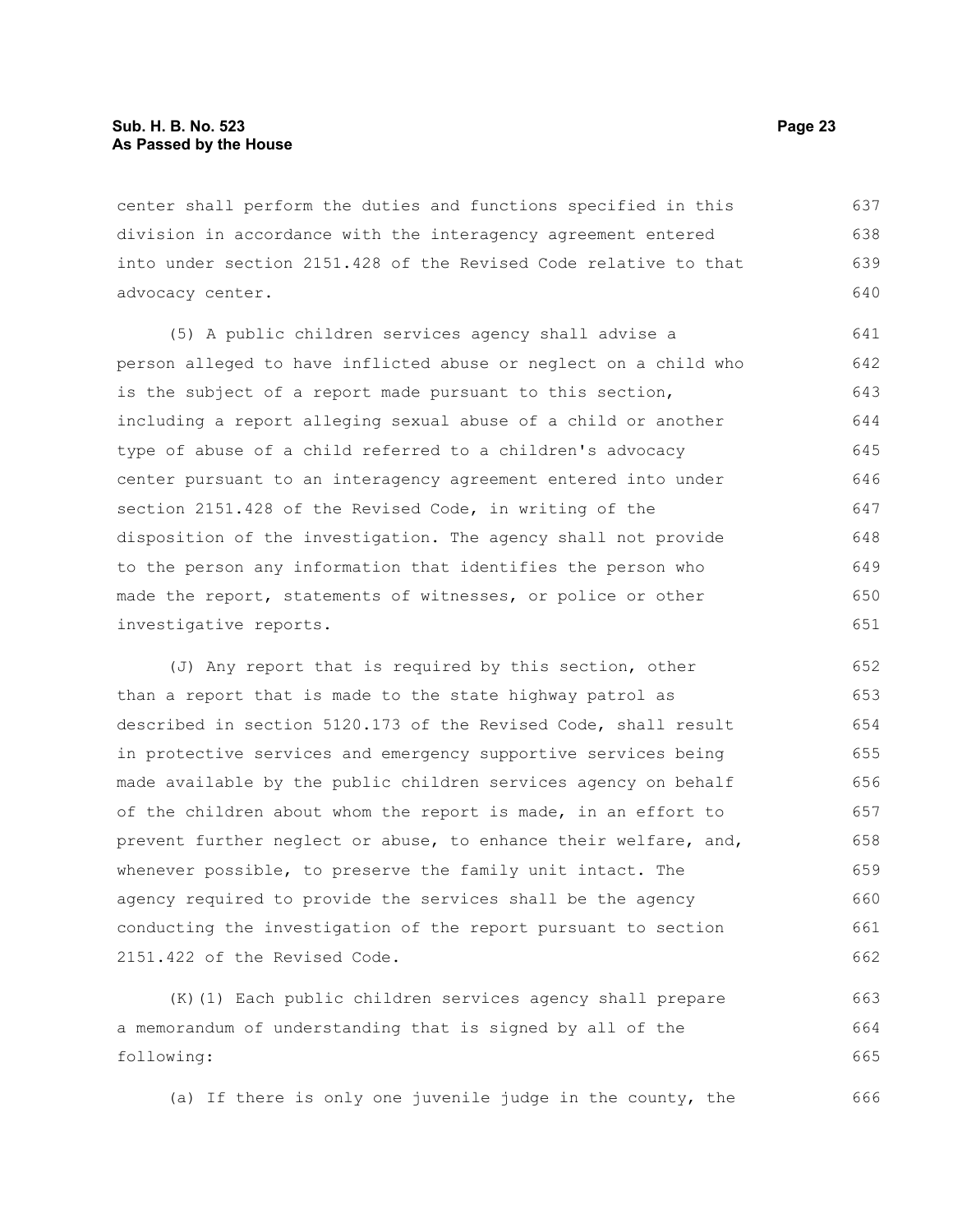juvenile judge of the county or the juvenile judge's

representative; (b) If there is more than one juvenile judge in the county, a juvenile judge or the juvenile judges' representative selected by the juvenile judges or, if they are unable to do so for any reason, the juvenile judge who is senior in point of service or the senior juvenile judge's representative; (c) The county peace officer; (d) All chief municipal peace officers within the county; (e) Other law enforcement officers handling child abuse and neglect cases in the county; (f) The prosecuting attorney of the county; (g) If the public children services agency is not the county department of job and family services, the county department of job and family services; (h) The county humane society; (i) If the public children services agency participated in the execution of a memorandum of understanding under section 2151.426 of the Revised Code establishing a children's advocacy center, each participating member of the children's advocacy center established by the memorandum. (2) A memorandum of understanding shall set forth the normal operating procedure to be employed by all concerned officials in the execution of their respective responsibilities under this section and division (C) of section 2919.21, division (B)(1) of section 2919.22, division (B) of section 2919.23, and section 2919.24 of the Revised Code and shall have as two of its 668 669 670 671 672 673 674 675 676 677 678 679 680 681 682 683 684 685 686 687 688 689 690 691 692 693

primary goals the elimination of all unnecessary interviews of

667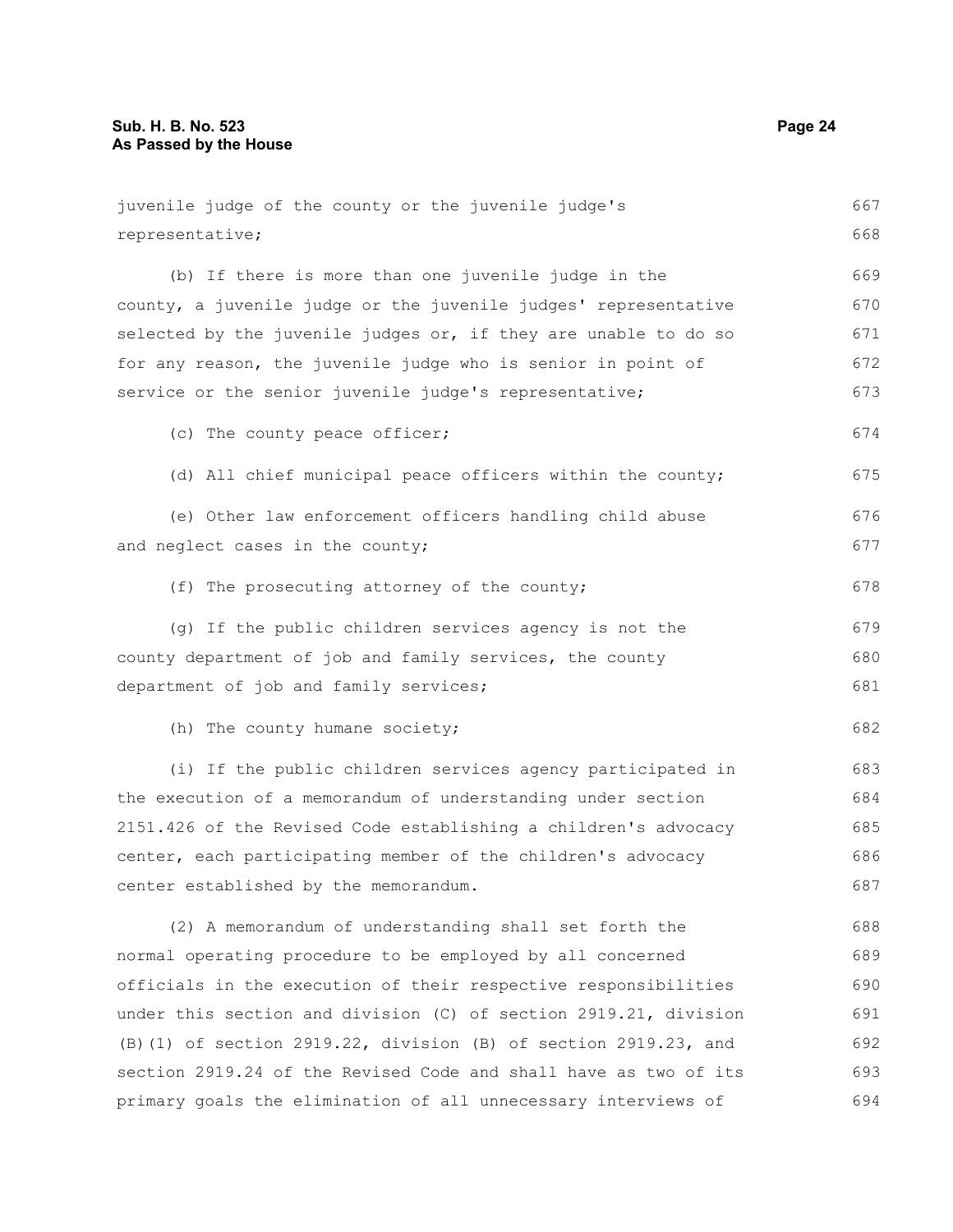children who are the subject of reports made pursuant to division (A) or (B) of this section and, when feasible, providing for only one interview of a child who is the subject of any report made pursuant to division (A) or (B) of this section. A failure to follow the procedure set forth in the memorandum by the concerned officials is not grounds for, and shall not result in, the dismissal of any charges or complaint arising from any reported case of abuse or neglect or the suppression of any evidence obtained as a result of any reported child abuse or child neglect and does not give, and shall not be construed as giving, any rights or any grounds for appeal or post-conviction relief to any person. 695 696 697 698 699 700 701 702 703 704 705 706

(3) A memorandum of understanding shall include all of the following:

(a) The roles and responsibilities for handling emergency and nonemergency cases of abuse and neglect;

(b) Standards and procedures to be used in handling and coordinating investigations of reported cases of child abuse and reported cases of child neglect, methods to be used in interviewing the child who is the subject of the report and who allegedly was abused or neglected, and standards and procedures addressing the categories of persons who may interview the child who is the subject of the report and who allegedly was abused or neglected. 711 712 713 714 715 716 717 718

(4) If a public children services agency participated in the execution of a memorandum of understanding under section 2151.426 of the Revised Code establishing a children's advocacy center, the agency shall incorporate the contents of that memorandum in the memorandum prepared pursuant to this section. 719 720 721 722 723

707 708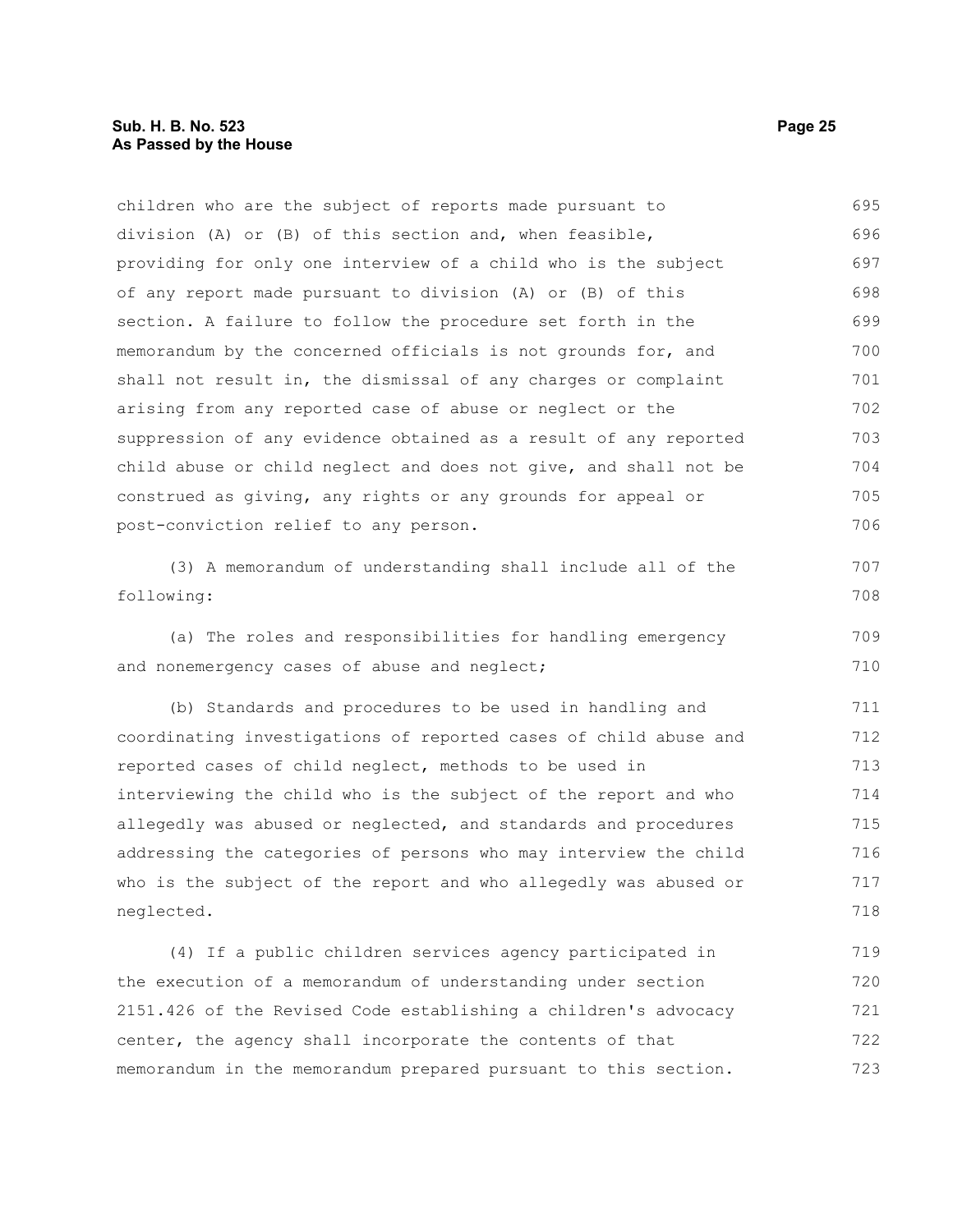#### **Sub. H. B. No. 523 Page 26 As Passed by the House**

(5) The clerk of the court of common pleas in the county may sign the memorandum of understanding prepared under division (K)(1) of this section. If the clerk signs the memorandum of understanding, the clerk shall execute all relevant responsibilities as required of officials specified in the memorandum. 724 725 726 727 728 729

(L)(1) Except as provided in division (L)(4) or (5) of this section, a person who is required to make a report pursuant to division (A) of this section may make a reasonable number of requests of the public children services agency that receives or is referred the report, or of the children's advocacy center that is referred the report if the report is referred to a children's advocacy center pursuant to an interagency agreement entered into under section 2151.428 of the Revised Code, to be provided with the following information: 730 731 732 733 734 735 736 737 738

(a) Whether the agency or center has initiated an investigation of the report;

```
(b) Whether the agency or center is continuing to
investigate the report; 
                                                                              741
                                                                              742
```
(c) Whether the agency or center is otherwise involved with the child who is the subject of the report; 743 744

(d) The general status of the health and safety of the child who is the subject of the report; 745 746

(e) Whether the report has resulted in the filing of a complaint in juvenile court or of criminal charges in another court. 747 748 749

(2) A person may request the information specified in division (L)(1) of this section only if, at the time the report is made, the person's name, address, and telephone number are 750 751 752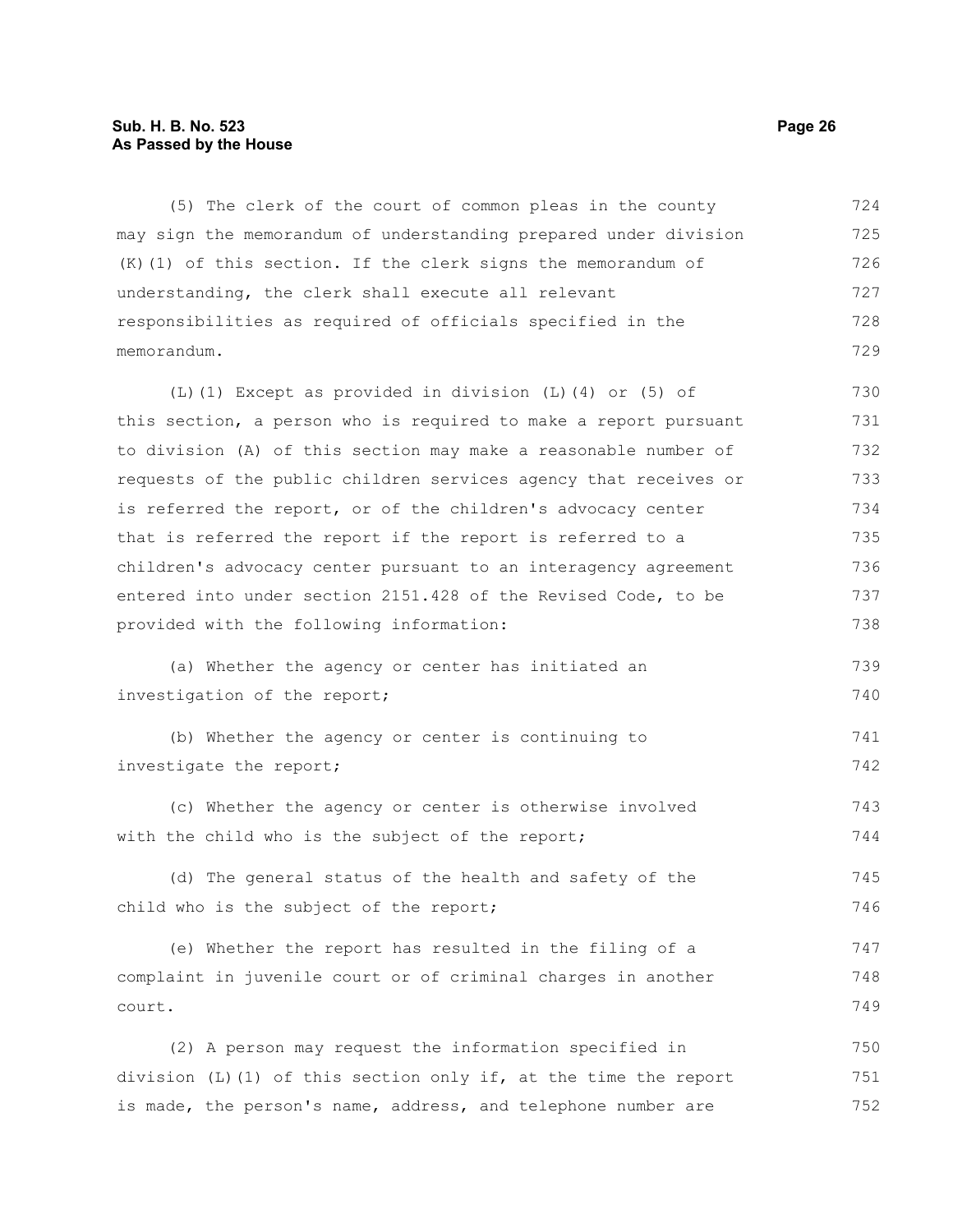provided to the person who receives the report.

When a municipal or county peace officer or employee of a public children services agency receives a report pursuant to division (A) or (B) of this section the recipient of the report shall inform the person of the right to request the information described in division (L)(1) of this section. The recipient of the report shall include in the initial child abuse or child neglect report that the person making the report was so informed and, if provided at the time of the making of the report, shall include the person's name, address, and telephone number in the report. 754 755 756 757 758 759 760 761 762 763

Each request is subject to verification of the identity of the person making the report. If that person's identity is verified, the agency shall provide the person with the information described in division (L)(1) of this section a reasonable number of times, except that the agency shall not disclose any confidential information regarding the child who is the subject of the report other than the information described in those divisions. 764 765 766 767 768 769 770 771

(3) A request made pursuant to division (L)(1) of this section is not a substitute for any report required to be made pursuant to division (A) of this section. 772 773 774

(4) If an agency other than the agency that received or was referred the report is conducting the investigation of the report pursuant to section 2151.422 of the Revised Code, the agency conducting the investigation shall comply with the requirements of division (L) of this section. 775 776 777 778 779

(5) A health care professional who made a report under division (A) of this section, or on whose behalf such a report 780 781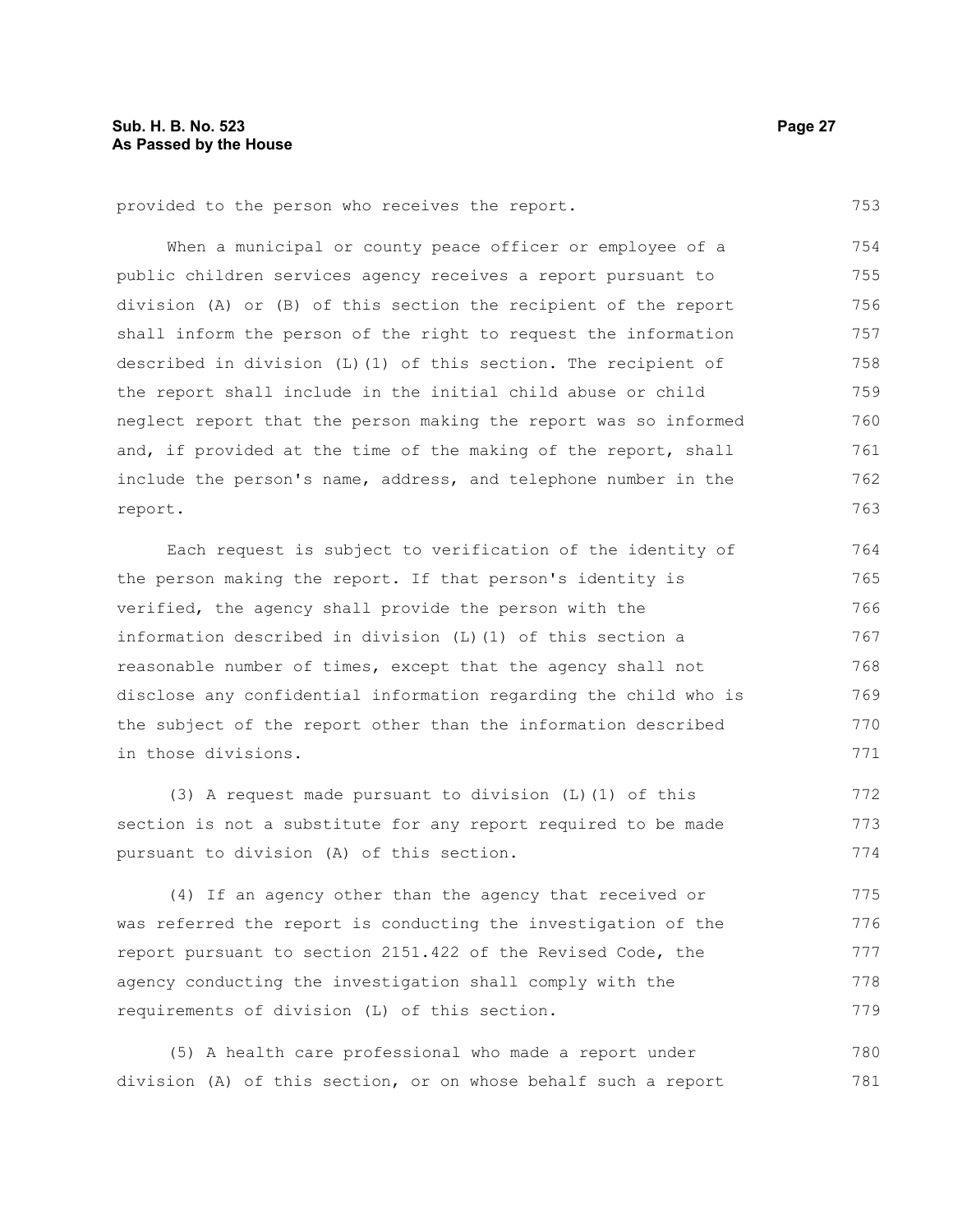#### **Sub. H. B. No. 523 Page 28 As Passed by the House**

was made as provided in division  $(A)$   $(1)$   $(c)$  of this section, may authorize a person to obtain the information described in division (L)(1) of this section if the person requesting the information is associated with or acting on behalf of the health care professional who provided health care services to the child about whom the report was made. 782 783 784 785 786 787

(M) The director of job and family services shall adopt rules in accordance with Chapter 119. of the Revised Code to implement this section. The department of job and family services may enter into a plan of cooperation with any other governmental entity to aid in ensuring that children are protected from abuse and neglect. The department shall make recommendations to the attorney general that the department determines are necessary to protect children from child abuse and child neglect. 788 789 790 791 792 793 794 795 796

(N) Whoever violates division (A) of this section is liable for compensatory and exemplary damages to the child who would have been the subject of the report that was not made. A person who brings a civil action or proceeding pursuant to this division against a person who is alleged to have violated division (A)(1) of this section may use in the action or proceeding reports of other incidents of known or suspected abuse or neglect, provided that any information in a report that would identify the child who is the subject of the report or the maker of the report, if the maker is not the defendant or an agent or employee of the defendant, has been redacted. 797 798 799 800 801 802 803 804 805 806 807

(O)(1) As used in this division:

(a) "Out-of-home care" includes a nonchartered nonpublic school if the alleged child abuse or child neglect, or alleged threat of child abuse or child neglect, described in a report 809 810 811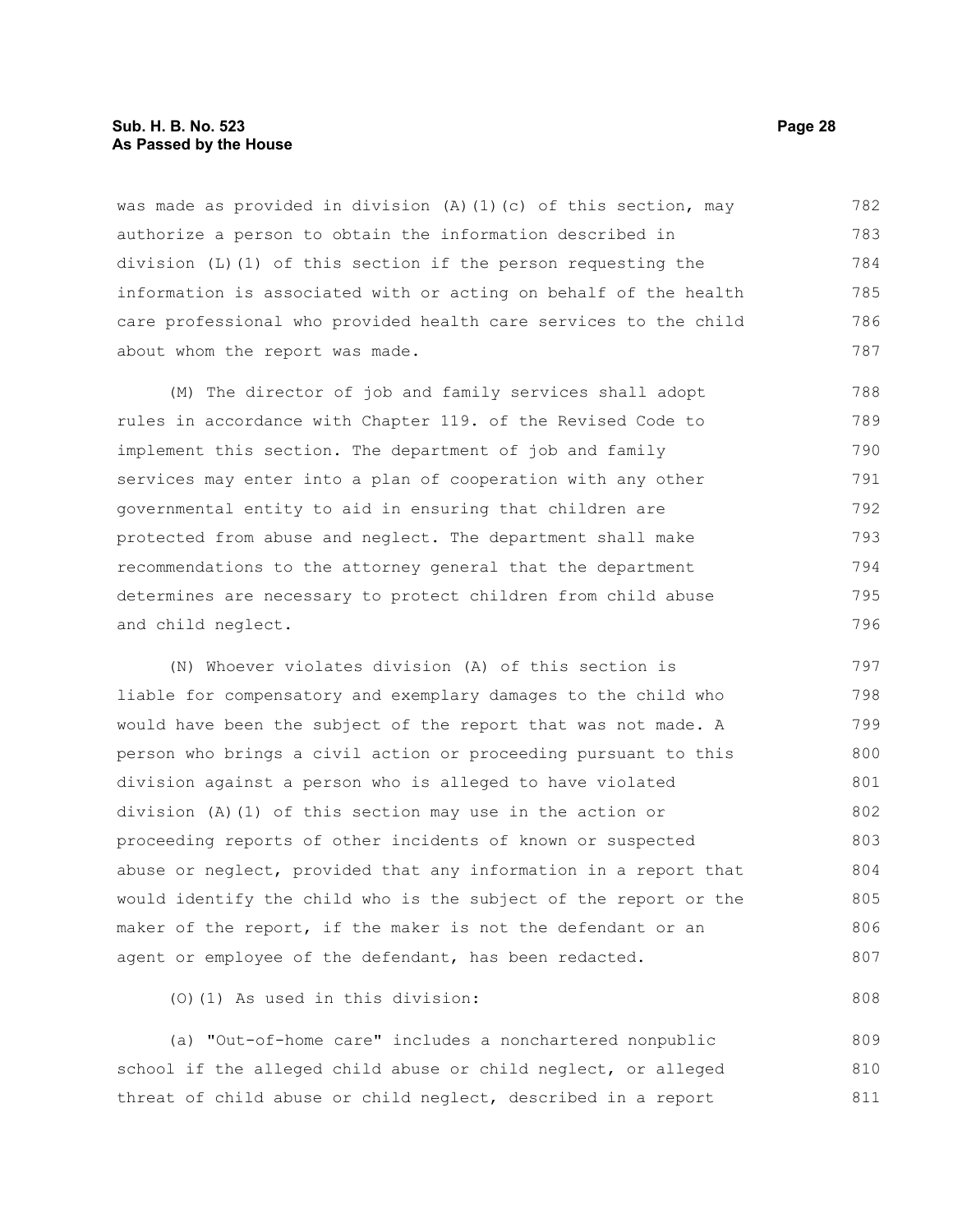#### **Sub. H. B. No. 523 Page 29 As Passed by the House**

received by a public children services agency allegedly occurred in or involved the nonchartered nonpublic school and the alleged perpetrator named in the report holds a certificate, permit, or license issued by the state board of education under section 3301.071 or Chapter 3319. of the Revised Code. 812 813 814 815 816

(b) "Administrator, director, or other chief administrative officer" means the superintendent of the school district if the out-of-home care entity subject to a report made pursuant to this section is a school operated by the district. 817 818 819 820

(2) No later than the end of the day following the day on which a public children services agency receives a report of alleged child abuse or child neglect, or a report of an alleged threat of child abuse or child neglect, that allegedly occurred in or involved an out-of-home care entity, the agency shall provide written notice of the allegations contained in and the person named as the alleged perpetrator in the report to the administrator, director, or other chief administrative officer of the out-of-home care entity that is the subject of the report unless the administrator, director, or other chief administrative officer is named as an alleged perpetrator in the report. If the administrator, director, or other chief administrative officer of an out-of-home care entity is named as an alleged perpetrator in a report of alleged child abuse or child neglect, or a report of an alleged threat of child abuse or child neglect, that allegedly occurred in or involved the out-of-home care entity, the agency shall provide the written notice to the owner or governing board of the out-of-home care entity that is the subject of the report. The agency shall not provide witness statements or police or other investigative reports. 821 822 823 824 825 826 827 828 829 830 831 832 833 834 835 836 837 838 839 840 841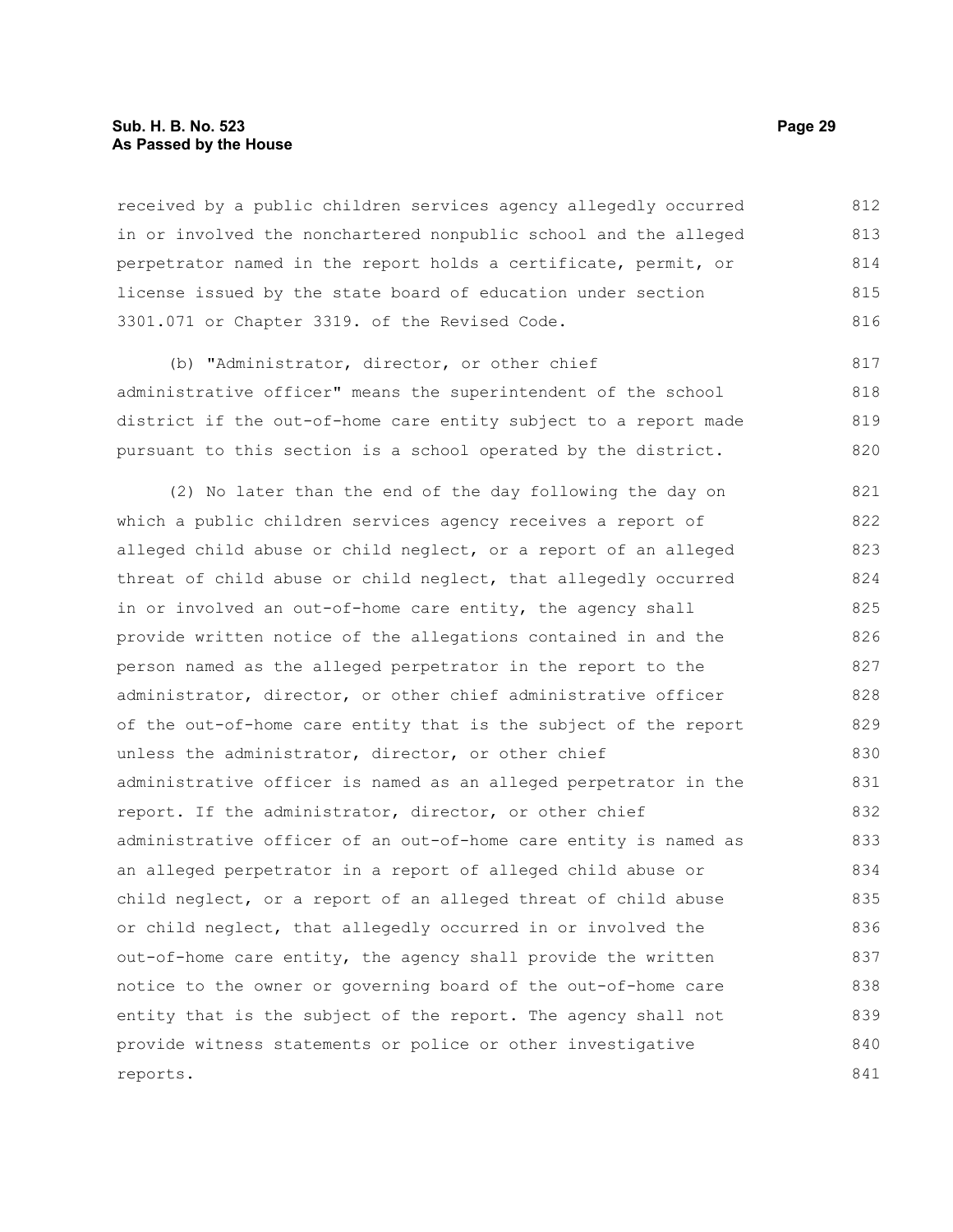### **Sub. H. B. No. 523 Page 30 As Passed by the House**

(3) No later than three days after the day on which a public children services agency that conducted the investigation as determined pursuant to section 2151.422 of the Revised Code makes a disposition of an investigation involving a report of alleged child abuse or child neglect, or a report of an alleged threat of child abuse or child neglect, that allegedly occurred in or involved an out-of-home care entity, the agency shall send written notice of the disposition of the investigation to the administrator, director, or other chief administrative officer and the owner or governing board of the out-of-home care entity. The agency shall not provide witness statements or police or other investigative reports. (P) As used in this section: (1) "Children's advocacy center" and "sexual abuse of a child" have the same meanings as in section 2151.425 of the Revised Code. (2) "Health care professional" means an individual who provides health-related services including a physician, hospital intern or resident, dentist, podiatrist, registered nurse, licensed practical nurse, visiting nurse, licensed psychologist, speech pathologist, audiologist, person engaged in social work or the practice of professional counseling, and employee of a home health agency. "Health care professional" does not include a practitioner of a limited branch of medicine as specified in section 4731.15 of the Revised Code, licensed school psychologist, independent marriage and family therapist or marriage and family therapist, or coroner. (3) "Investigation" means the public children services agency's response to an accepted report of child abuse or 842 843 844 845 846 847 848 849 850 851 852 853 854 855 856 857 858 859 860 861 862 863 864 865 866 867 868 869 870

neglect through either an alternative response or a traditional 871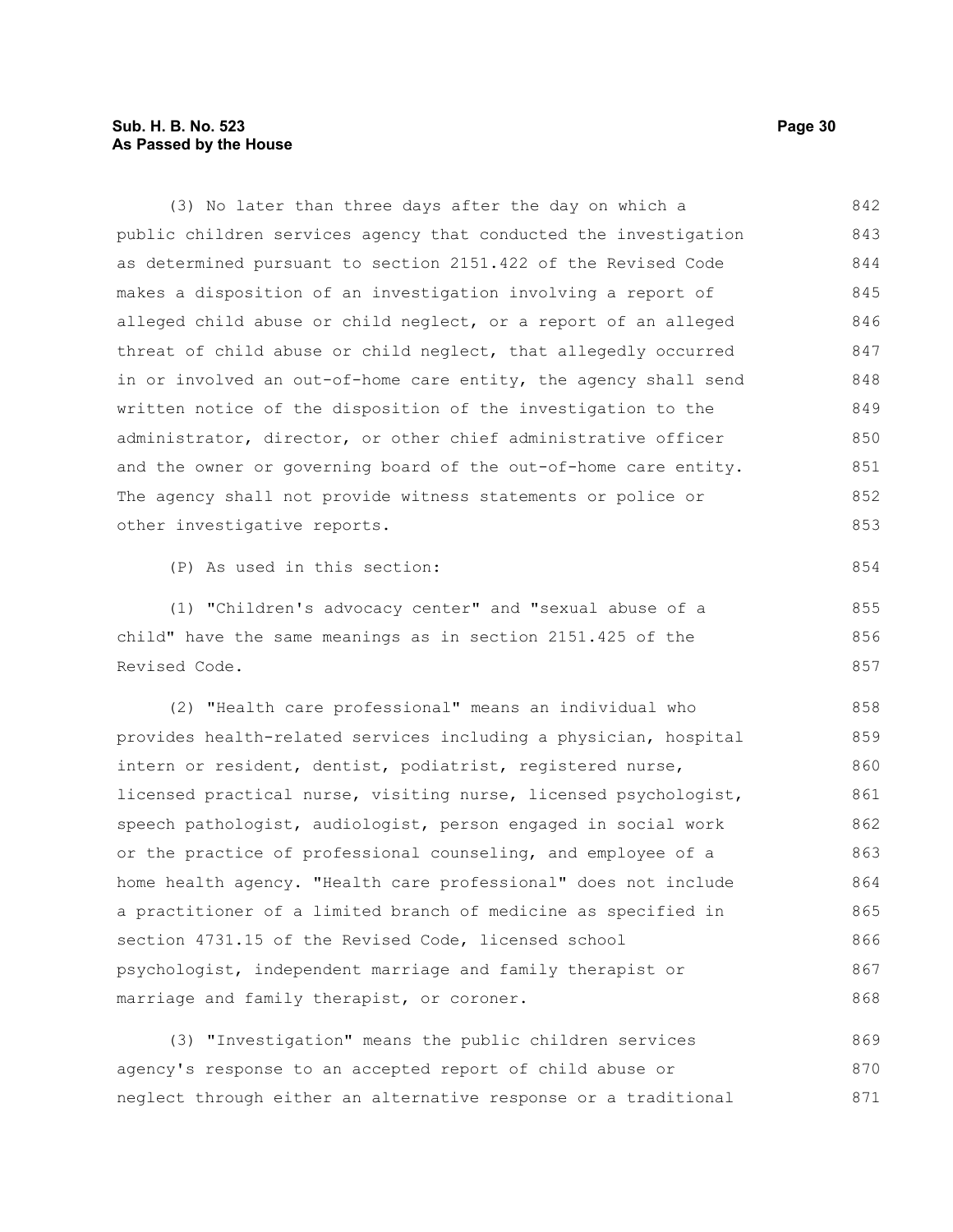response. **Sec. 2151.4210.** (A) As used in this section, "armed forces" has the same meaning as in section 5903.01 of the Revised Code. (B) A public children services agency that is investigating a report of child abuse or neglect shall determine if the person alleged to have inflicted the abuse or neglect is serving in the armed forces. Notwithstanding division (I) of section 2151.421 of the Revised Code, if the agency determines that the person is serving in the armed forces, it shall notify the department of defense family advocacy program that the person is alleged to have inflicted abuse or neglect on the child that is the subject of the report. **Sec. 2919.252.** (A) As used in this section: (1) "Peace officer" has the same meaning as in section 2935.01 of the Revised Code. (2) "Armed forces" has the same meaning as in section 5903.01 of the Revised Code. (B) A peace officer investigating an alleged violation of section 2919.25 of the Revised Code shall determine if the person alleged to have committed the violation serves in the armed forces. If the officer determines that the person serves in the armed forces, the officer shall notify the department of defense family advocacy program that the person is alleged to have committed a violation of that section. **Sec. 4757.10.** (A) The counselor, social worker, and 872 873 874 875 876 877 878 879 880 881 882 883 884 885 886 887 888 889 890 891 892 893 894 895 896 897

marriage and family therapist board may adopt any rules necessary to carry out this chapter. 898 899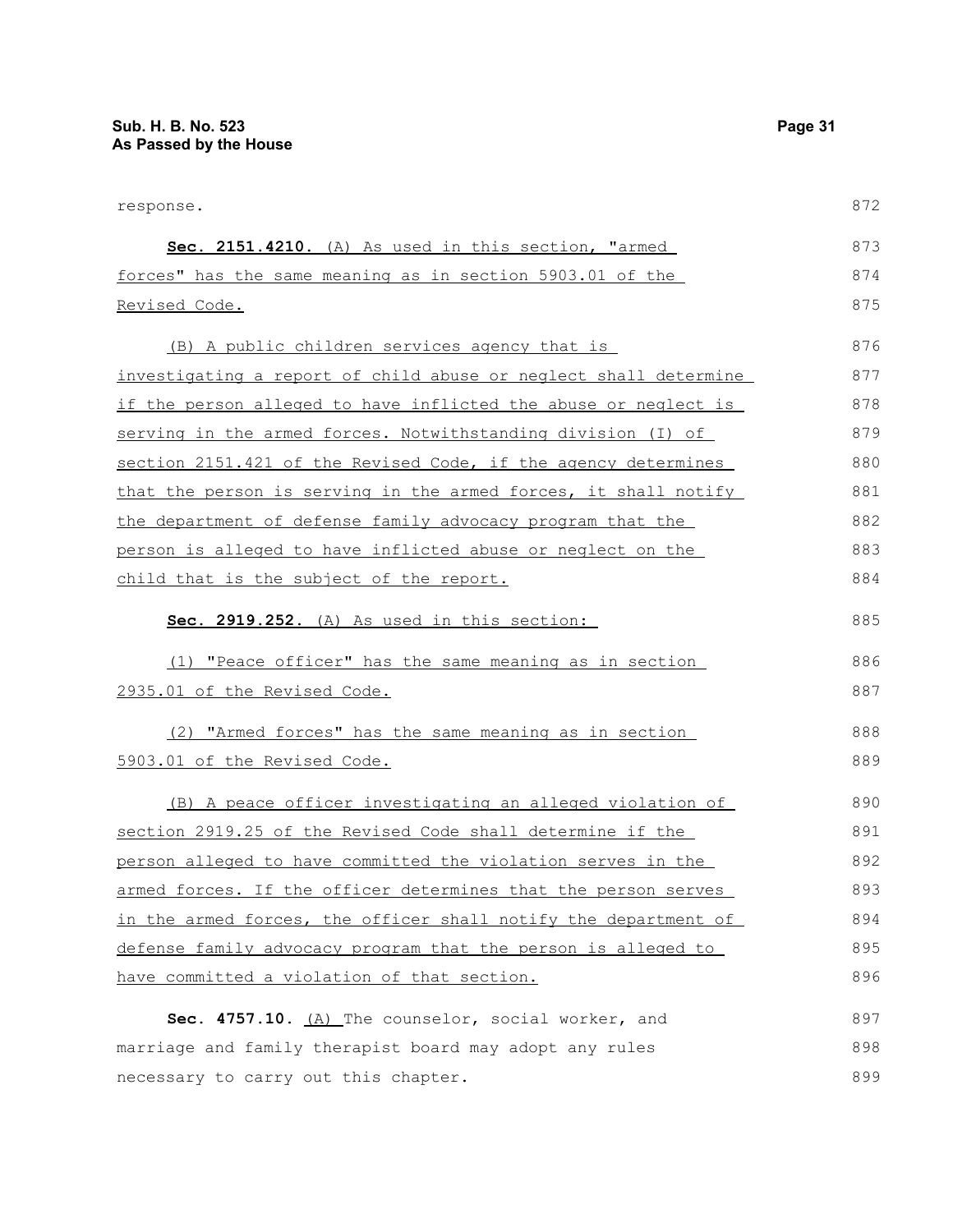(B) The board shall adopt rules that do all of the following:  $(A)$  (1) Concern intervention for and treatment of any impaired person holding a license or certificate of registration issued under this chapter;  $(B)$  (2) Establish standards for training and experience of supervisors described in division (C) of section 4757.30 of the Revised Code;  $(C)$  (3) Define the requirement that an applicant be of good moral character in order to be licensed or registered under this chapter;  $(D)$  (4) Establish requirements for criminal records checks of applicants under section 4776.03 of the Revised Code;  $(E)$  (5) Establish a graduated system of fines based on the scope and severity of violations and the history of compliance, not to exceed five hundred dollars per incident, that any professional standards committee of the board may charge for a disciplinary violation described in section 4757.36 of the Revised Code;  $(F)$  (6) Establish the amount and content of corrective action courses required by the board under section 4755.36- 4757.36 of the Revised Code; (G) (7) Provide for voluntary registration of all of the following: (1) (a) Master's level counselor trainees enrolled in practice and internships;  $(2)$  (b) Master's level social worker trainees enrolled in fieldwork, practice, and internships; 900 901 902 903 904 905 906 907 908 909 910 911 912 913 914 915 916 917 918 919 920 921 922 923 924 925 926 927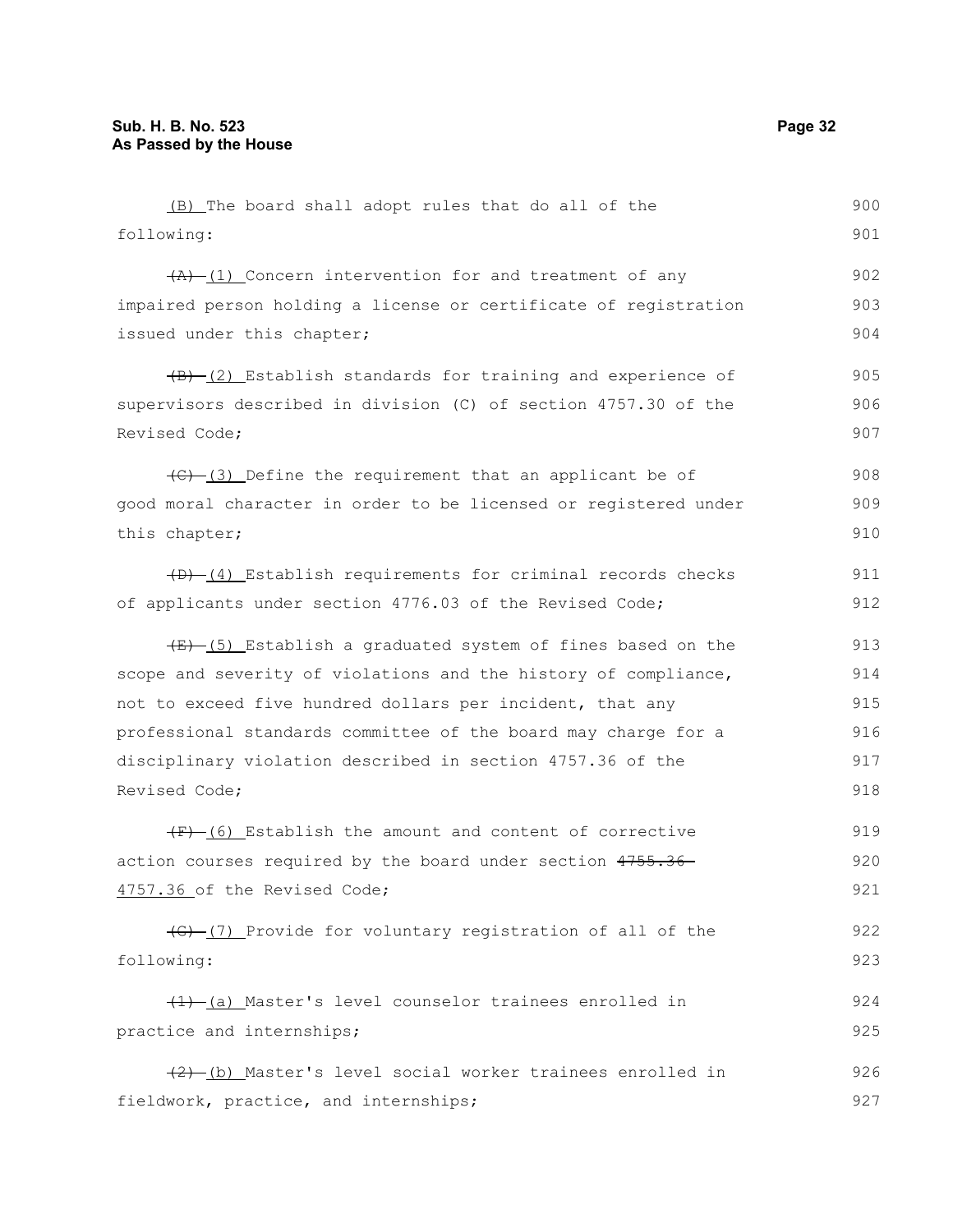trainees enrolled in practice and internships. (8) Establish a schedule of deadlines for renewal. (C) Rules adopted under division  $\left(\frac{G}{B}\right)$  (7) of this section shall not require a trainee to register with the board, and if a trainee has not registered, shall prohibit any adverse effect with respect to a trainee's application for licensure by the board. (D) All rules adopted under this section shall be adopted in accordance with Chapter 119. of the Revised Code. When it adopts rules under this section or any other section of this chapter, the board may consider standards established by any national association or other organization representing the interests of those involved in professional counseling, social work, or marriage and family therapy. **Sec. 4757.13.** (A) Each individual who engages in the practice of professional counseling, social work, or marriage and family therapy shall prominently display, in a conspicuousplace in the office or place where a major portion of the individual's practice is conducted, and in such a manner as tobe easily seen and read, the license granted to the individual by the state counselor, social worker, and marriage and family therapist board. (B) A person holding a license holder issued under this chapter who is engaged in a private individual practice, partnership, or group practice shall prominently display the 929 930 931 932 933 934 935 936 937 938 939 940 941 942 943 944 945 946 947 948 949 950 951 952 953

(3) (c) Master's level marriage and family therapist

license holder's fee schedule in the office or place where a major portion of the license holder's practice is conducted. The bottom of the first page of the fee schedule shall include the 954 955 956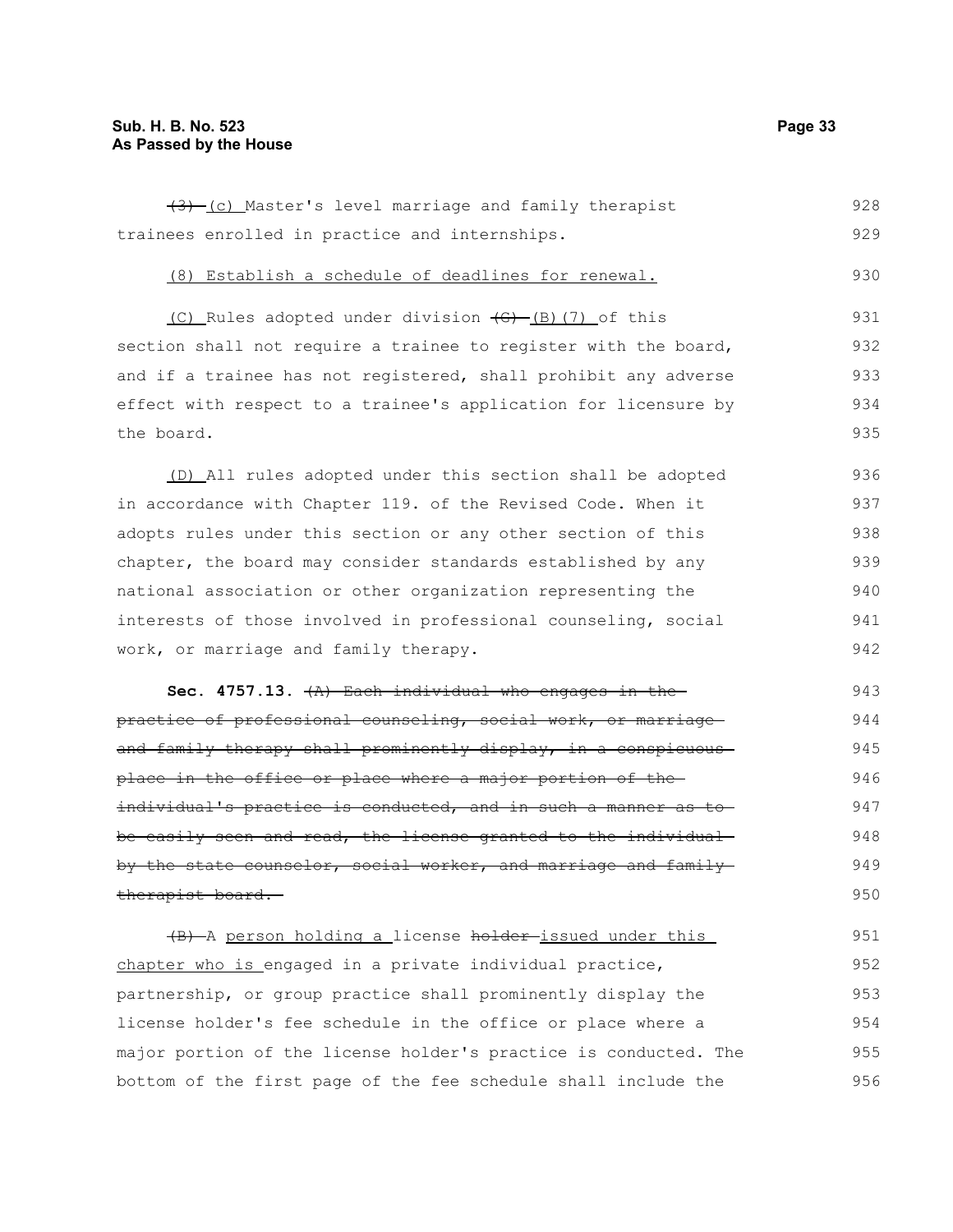following statement, which shall be followed by the name, address, and telephone number of the board: 957 958

"This information is required by the Counselor, Social Worker, and Marriage and Family Therapist Board, which regulates the practices of professional counseling, social work, and marriage and family therapy in this state." 959 960 961 962

**Sec. 4757.18.** The counselor, social worker, and marriage and family therapist board may enter into a reciprocal agreement with any state that regulates individuals practicing in the same capacities as those regulated under this chapter if the board finds that the state has requirements substantially equivalent to the requirements this state has for receipt of a license or certificate of registration under this chapter. In a reciprocal agreement, the board agrees to issue the appropriate license or certificate of registration to any resident of the other state whose practice is currently authorized by that state if that state's regulatory body agrees to authorize the appropriate practice of any resident of this state who holds a valid license or certificate of registration issued under this chapter. 963 964 965 966 967 968 969 970 971 972 973 974 975

The Subject to section 4757.25 of the Revised Code, the professional standards committees of the board may, by endorsement, issue the appropriate license or certificate of registration to a resident of a state with which the board does not have a reciprocal agreement, if the person submits proof satisfactory to the committee of currently being licensed, certified, registered, or otherwise authorized to practice by that state. 976 977 978 979 980 981 982 983

**Sec. 4757.22.** (A) The counselors professional standards committee of the counselor, social worker, and marriage and family therapist board shall issue a license to practice as a 984 985 986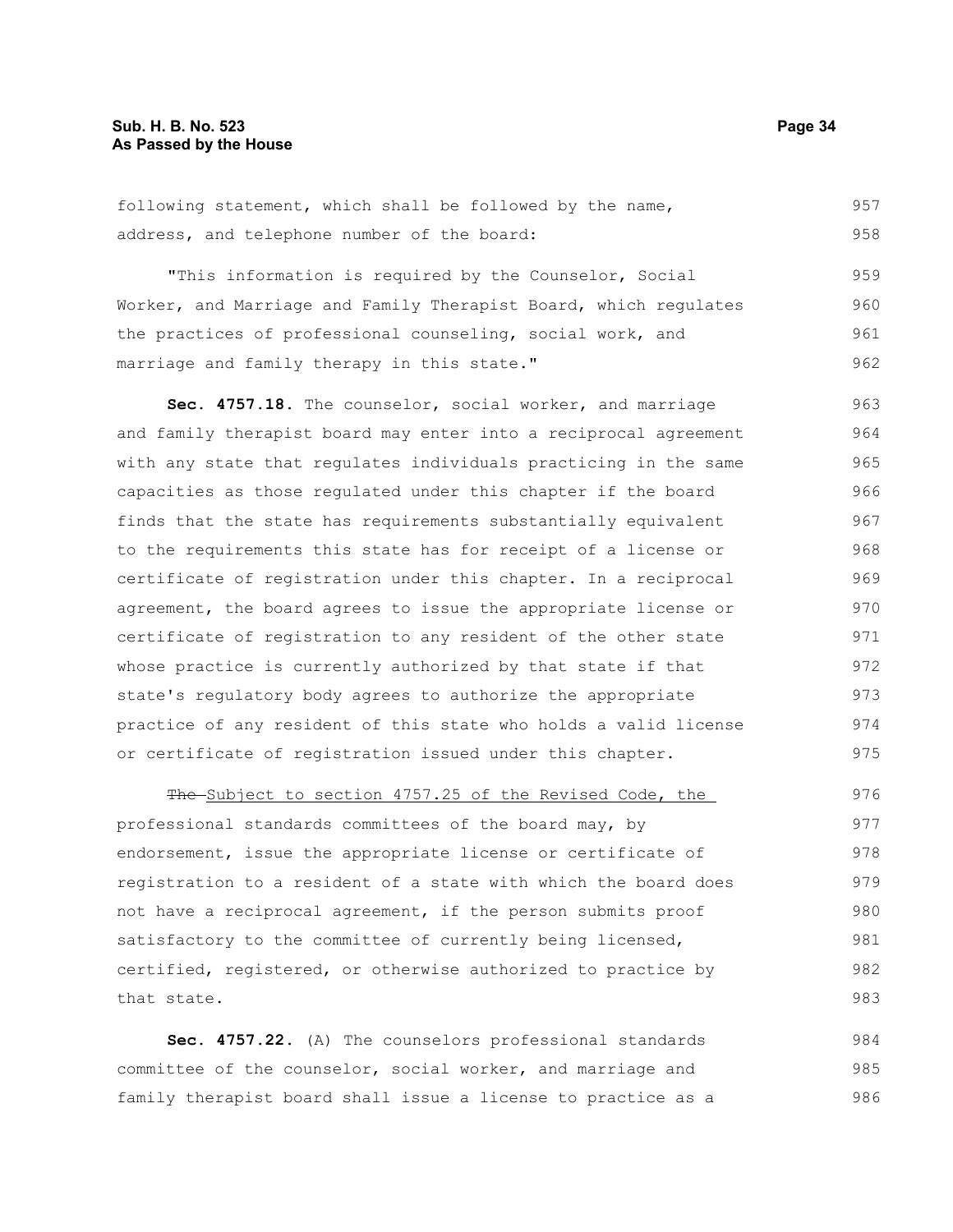#### **Sub. H. B. No. 523 Page 35 As Passed by the House**

amounts:

licensed professional clinical counselor to each applicant who submits a properly completed application, pays the fee established under section 4757.31 of the Revised Code, and meets the requirements specified in division (B) of this section. (B)(1) To be eligible for a licensed professional clinical counselor license, an individual must meet the following requirements: (a) The individual must be of good moral character. (b) The individual must hold from an accredited educational institution a graduate degree in counseling. (c) The individual must complete a minimum of ninety quarter hours or sixty semester hours of graduate credit in counselor training acceptable to the committee, including instruction in the following areas: (i) Clinical psychopathology, personality, and abnormal behavior; (ii) Evaluation of mental and emotional disorders; (iii) Diagnosis of mental and emotional disorders; (iv) Methods of prevention, intervention, and treatment of mental and emotional disorders. (d) The individual must complete, in either a private or clinical counseling setting, supervised experience in counseling that is of a type approved by the committee, is supervised by a licensed professional clinical counselor or other qualified professional approved by the committee, and is in the following 987 988 989 990 991 992 993 994 995 996 997 998 999 1000 1001 1002 1003 1004 1005 1006 1007 1008 1009 1010 1011

(i) In the case of an individual holding only a master's 1013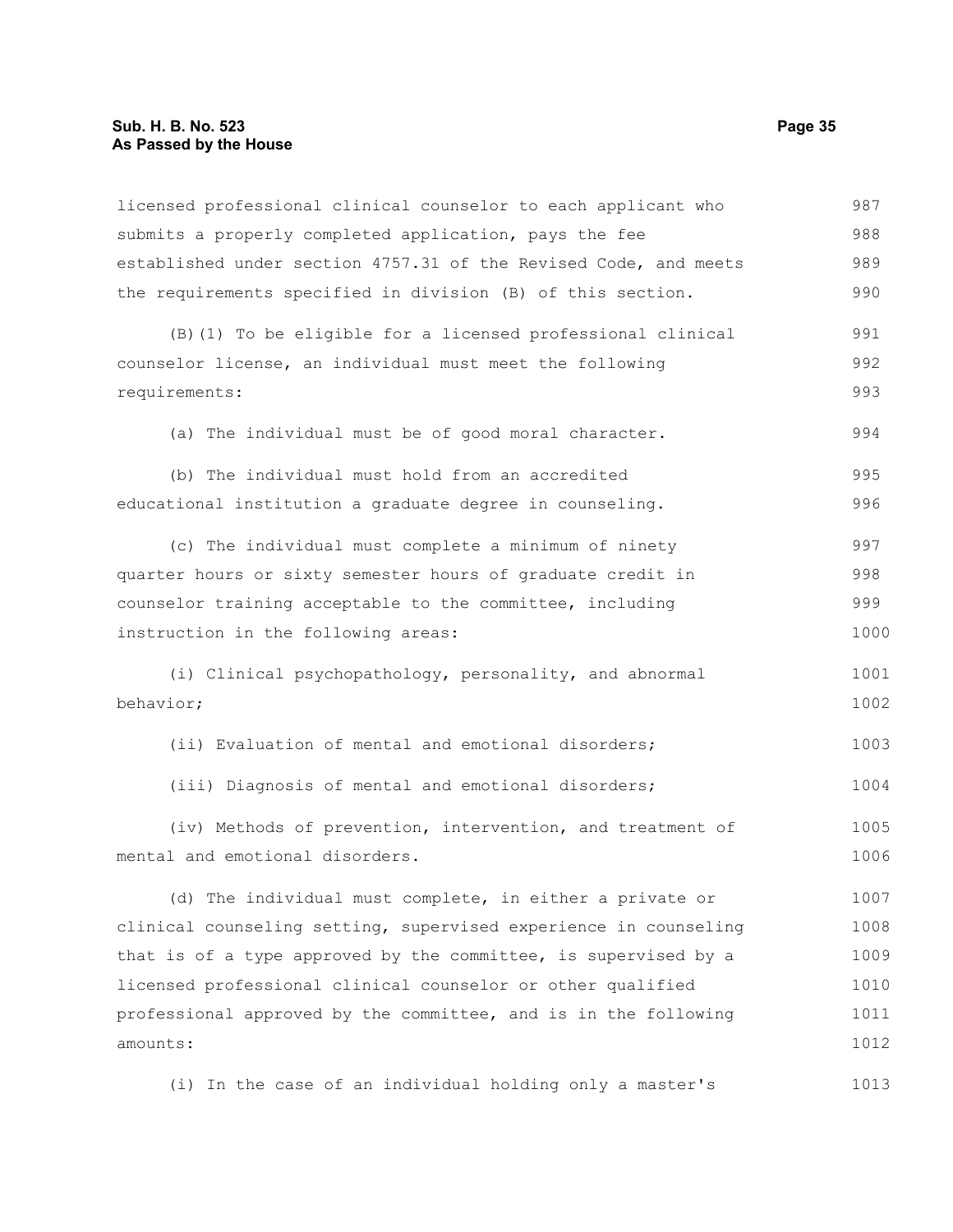degree, not less than two years of experience, which must be completed after the award of the master's degree; (ii) In the case of an individual holding a doctorate, not less than one year of experience, which must be completed after the award of the doctorate. (e) The individual must pass a field evaluation that meets the following requirements: (i) Has been completed by the applicant's instructors, employers, supervisors, or other persons determined by the committee to be competent to evaluate an individual's professional competence; (ii) Includes documented evidence of the quality, scope, and nature of the applicant's experience and competence in diagnosing and treating mental and emotional disorders. (f) The individual must pass an examination administered by the board for the purpose of determining ability to practice as a licensed professional clinical counselor. (2) To meet the requirement of division (B)(1)(b) of this section, a graduate degree in counseling obtained from a mentalhealth counseling program in this state after January 1, 2018, must be from a clinical mental health counseling program, a clinical rehabilitation counseling program, or an addiction counseling program accredited by the council for accreditation 1014 1015 1016 1017 1018 1019 1020 1021 1022 1023 1024 1025 1026 1027 1028 1029 1030 1031 1032 1033 1034 1035 1036

(3) All of the following meet the educational requirements of division (B)(1)(c) of this section: 1038 1039

of counseling and related educational programs.

(a) A clinical mental health counseling program accredited by the council for accreditation of counseling and related 1040 1041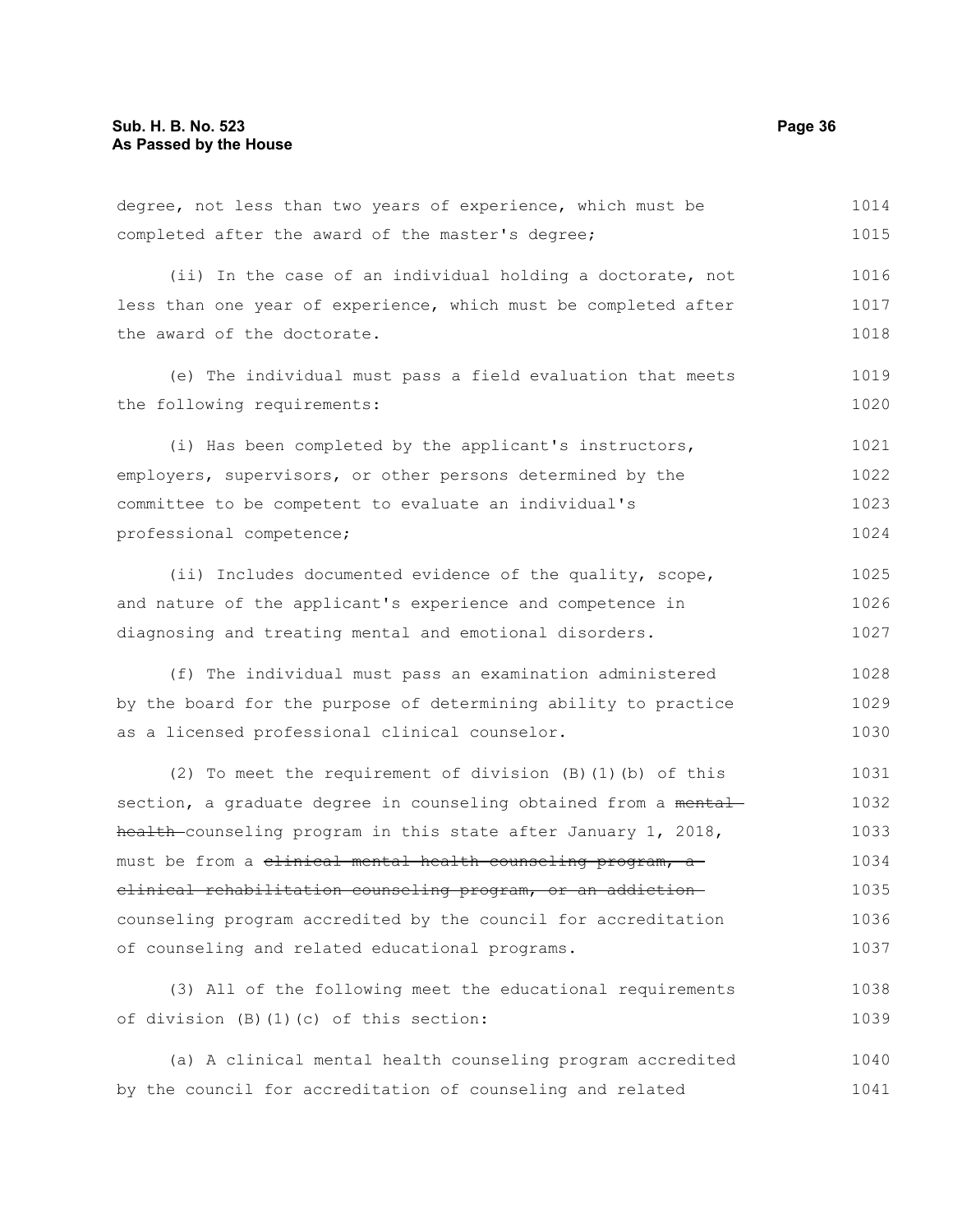educational programs; (b) Until January 1, 2018, a mental health counseling program accredited by the council for accreditation of counseling and related educational programs; (c) A graduate degree in counseling issued by another state from a clinical mental health counseling program, a clinical rehabilitation counseling program, or an addiction counseling program that is accredited by the council for accreditation of counseling and related educational programs; (d) Any other accredited counseling programs accepted by the board in accordance with rules adopted under division  $(F)$  (3) of this section. (C) To be accepted by the committee for purposes of division (B) of this section, counselor training must include at least the following: (1) Instruction in human growth and development; counseling theory; counseling techniques; group dynamics, processing, and counseling; appraisal of individuals; research and evaluation; professional, legal, and ethical responsibilities; social and cultural foundations; and lifestyle and career development; (2) Participation in a supervised practicum and clinical internship in counseling. (D) The committee may issue a temporary license to an 1042 1043 1044 1045 1046 1047 1048 1049 1050 1051 1052 1053 1054 1055 1056 1057 1058 1059 1060 1061 1062 1063 1064 1065

applicant who meets all of the requirements to be licensed under this section, pending the receipt of transcripts or action by the committee to issue a license to practice as a licensed professional clinical counselor. 1066 1067 1068 1069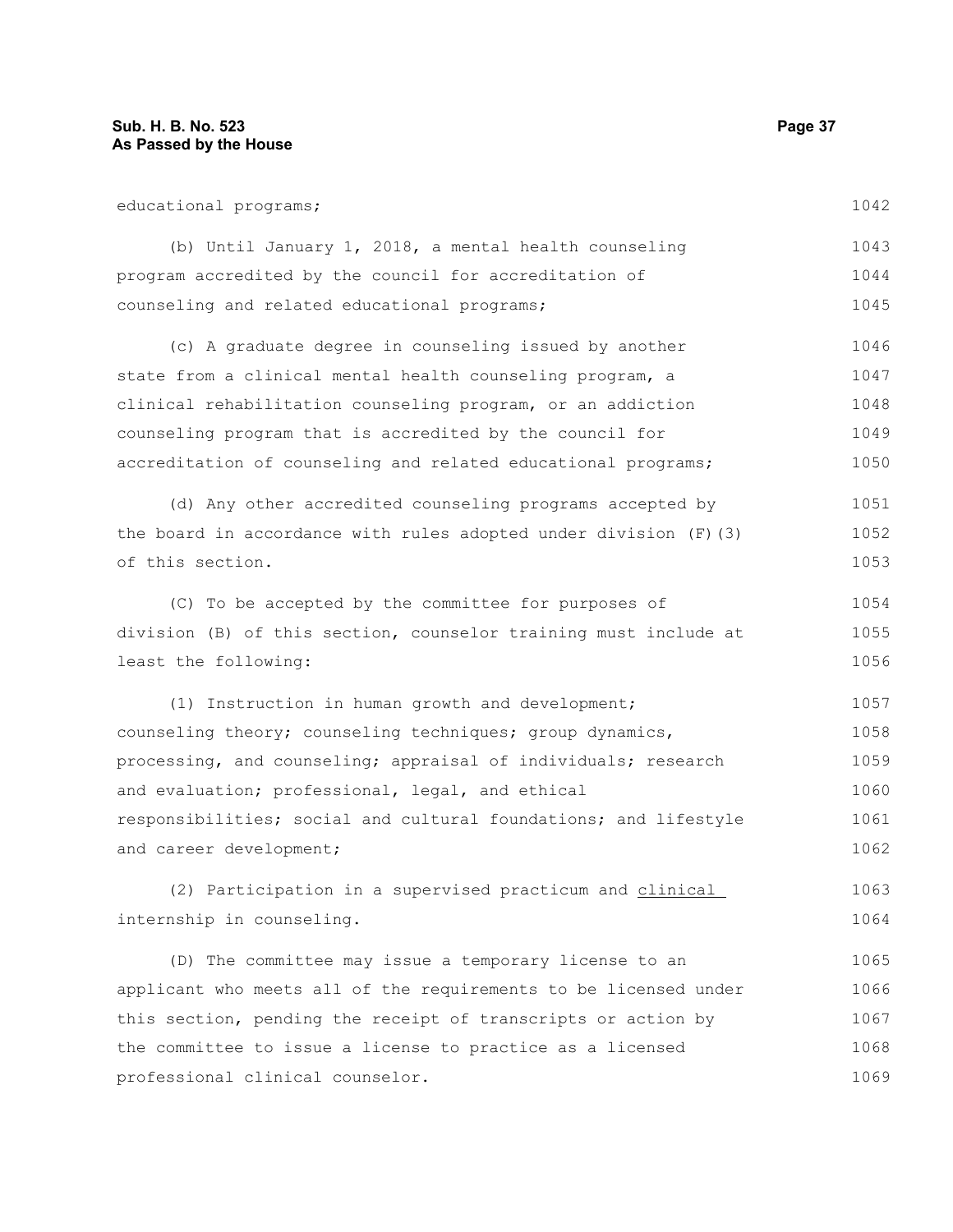#### **Sub. H. B. No. 523 Page 38 As Passed by the House**

(E) An individual may not sit for the licensing examination unless the individual meets the educational requirements to be licensed under this section. An individual who is denied admission to the licensing examination may appeal the denial in accordance with Chapter 119. of the Revised Code. (F) The board shall adopt any rules necessary for the committee to implement this section. The rules shall do all of the following: (1) Establish criteria for the committee to use in determining whether an applicant's training should be accepted and supervised experience approved; (2) Establish course content requirements for qualifying counseling degrees issued by institutions in other states from clinical mental health counseling programs, clinical rehabilitation counseling programs, and addiction counseling programs that are not accredited by the council for accreditation of counseling and related educational programs and for graduate degrees from other accredited counseling programs approved by the board in accordance with rules adopted under division (F)(3) of this section; (3) For purposes of divisions (B)(2)(b) and (3) of this section, establish requirements for acceptance by the committee of accredited counseling programs. Rules adopted under this division shall be adopted in accordance with Chapter 119. of the Revised Code. 1070 1071 1072 1073 1074 1075 1076 1077 1078 1079 1080 1081 1082 1083 1084 1085 1086 1087 1088 1089 1090 1091 1092 1093 1094

**Sec. 4757.23.** (A) The counselors professional standards committee of the counselor, social worker, and marriage and family therapist board shall issue a license as a licensed professional counselor to each applicant who submits a properly 1095 1096 1097 1098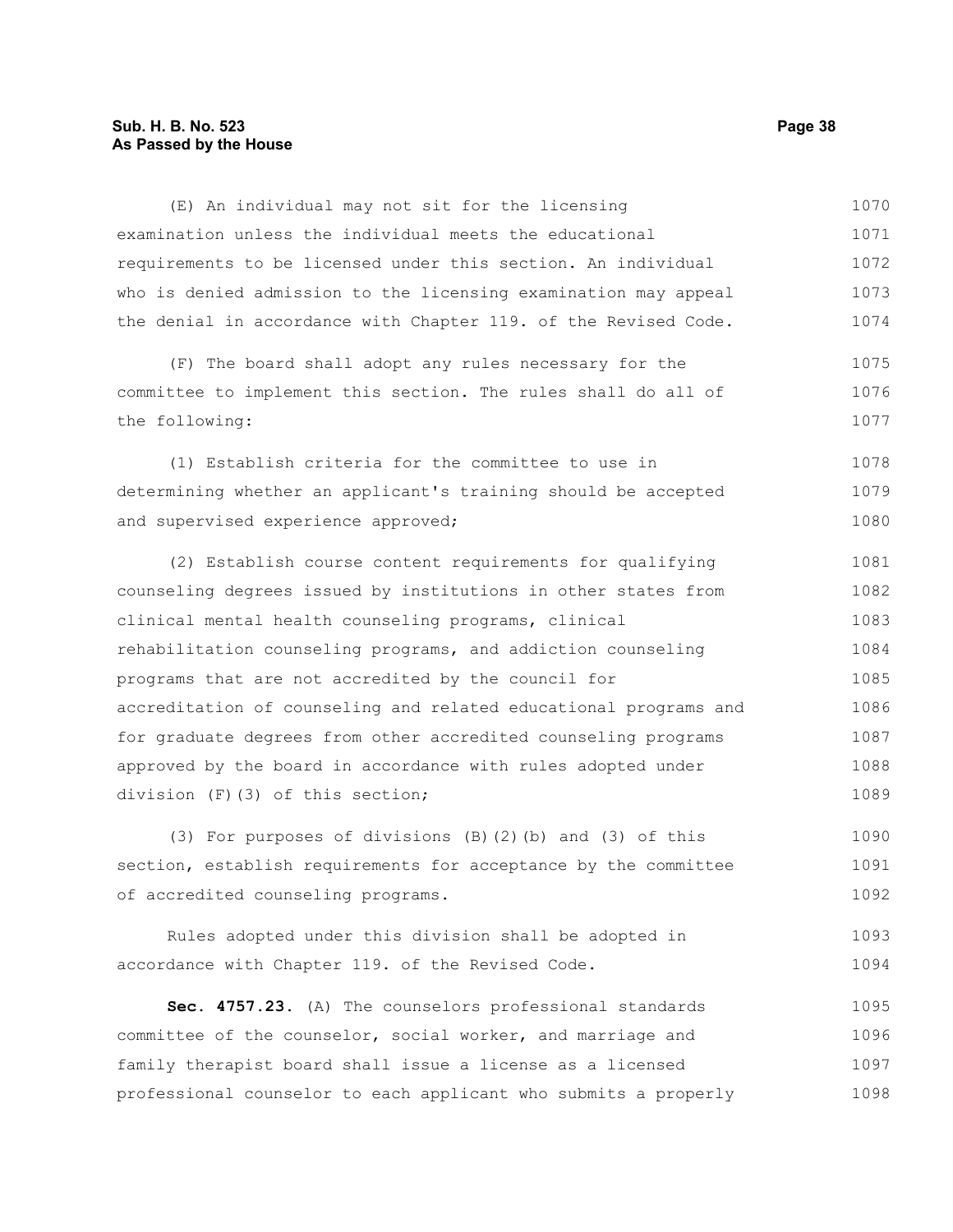completed application, pays the fee established under section 4757.31 of the Revised Code, and meets the requirements established under division (B) of this section. (B)(1) To be eligible for a license as a licensed professional counselor, an individual must meet the following requirements: (a) The individual must be of good moral character. (b) The individual must hold from an accredited educational institution a graduate degree in counseling. (c) The individual must complete a minimum of ninety quarter hours or sixty semester hours of graduate credit in counselor training acceptable to the committee, which the individual may complete while working toward receiving a graduate degree in counseling, or subsequent to receiving the degree, and which shall include training in the following areas: (i) Clinical psychopathology, personality, and abnormal behavior; (ii) Evaluation of mental and emotional disorders; (iii) Diagnosis of mental and emotional disorders; 1099 1100 1101 1102 1103 1104 1105 1106 1107 1108 1109 1110 1111 1112 1113 1114 1115 1116 1117

(iv) Methods of prevention, intervention, and treatment of mental and emotional disorders. 1118 1119

(d) The individual must pass an examination administered by the board for the purpose of determining ability to practice as a licensed professional counselor. 1120 1121 1122

(2) To meet the requirement of division (B)(1)(b) of this section, a graduate degree in counseling obtained from a mentalhealth counseling program in this state after January 1, 2018, 1123 1124 1125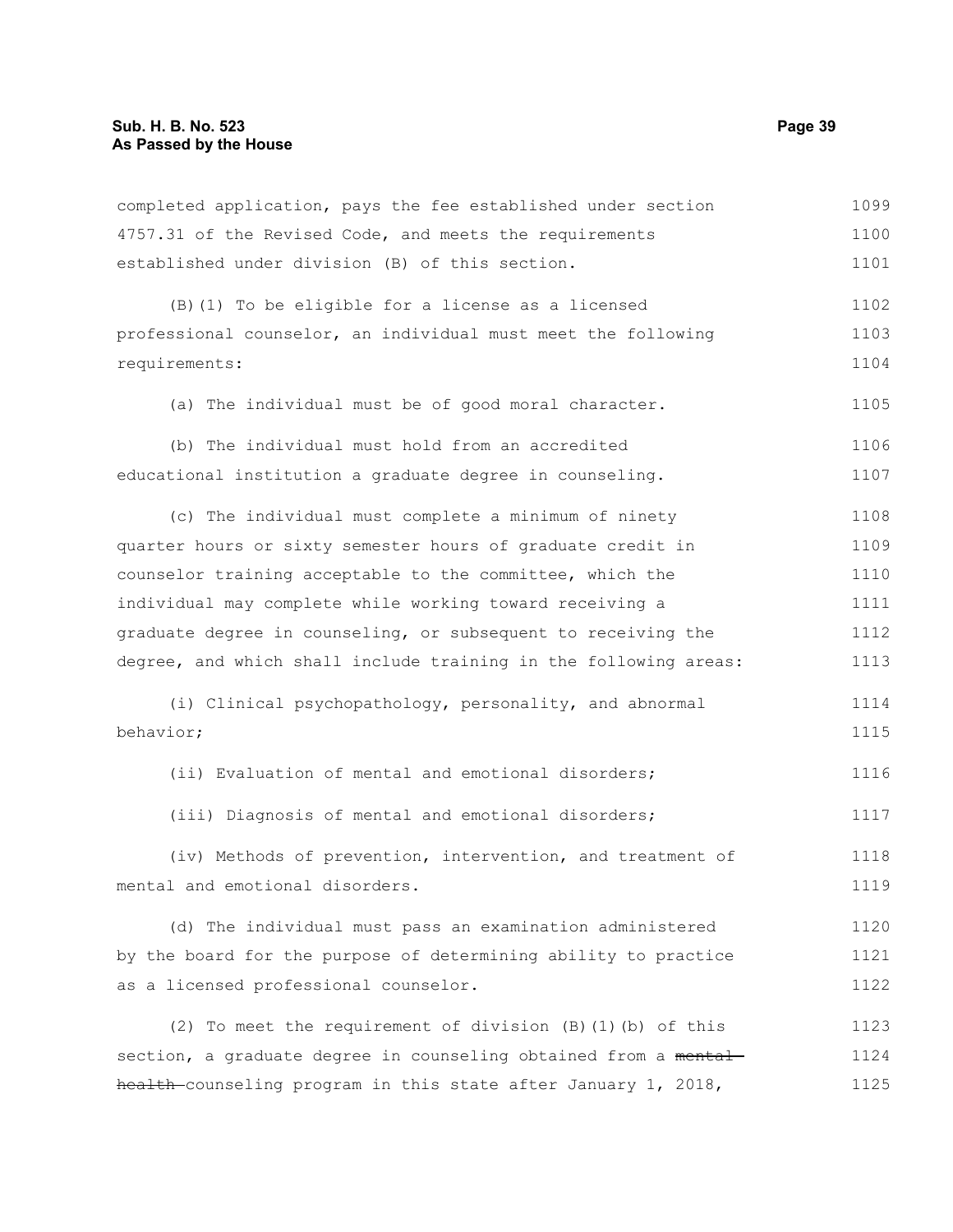must be from a clinical mental health counseling program,clinical rehabilitation counseling program, or addiction counseling program accredited by the council for accreditation of counseling and related educational programs. (3) All of the following meet the educational requirements of division (B)(1)(c) of this section: (a) A clinical mental health counseling program accredited by the council for accreditation of counseling and related educational programs; (b) Until January 1, 2018, a mental health counseling program accredited by the council for accreditation of counseling and related educational programs; (c) A graduate degree in counseling issued by an institution in another state from a clinical mental health counseling program, a clinical rehabilitation counseling program, or an addiction counseling program that is accredited by the council for accreditation of counseling and related educational programs; (d) Any other accredited counseling programs accepted by the board in accordance with rules adopted under division  $(F)$  (3) of this section. (C) To be accepted by the committee for purposes of division (B) of this section, counselor training must include at least the following: (1) Instruction in human growth and development; counseling theory; counseling techniques; group dynamics, processing, and counseling; appraisal of individuals; research and evaluation; professional, legal, and ethical responsibilities; social and cultural foundations; and lifestyle 1126 1127 1128 1129 1130 1131 1132 1133 1134 1135 1136 1137 1138 1139 1140 1141 1142 1143 1144 1145 1146 1147 1148 1149 1150 1151 1152 1153 1154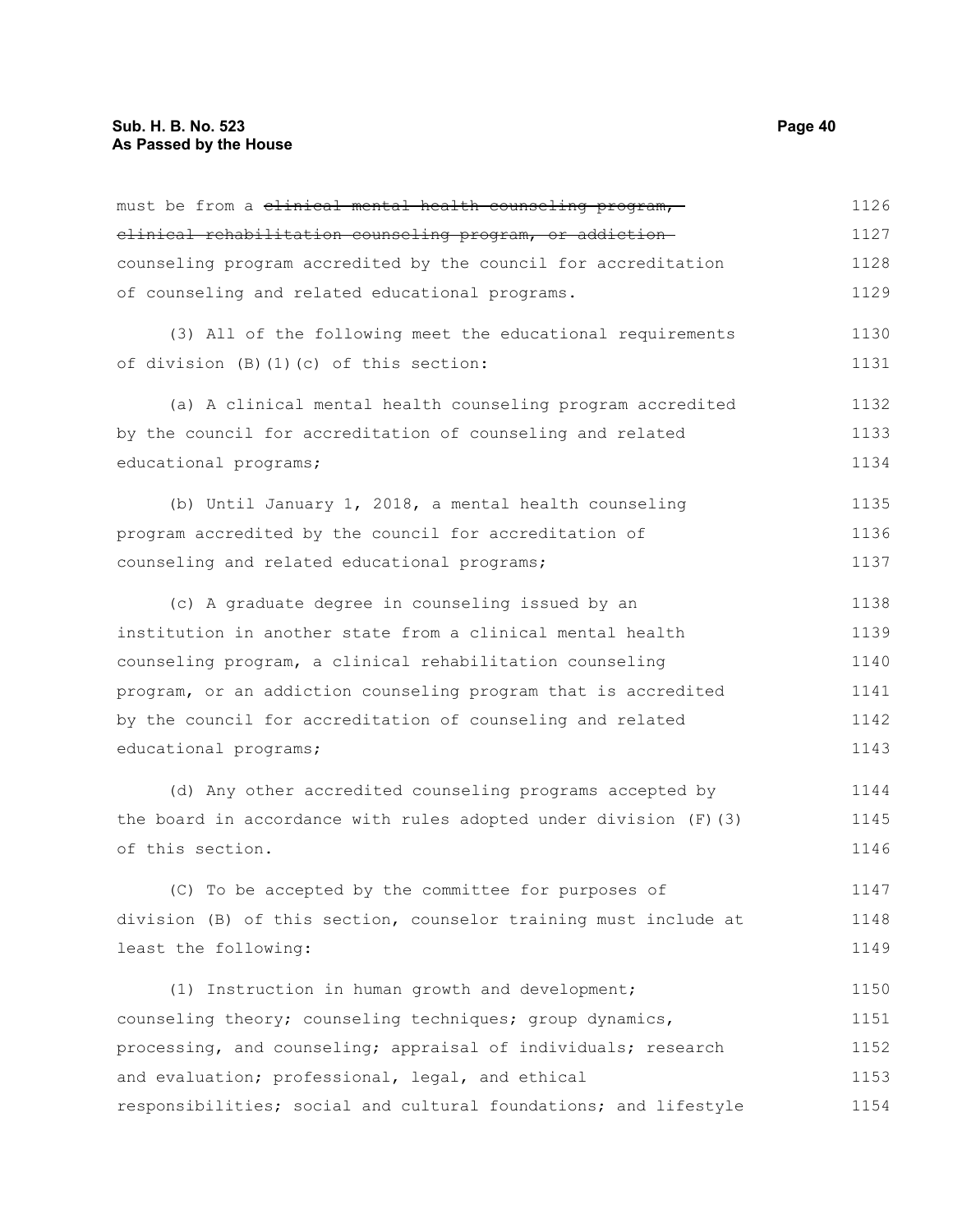| and career development;                                          | 1155 |
|------------------------------------------------------------------|------|
| (2) Participation in a supervised practicum and clinical         | 1156 |
| internship in counseling.                                        | 1157 |
| (D) The committee may issue a temporary license to               | 1158 |
| practice as a licensed professional counselor to an applicant    | 1159 |
| who meets all of the requirements to be licensed under this      | 1160 |
| section as follows:                                              | 1161 |
| (1) Pending the receipt of transcripts or action by the          | 1162 |
| committee to issue a license as a licensed professional          | 1163 |
| counselor;                                                       | 1164 |
| (2) For a period not to exceed ninety days, to an                | 1165 |
| applicant who provides the board with a statement from the       | 1166 |
| applicant's academic institution indicating that the applicant   | 1167 |
| has met the academic requirements for the applicant's degree and | 1168 |
| the projected date the applicant will receive the applicant's    | 1169 |
| transcript showing a conferred degree.                           | 1170 |
| On application to the committee, a temporary license             | 1171 |
| issued under division (D)(2) of this section may be renewed for  | 1172 |
| good cause shown.                                                | 1173 |
| (E) An individual may not sit for the licensing                  | 1174 |
| examination unless the individual meets the educational          | 1175 |
| requirements to be licensed under this section. An individual    | 1176 |
| who is denied admission to the licensing examination may appeal  | 1177 |
| the denial in accordance with Chapter 119. of the Revised Code.  | 1178 |
| (F) The board shall adopt any rules necessary for the            | 1179 |
| committee to implement this section. The rules shall do all of   | 1180 |
| the following:                                                   | 1181 |
| (1) Establish criteria for the committee to use in               | 1182 |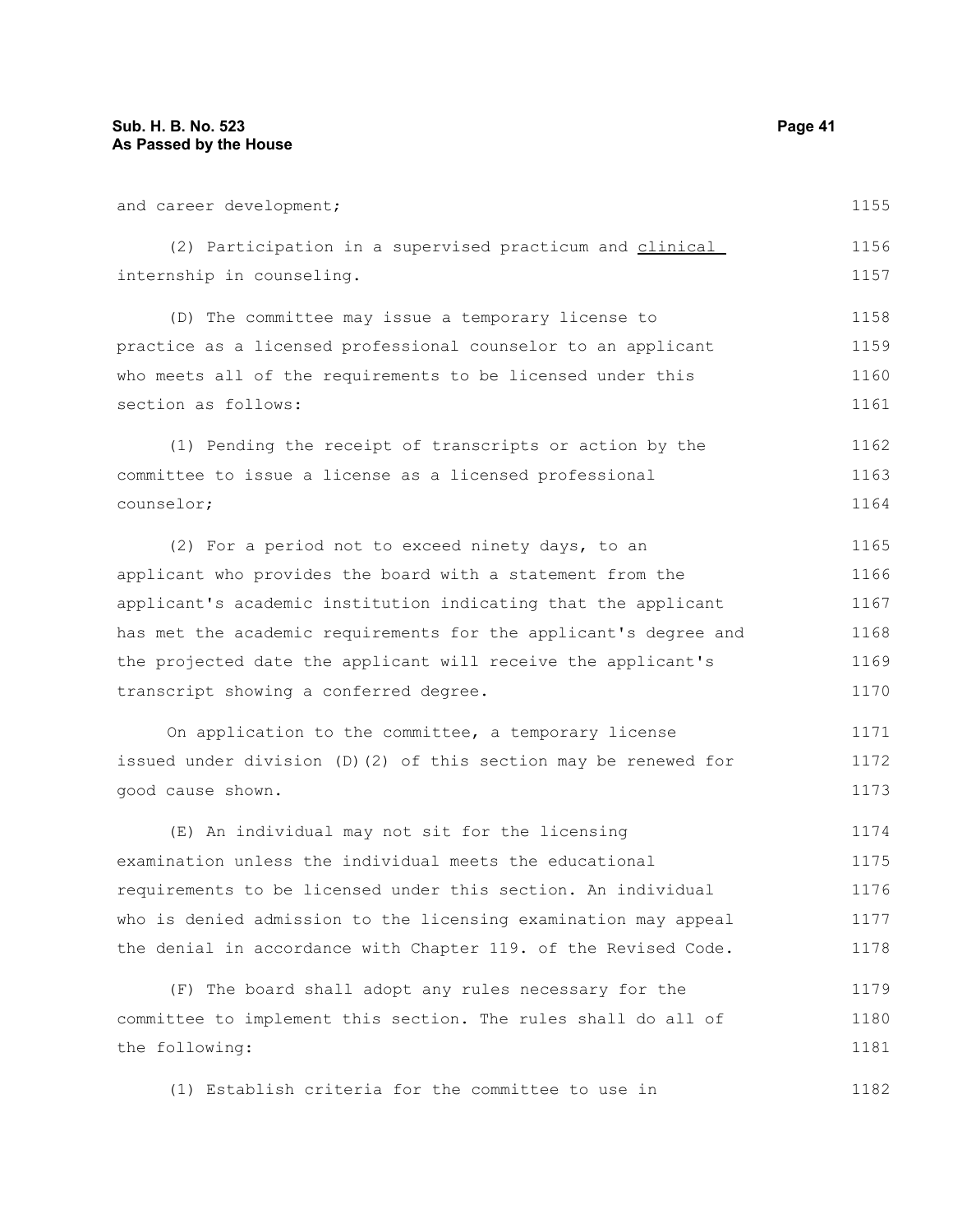determining whether an applicant's training should be accepted and supervised experience approved; (2) Establish course content requirements for qualifying counseling degrees issued by institutions in other states from clinical mental health counseling programs, clinical rehabilitation counseling programs, and addiction counseling programs that are not accredited by the council for accreditation of counseling and related educational programs and for graduate degrees from other accredited counseling programs accepted by the board in accordance with rules adopted under division (F)(3) of this section; (3) For purposes of divisions (B)(2)(b) and (3) of this section, establish requirements for acceptance by the committee of accredited counseling programs. Rules adopted under this division shall be adopted in accordance with Chapter 119. of the Revised Code. **Sec. 4757.25.** (A) Notwithstanding any provision in 1184 1185 1186 1187 1188 1189 1190 1191 1192 1193 1194 1195 1196 1197 1198 1199

sections 4757.22 and 4757.23 of the Revised Code to the contrary, the counselors professional standards committee of the counselor, social worker, and marriage and family therapist board may, by endorsement, issue a license to practice as a licensed professional clinical counselor or a licensed professional counselor to a person who is authorized to practice in another state even though the person does not hold a graduate degree in counseling if the person meets all of the following requirements: 1200 1201 1202 1203 1204 1205 1206 1207 1208

(1) The person has a graduate degree in a field of study that demonstrates an education in the diagnosis and treatment of mental and emotional disorders. 1209 1210 1211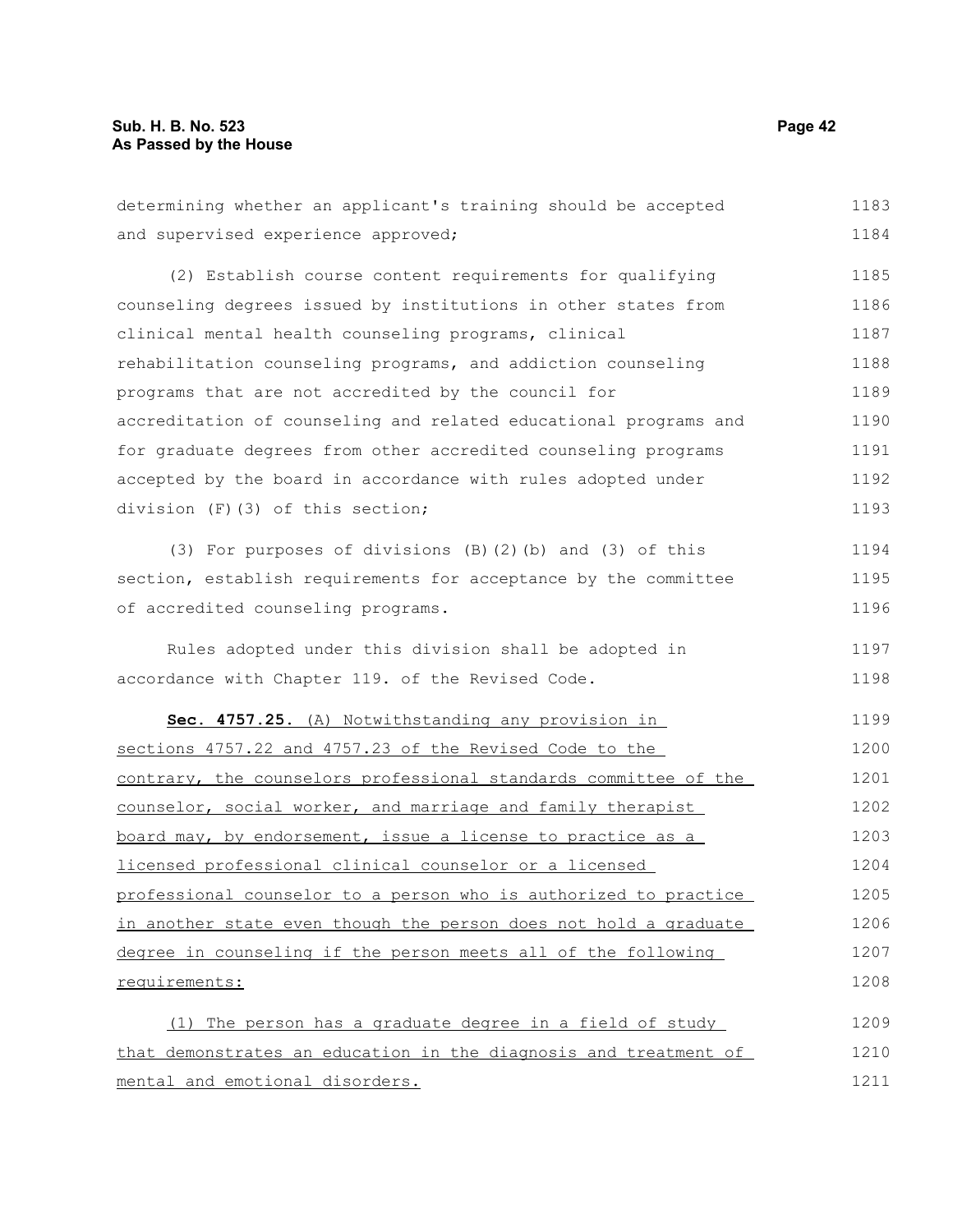| (2) The person has continuously engaged in the practice of       | 1212 |
|------------------------------------------------------------------|------|
| professional counseling in the other state for a period of five  | 1213 |
| years or more immediately preceding the date the application is  | 1214 |
| submitted.                                                       | 1215 |
| (3) The person's scope of practice in the other state is         | 1216 |
| comparable to the scope of practice associated with the license  | 1217 |
| the person is requesting.                                        | 1218 |
| (4) The person's license, certificate, registration, or          | 1219 |
| other authorization to practice in the other state is in good    | 1220 |
| standing at the time the person submits the application.         | 1221 |
| (5) The person has not been disciplined by the regulatory        | 1222 |
| authority of the other state that issued the license,            | 1223 |
| certificate, registration, or other authorization for a period   | 1224 |
| of five years or more preceding the date the application is      | 1225 |
| submitted.                                                       | 1226 |
| (6) The person has achieved a passing score on the               | 1227 |
| examination required by the board for licensure as a licensed    | 1228 |
| professional clinical counselor or a licensed professional       | 1229 |
| counselor, as applicable.                                        | 1230 |
| (B) To meet the requirement of division (A) (1) of this          | 1231 |
| section, the coursework the person completed to obtain the       | 1232 |
| graduate degree must be comparable to the coursework required to | 1233 |
| obtain a degree in clinical mental health counseling from a      | 1234 |
| program accredited by the council for accreditation of           | 1235 |
| counseling and related educational programs.                     | 1236 |
| (C) Before issuing a license to practice as a licensed           | 1237 |
| professional clinical counselor by endorsement under this        | 1238 |
| section, the committee shall require an applicant to complete    | 1239 |
| not less than seven hundred fifty hours of supervised experience | 1240 |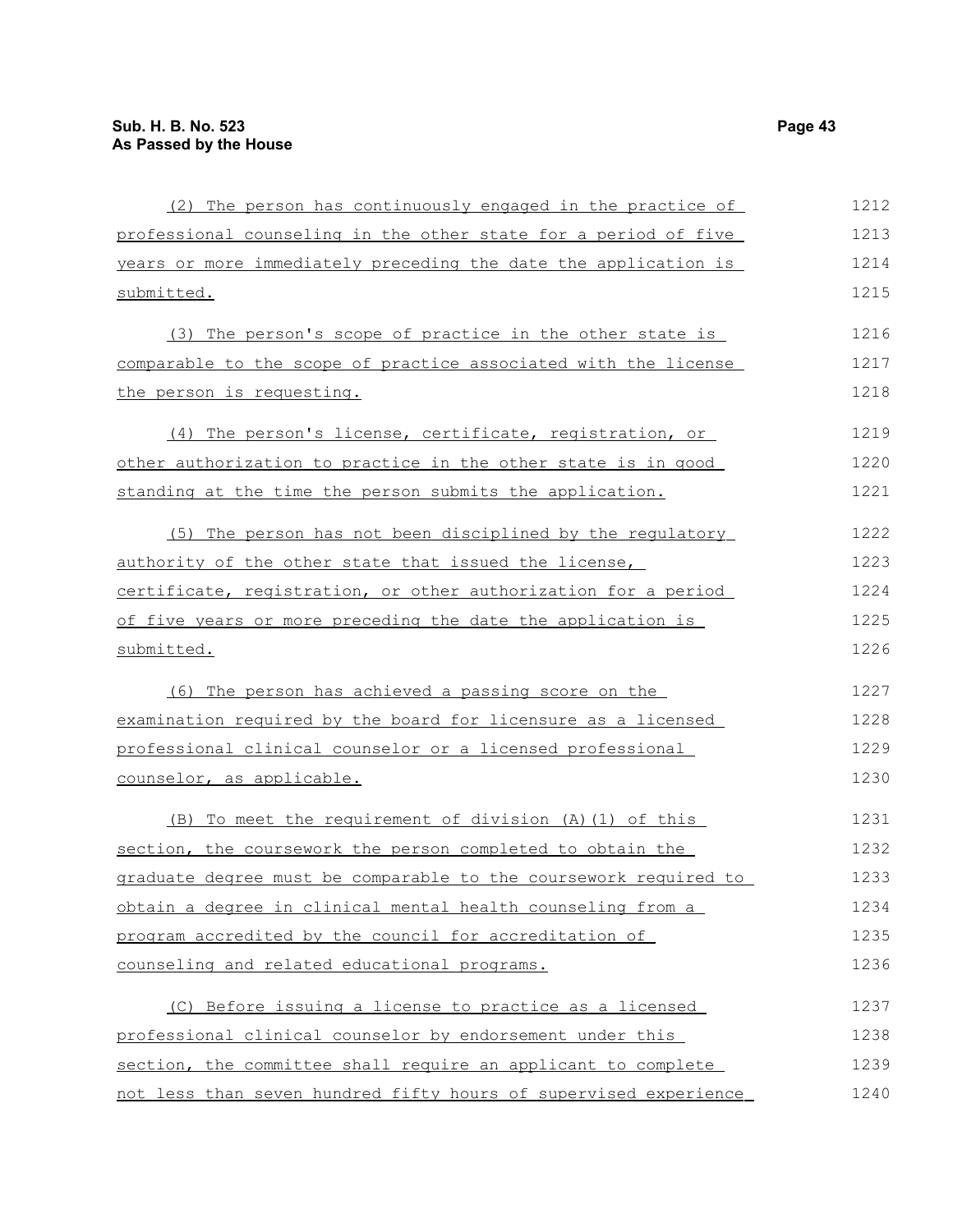#### that is of a type approved by the committee.

**Sec. 4757.32.** A license or certificate of registration issued under this chapter expires two years after it is issuedand is valid without further recommendation or examination until revoked or suspended or until the license or certificate of registration expires for failure to renew as provided for in this section. Licenses and certificates of registration shall be renewed biennially in accordance with the schedule established in rules adopted by the counselor, social worker, and marriage and family therapist board under section 4757.10 of the Revised Code. A license or certificate of registration may be renewed in accordance with the standard renewal procedure established under Chapter 4745. of the Revised Code. 1242 1243 1244 1245 1246 1247 1248 1249 1250 1251 1252 1253

Subject to section 4757.36 of the Revised Code, the staff of the appropriate professional standards committee of the counselor, social worker, and marriage and family therapist board shall, on behalf of each committee, issue a renewed license or certificate of registration to each applicant who has paid the renewal fee established by the board under section 4757.31 of the Revised Code and satisfied the continuing education requirements established by the board under section 4757.33 of the Revised Code. 1254 1255 1256 1257 1258 1259 1260 1261 1262

A license or certificate of registration that is not renewed lapses on its expiration date. A license or certificate of registration that has lapsed may be restored if the individual, not later than two years after the license or certificate expired, applies for restoration of the license or certificate. The staff of the appropriate professional standards committee shall issue a restored license or certificate of registration to the applicant if the applicant pays the renewal 1263 1264 1265 1266 1267 1268 1269 1270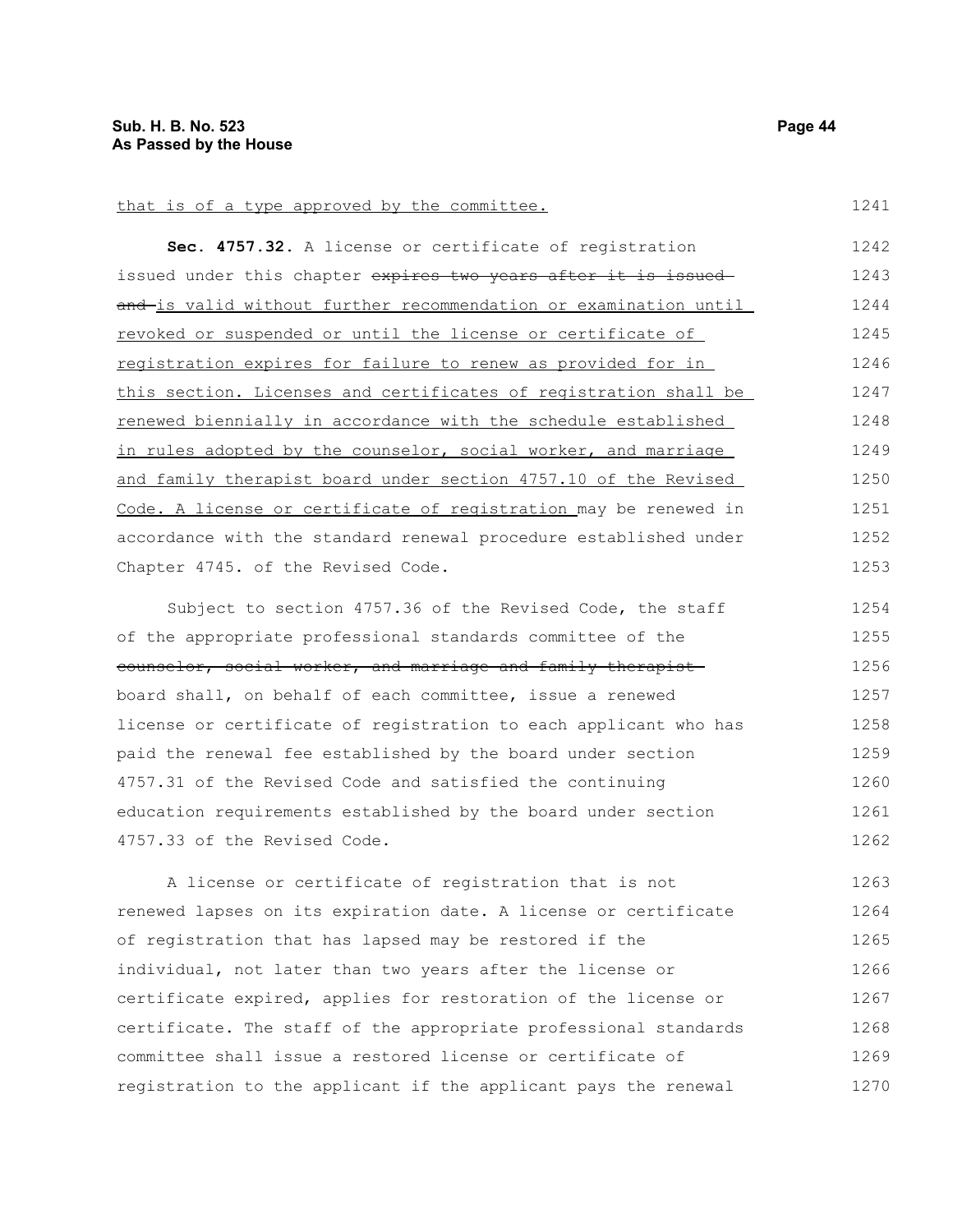#### **Sub. H. B. No. 523 Page 45 As Passed by the House**

fee established under section 4757.31 of the Revised Code and satisfies the continuing education requirements established under section 4757.33 of the Revised Code for restoring the license or certificate of registration. The board and its professional standards committees shall not require a person to take an examination as a condition of having a lapsed license or certificate of registration restored. 1271 1272 1273 1274 1275 1276 1277

**Sec. 4757.33.** (A) Except as provided in division (B) of this section, each person who holds a license or certificate of registration issued under this chapter shall complete during the period that the license or certificate-is in effect not less than thirty clock hours of continuing professional education as a condition of receiving a renewed license-or certificate. To-Except as provided in division (B) of this section, each person who holds a certificate of registration as a social work assistant shall complete during the period the certificate is in effect fifteen clock hours of continuing professional education as a condition of receiving a renewed certificate of registration. 1278 1279 1280 1281 1282 1283 1284 1285 1286 1287 1288 1289

 To have a lapsed license or certificate of registration restored, a person shall complete the number of hours of continuing education specified by the counselor, social worker, and marriage and family therapist board in rules it shall adopt in accordance with Chapter 119. of the Revised Code. 1290 1291 1292 1293 1294

The professional standards committees of the counselor, social worker, and marriage and family therapist board shall adopt rules in accordance with Chapter 119. of the Revised Code establishing standards and procedures to be followed by the committees in conducting the continuing education approval process, which shall include registering individuals and 1295 1296 1297 1298 1299 1300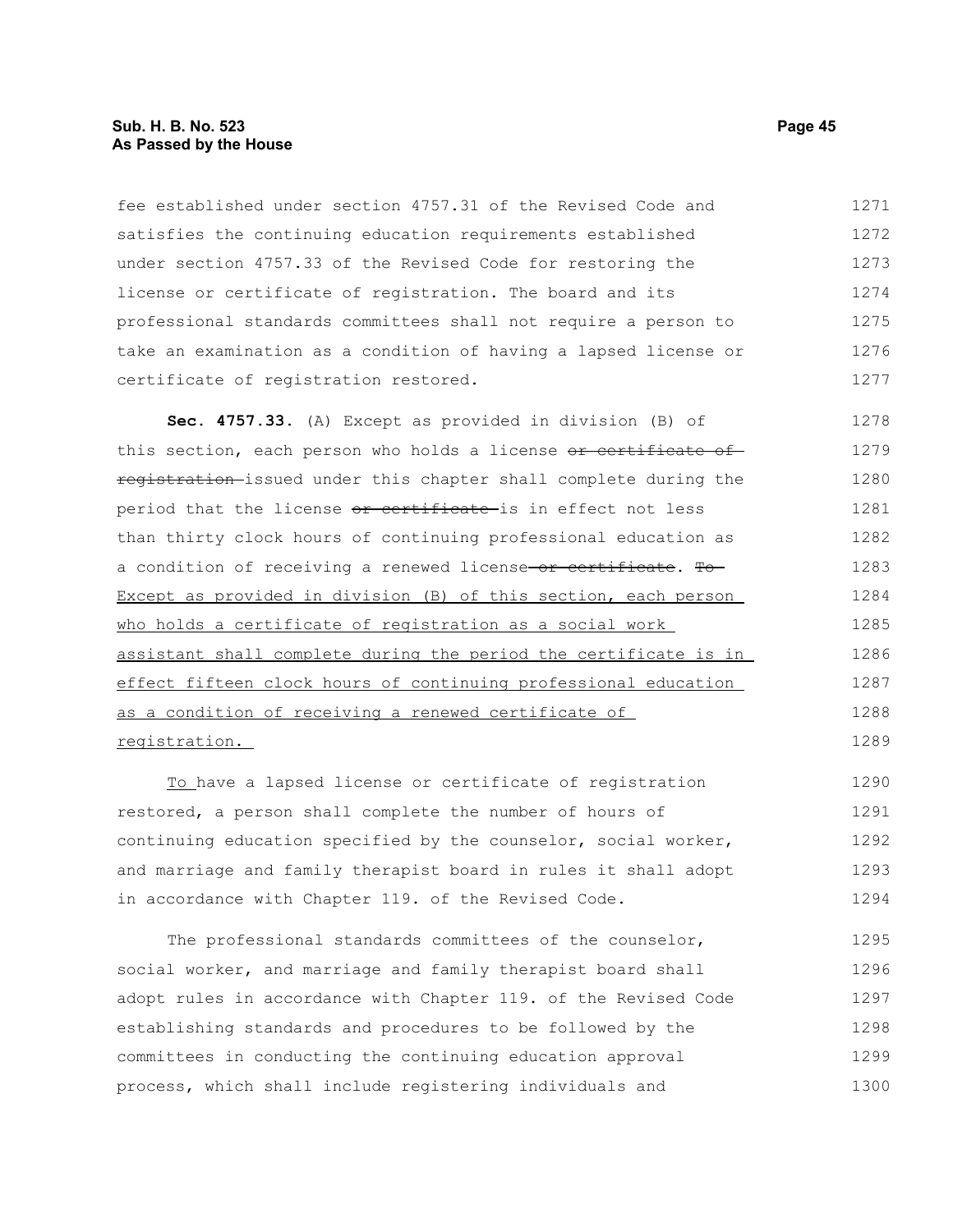entities to provide continuing education programs approved by the board. 1301 1302

(B) The board may waive the continuing education requirements established under this section for persons who are unable to fulfill them because of military service, illness, residence abroad, or any other reason the committee considers acceptable. 1303 1304 1305 1306 1307

**Section 2.** That existing sections 109.46, 959.99, 2151.421, 4757.10, 4757.13, 4757.18, 4757.22, 4757.23, 4757.32, and 4757.33 of the Revised Code are hereby repealed. 1308 1309 1310

**Section 3.** A license or certificate of registration issued under Chapter 4757. of the Revised Code that is in effect on the effective date of this act shall continue in effect until the first biennial renewal date established by the Counselor, Social Worker, and Marriage and Family Therapist Board pursuant to sections 4757.10 and 4757.32 of the Revised Code, as amended by this act. No license or certificate of registration in effect on the effective date of this act is valid for more than three years after the effective date of this act. 1311 1312 1313 1314 1315 1316 1317 1318 1319

**Section 4.** The General Assembly, applying the principle stated in division (B) of section 1.52 of the Revised Code that amendments are to be harmonized if reasonably capable of simultaneous operation, finds that the composite of the sections as amended by the acts indicated, are the resulting version of the sections in effect prior to the effective date of the sections as presented in this act: 1320 1321 1322 1323 1324 1325 1326

Section 959.99 of the Revised Code as amended by both Sub. H.B. 60 and Sub. S.B. 331 of the 131st General Assembly. 1327 1328

Section 2151.421 of the Revised Code as amended by both 1329